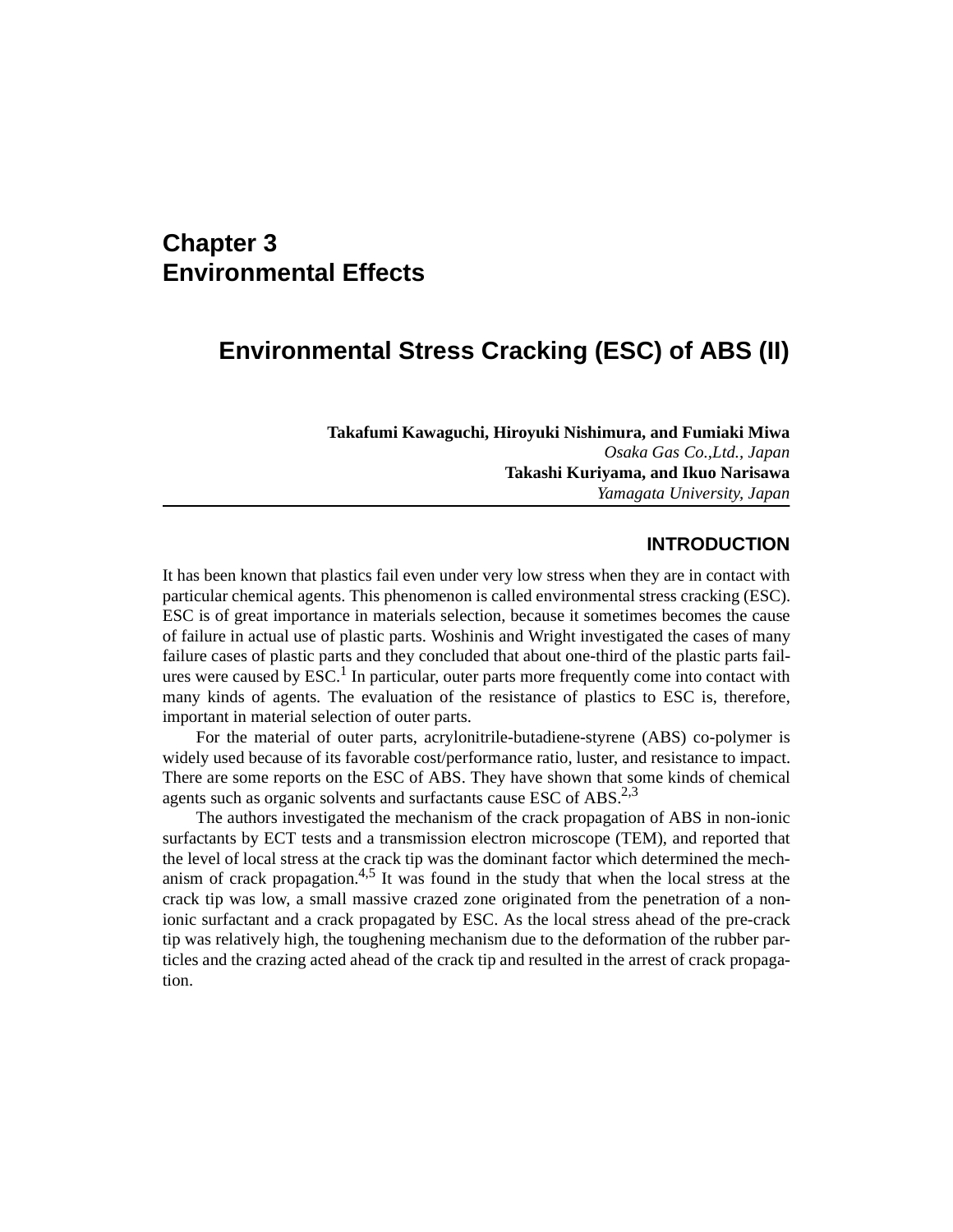

In this study, the dependence of the ESC of ABS on temperature and on the kind of surfactant was investigated by ECT tests. The fracture surfaces of the specimens in these tests were investigated by a scanning electron microscope (SEM).

### **EXPERIMENTAL**

### MATERIALS AND SURFACTANTS

Figure 1. The shape of the specimen for ECT tests.

The material used in this study was obtained from Ube Saikon Co., Ltd. Two types of non-ionic surfactant (surfactants A and B) were used in this

study. One was a kind of poly-oxyethylenealkylphenyllether and the other was a kind of polyoxyethylenealkylether. Their molecular structures are shown below.

Surfactant A:  $4-C_8H_7C_6H_4(OCH_2CH_2)_{12}OH$ Surfactant B:  $C_{12}H_{25} (OCH_2CH_2)_4OH$ 

### ECT TESTS AND SEM

ECT tests were performed under constant loading conditions. Crack length was measured by a CCD camera. The ECT tests were performed in non-ionic surfactants, and the temperatures of the specimens and the surfactants were kept constant (23°C or 50°C) during the tests. Figure 1 shows the shape of the specimens used in the ECT tests. They were cut out from compression-molded sheets. The fracture surfaces of the specimens in ECT tests were observed by a Hitachi SEM S-530 at an acceleration voltage of 20 kV.

# **RESULTS AND DISCUSSION**

## OBSERVATION OF CRACK PROPAGATION BEHAVIOR IN ECT TESTS

Figures 2 and 3 show the result of an ECT test performed in surfactant A for  $\sigma = 8.2 \times 10^5$  Pa at 23°C and 50 °C, respectively. The x-axis denotes time after the initiation of crack propagation and the y-axis denotes crack length.

In Figure 2, it is seen that the curve of crack length can be divided into three regions (regions A, B, and C). In region A, crack propagation began after an incubation time. The whitening zone ahead of the crack tip could not be recognized by a CCD camera. In region B, crack propagation stopped. In this region, the whitening zone ahead of the crack tip was rather large and it could be recognized by a CCD camera. Following this, the crack propagated with a repetition of region A and region B, and in the end, ultimate failure occurred (region C).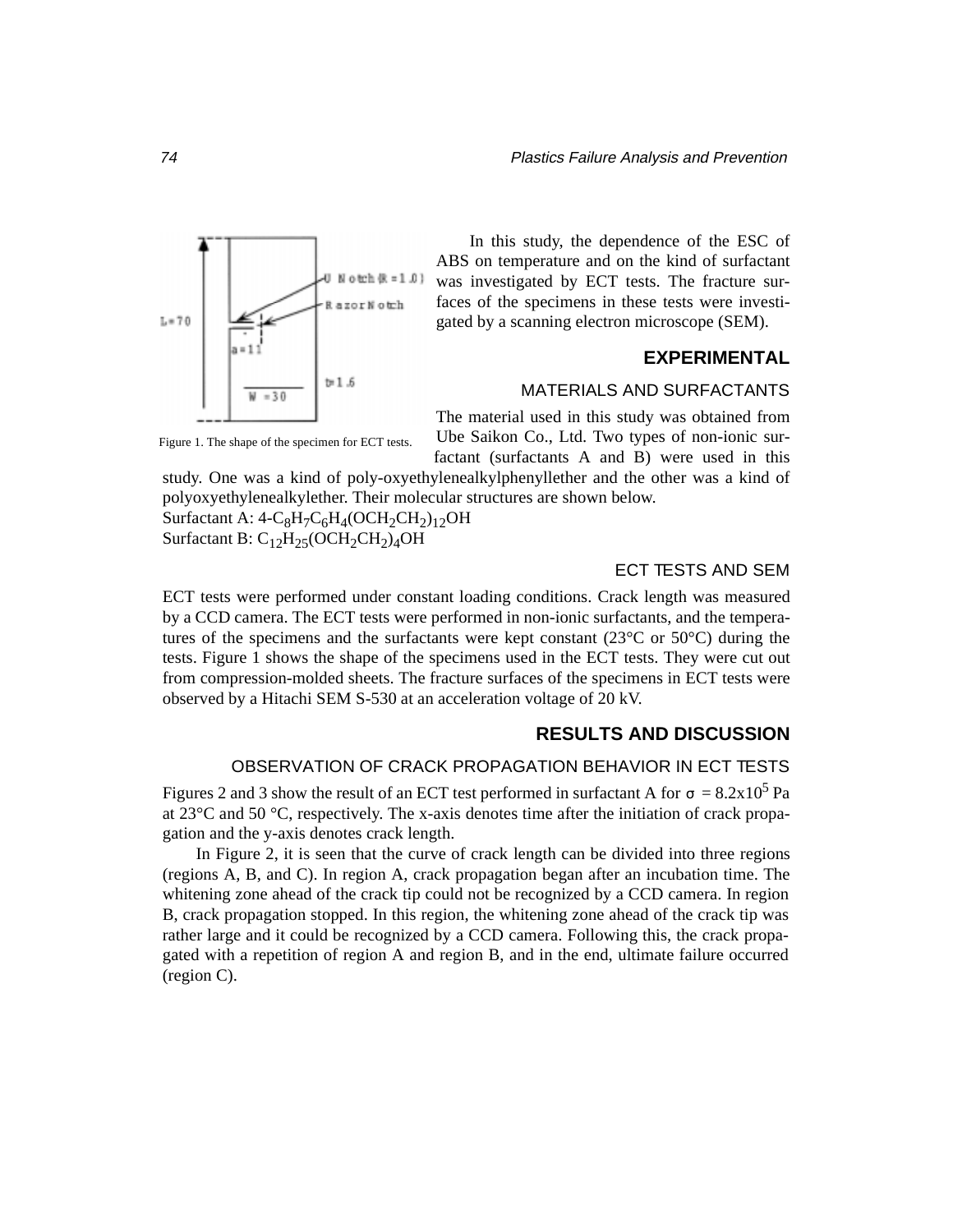

Figure 2. The ECT test result in surfactant A for  $\sigma = 8.2$  $\overline{x}$  10<sup>5</sup> Pa at 23<sup>o</sup>C.



Figure 4. The ECT test result in surfactant B for  $\sigma = 8.2$  $\rm x$  10<sup>5</sup> Pa at 23<sup>o</sup>C.



 $\sigma = 8.2$  Figure 3. The ECT test result in surfactant A for  $\sigma = 8.2$ <br>  $\sigma = 8.2$  $\overline{X}$  10<sup>5</sup> Pa at 50<sup>o</sup>C.



 $\sigma = 8.2$  Figure 5. The ECT test result in surfactant B for  $\sigma = 8.2$  $\times$  10<sup>5</sup> Pa at 50<sup>o</sup>C.

The behavior of crack propagation shown in Figure 3 was quite different from that in Figure 2. In the initial stage of the test, the crack propagation rate was nearly constant and the arrest of crack propagation was not observed. At a crack length of about 25 mm, the crack propagation stopped and the whitening zone ahead of the crack tip was observed. The total time to failure was rather short compared with that in Figure 2.

Figures 4 and 5 show the results of an ECT test performed in surfactant B for  $\sigma = 8.2$  x 105 Pa at  $23^{\circ}$ C and 50 °C, respectively. Although the total time to failure was also much shorter when tested at a higher temperature (Figure 5), the crack propagation behavior was similar between the results tested at different temperatures. It was also found that surfactant B gave shorter total time to failure than surfactant A. From these results, it was expected that the penetration of surfactant A into the materials was not so active as that of surfactant B.

Figure 6 shows the SEM image of the fracture surface of the ECT test shown in Figure 2. The crack propagation direction is shown by arrows. In Figure 6, the fracture surface near the pre-crack is flat and it indicates that the crack propagated by ESC. This flat area corresponds to region A in Figure 2. In region B, the local stress at the crack tip was higher than that in region A, and there were several areas which had rougher structures than that in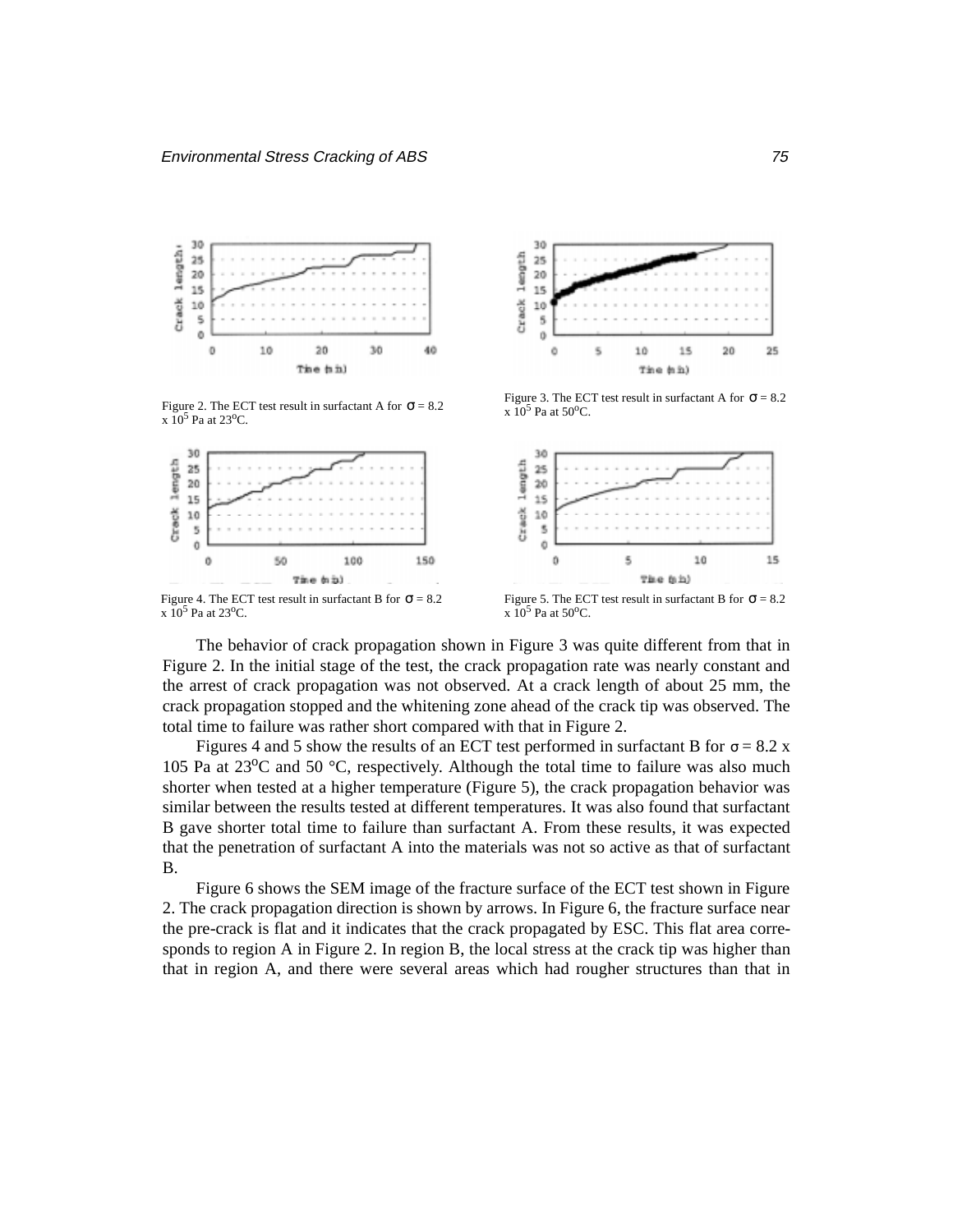Direction of crack propagation

Direction of crack propagation

Figure 6. The SEM image of the fracture surface of the ECT test shown in Figure 2.

Direction of crack propagation Direction of crack propagation

Figure 7. The SEM image of the fracture surface of the ECT test shown in Figure 3.

region A. The rough areas seemed to be the trace of the whitening zone observed in the ECT test, and these areas corresponded to the point of the arrest of crack propagation in the ECT test. The fracture surface of region C was rather rough and it indicated that the specimen fractured in that region mainly by stress.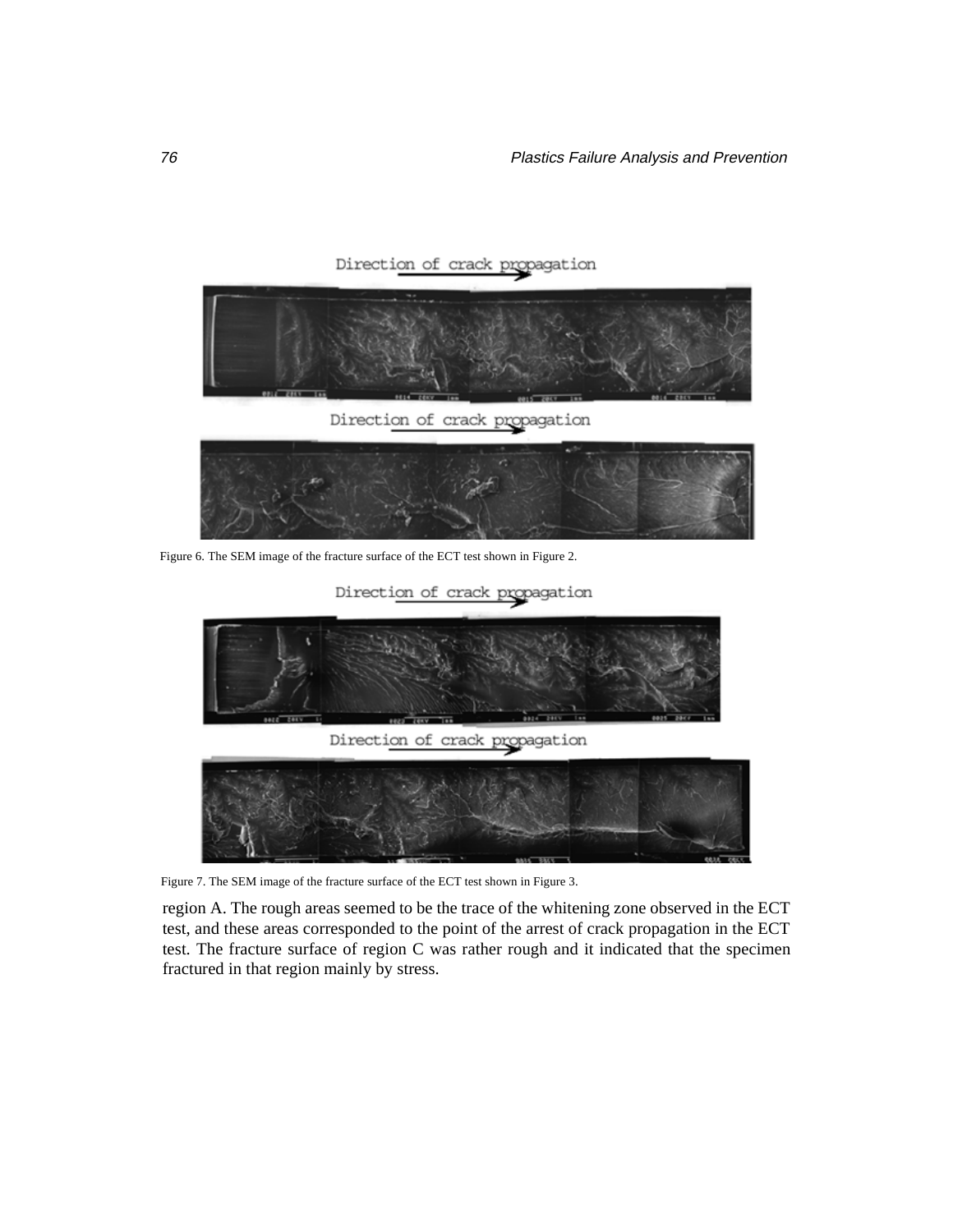It was found from these results that the change of morphology of the fracture surface of the ECT specimen corresponded to the behavior of the crack propagation in the ECT test.

Figure 7 shows the SEM image of the fracture surface of the ECT test shown in Figure 3. In Figure 7, the flat area is relatively wide and it corresponds to the fact that in the ECT test, the arrest of the crack propagation was not observed until the crack length was long enough.

### DEPENDENCE OF CRACK PROPAGATION BEHAVIOR ON TEMPERATURE AND ON THE KIND OF SURFACTANT

From these results, it was found that the rise of temperature had different effects on different surfactants. For the case of surfactant B, the rise of temperature had the effect not only of shortening the total time to failure but also of changing the mode of crack propagation. The rise of temperature caused the specimen to be more liable to rupture by ESC without the arrest of crack propagation caused by the change of morphology at the crack tip.

On the other hand, for the case of surfactant A, which gave longer total time to failure than surfactant B, the rise of temperature had the effect of shortening the total time to failure but the crack propagation behavior did not change very much.

As described above, the authors reported the mechanism of the ESC of ABS, which was investigated by ECT tests and a TEM. The crack propagation mechanism is shown



Figure 8. Schematics of crack propagation mechanism in ECT tests. (a) shows the craze in small area at the crack tip and (b) shows the craze and the deformation of the rubber particles in large area at the crack tip.

schematically in Figure 8. These studies revealed that when the local stress at the crack tip was low in the initial step of the ESC of ABS, a small massive crazed zone originated by the penetration of the non-ionic surfactant. As the local stress ahead of the crack tip was relatively high because of the crack growth, the toughening due to the deformation of the rubber particles and the crazing occurred ahead of the crack tip and resulted in the arrest of crack propagation. The structure of the damaged zone ahead of the crack tip was similar to that of PA/PPO alloy, which indicated that shear banding and crazing coexited.<sup>6</sup>

From the results of this study, it is suggested that the change of morphology at the crack tip was also affected by the penetration of the surfactant and the crack propagation rate. When the crack propagation rate was high and the penetration of the surfactant was not very active, the morphology change shown in Figure 8(a) tended to appear. On the other hand, when the crack propagation rate was low and the penetration of the surfactant was active, the morphology change shown in Figure 8(b) tended to appear.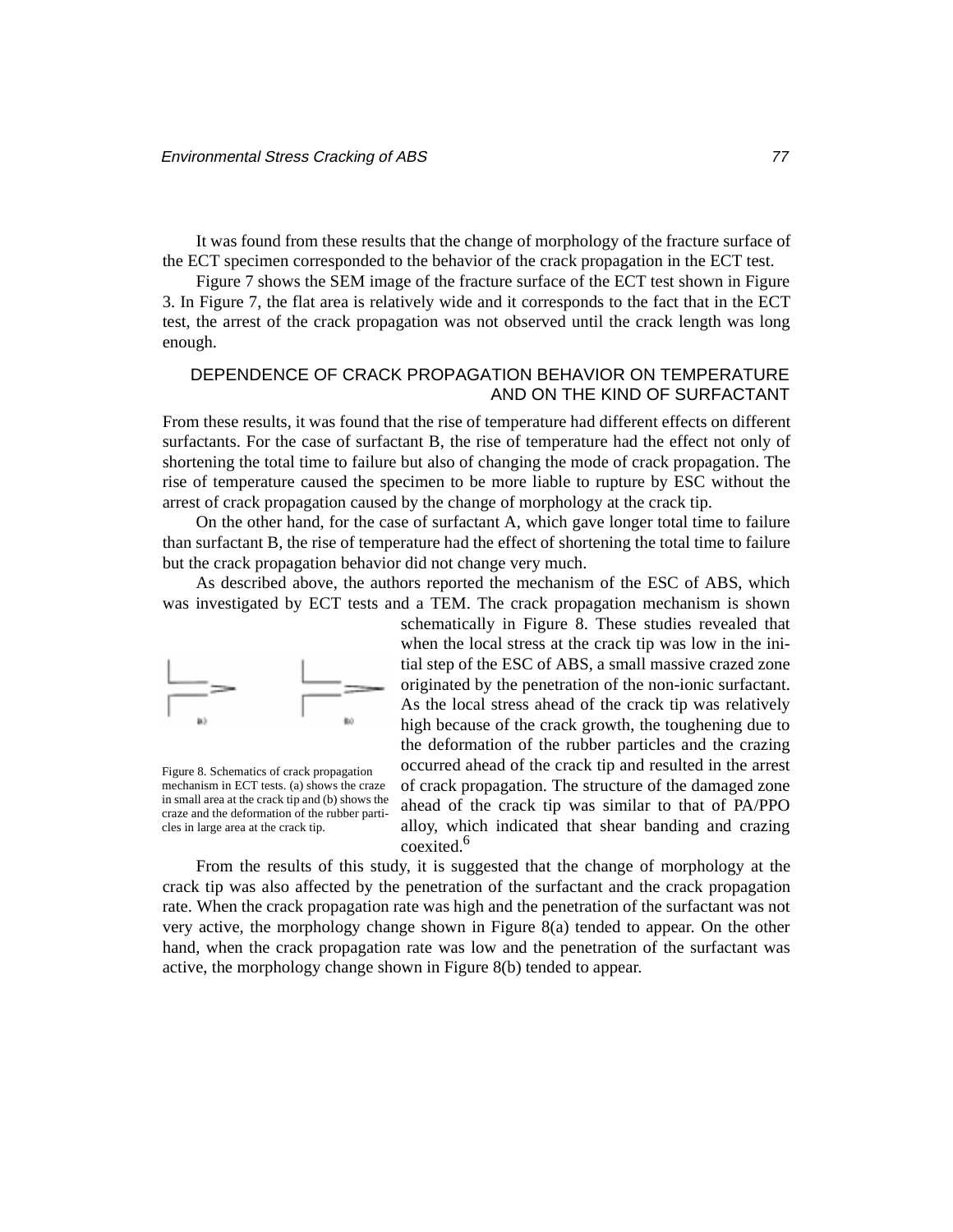The results of this study can be understood from the mechanism of crack propagation explained above. When the temperature was low, the crack propagation rate was low and the specimens were more likely to have the morphology shown in Figure 8(b), and it resulted in the arrest of crack propagation shown in Figures 2 and 4.

When the temperature was high, the rise of temperature had different effects on surfactants A and B. For the case of surfactant A, the penetration of the surfactant was not very active, and the crack propagated mainly with the change of morphology shown in Figure 8(a). For the case of surfactant B, the penetration of the surfactant was more active, and the crack propagated with the change of morphology shown in Figures 8(a) and (b).

## **CONCLUSIONS**

Environmental stress cracking (ESC) of acrylonitrile-butadiene-styrene (ABS) copolymer caused by two kinds of non-ionic surfactants was studied by edge crack tension (ECT) tests. The dependence of the ESC on temperature and on the kind of surfactant was investigated. The fracture surfaces were investigated by a scanning electron microscope (SEM). It was found that when the temperature was low, the crack propagated by ESC and successive arrest of crack propagation which was caused by the change of morphology in large area at the crack tip. It was also found that when the temperature was high, the rise of temperature had a different effect on each surfactant. In that case, the penetration of the surfactant into the specimen was active, and the crack propagation behavior was almost the same as that at low temperature. On the other hand, if the penetration of the surfactant into the specimen was not so active, the crack propagated mainly by ESC.

### **REFERENCES**

- 1 W. A. Woshinis and D. C. Wright, *Adv. Mat. Proc*., 1994, vol **12**, p 39.
- 2 D. L. Faulkner, *Polymer Eng. Sci*., 1984, vol **24**, p 1174.
- 3 R. P. Kambour and A. F. Yee, *Polymer Eng. Sci*., 1981, vol **21**, p 218.
- 4 T. Kawaguchi et al., ANTEC '98, p3175.
- 5 T. Kawaguchi et al., *J. Polym. Eng. & Sci*. (in press).
- 6 H-J. Sue and A. F. Yee, *J. Mat. Sci.*, 1989, vol **24**, 1447.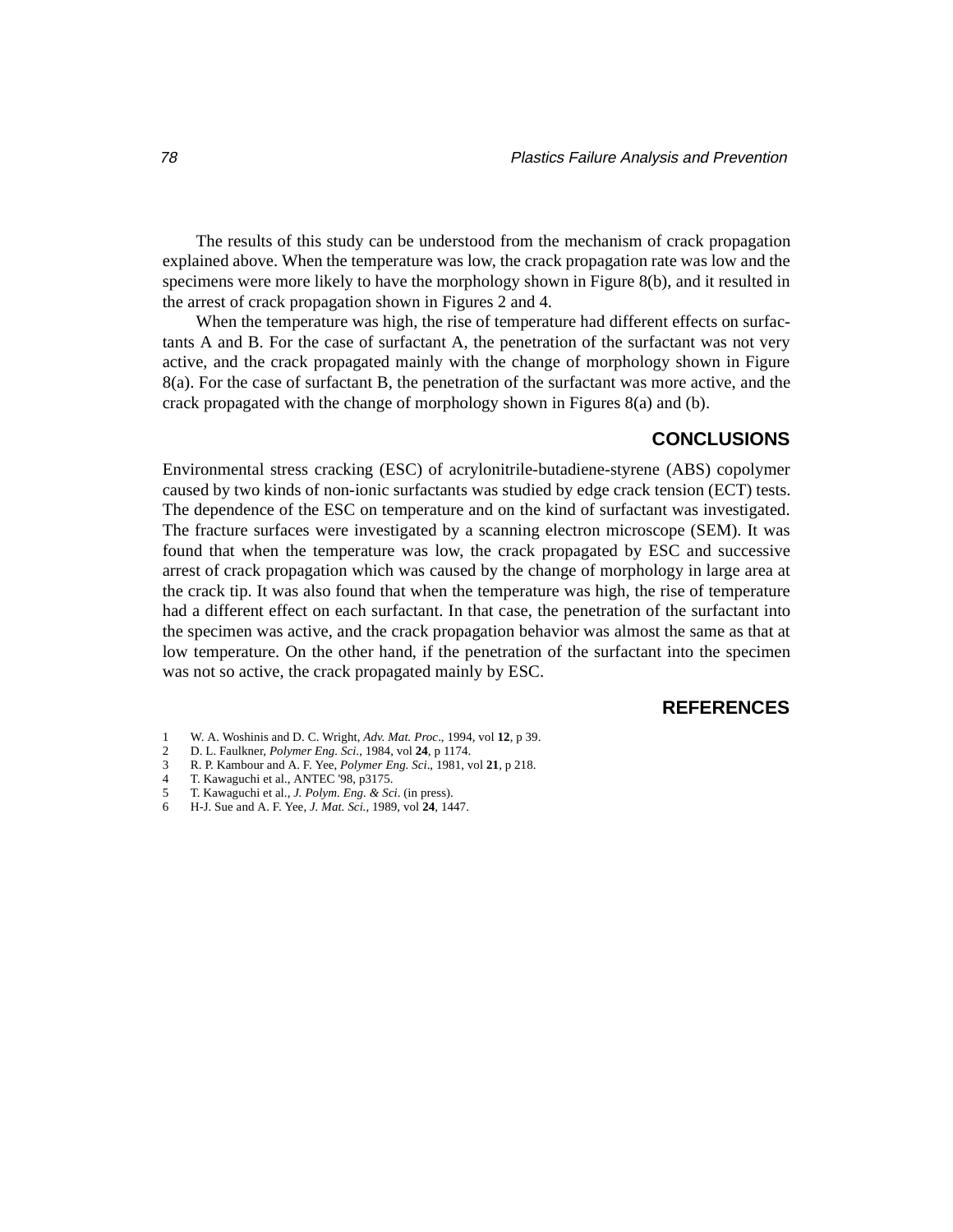# **Residual Stress Development in Marine Coatings Under Simulated Service Conditions**

**Gu Yan & J R White** *University of Newcastle upon Tyne, UK*

# **INTRODUCTION**

Polymer coatings are used extensively for corrosion protection of metals in marine environments. Solvent loss and, in the case of thermosets, the curing process, causes shrinkage of the coating. When it is applied to a stiff substrate the shrinkage in the plane of the coating is resisted and bi-axial tensile residual stresses form. If application of the coating is made at a temperature different from the subsequent service temperature then there will be further residual stresses that result from differential thermal expansion of the coating and substrate. The coating will always have a greater thermal expansion coefficient than the substrate so if the service temperature is less than the application temperature there will be a further increment of tensile residual stress from this source. The stresses may lead to failure of the coating by causing it to crack or to detach from the substrate (flaking, de-lamination, blistering etc.). It is therefore important to have methods to measure the level of residual stress so that its contribution to failure may be assessed.

If the substrate is thin and if the coating is applied to one side only then the tensile stress in the coating causes the coating-substrate combination to bend to restore moment equilibrium, with the coating side becoming concave. The severity of the curvature depends on the level of stress. The most common experimental method of measuring the residual stress in coatings uses a measurement of the curvature, from which the stress can be computed provided that the thicknesses and Young's moduli of the two components are known. In the research described here this approach was used and the behavior of a thermoplastic coating and a thermoset coating were compared during solvent evaporation/curing. The curvature was measured using a strain gauge, permitting continuous monitoring. The method was further extended to examine the changes in residual stress when the coating was submerged in water and when it was removed again to dry out. The coatings formed the basis of an experimental undercoat-top coat system of the kind commonly used in marine applications and measurements were also made on bi-layers.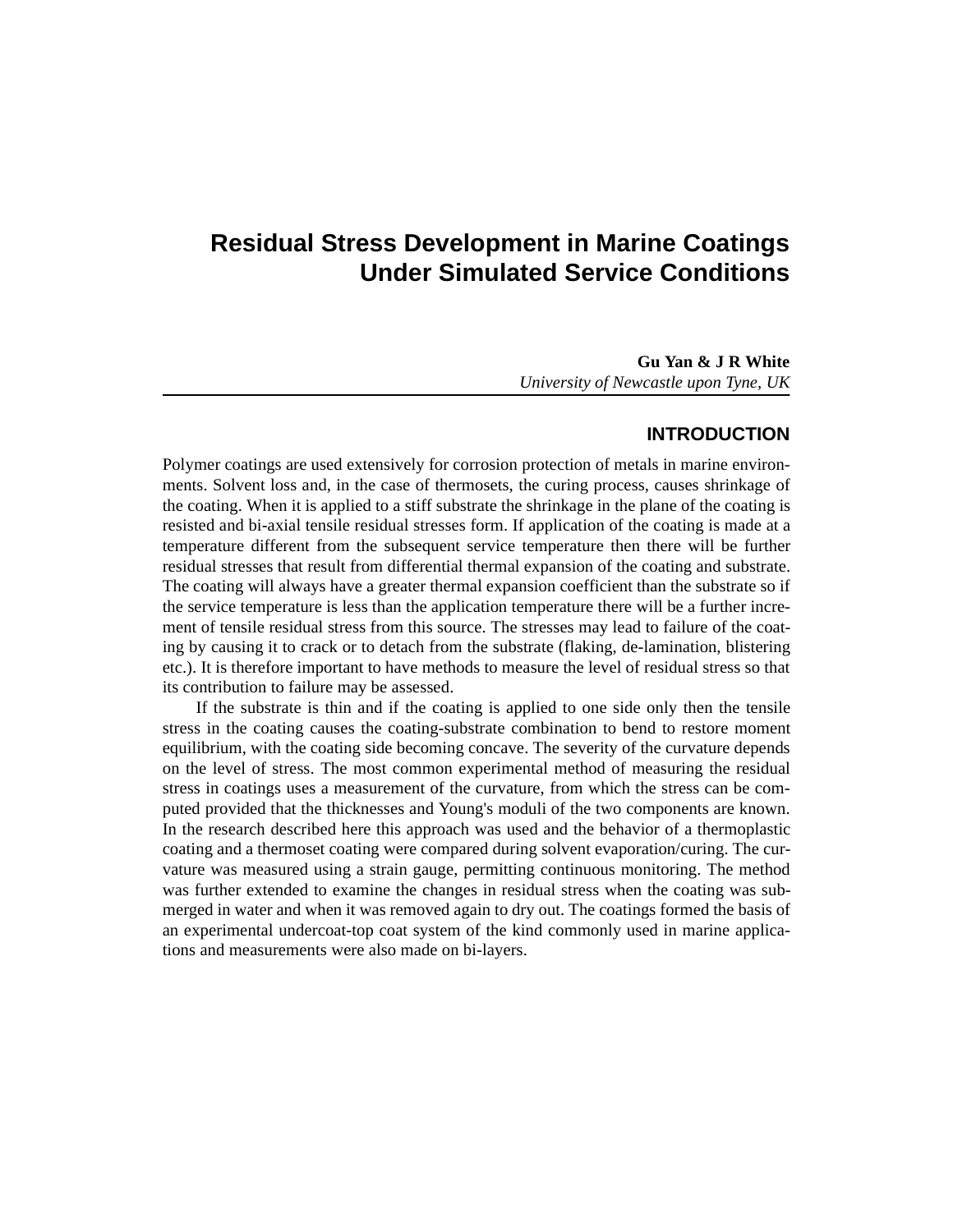### **EXPERIMENTAL**

### SAMPLE PREPARATION

The coatings used here were experimental materials designed for marine applications. The thermoplastic, coded "Anticorrosive A" (or "AA" from now on) was a single mixture containing a vinyl copolymer, solvent (xylene), tar pitch, pigments (57% solids by weight, 38% solids by volume). The thermoset was a two-component system, prepared just before application as with any common commercial two-pack epoxy, and was coded "Anticorrosive B" (or "AB"). AB also contained hydrocarbon resin and pigment and the solvent was Shellsol A. The coating thickness was computed from the mass of the coating after the solvent had disappeared and the density of the solid residue.

The coatings were applied to thin steel shim substrates, chosen because the coatings were designed for marine applications on steel structures. Substrates 100, 150, 200 and 250 m thick were used both to determine the best value and as a check on the reproducibility µof the residual stress measurements. The shim was cut into coupons 150 mm x 25 mm. Surfaces were prepared for coating and for strain gauge attachment using emery papers #120, #500 and #800 and finally cleaned using acetone or xylene.

A strain gauge was attached to the side of the substrate that was to become the uncoated side using a cyanoacrylate adhesive. A microcrystalline wax coating (M-Coat W-1) was applied over the strain gauge and lead connections to water proof them and permit operation when submerged in water. The substrates were held flat on a magnetic table and the coating applied by hand brush. The coatings were suitable for spraying but spray equipment was not available that could be used in or near to the laboratory in which the subsequent measurements were conducted. The coatings were allowed to dry or cure in a room held at  $30\pm1\textsuperscript{o}$  and the strain gauge signal was monitored continuously. Solvent evaporation was normally monitored for 14 days after which time the changes recorded in curvature or mass were minimal in AA. Thus samples for investigation of the effect of water immersion or for overcoating with AB were dried for 14 days before the next phase of the experiment.

#### WET/DRY CYCLING

Coated substrates with strain gauges attached to the uncoated surface were placed in an empty tank in a room at  $30\pm1\textsuperscript{o}C$  then submerged in distilled water at  $30\textsuperscript{o}C$ , taking care not to disturb the strain gauge reading during filling. The strain gauge signal was monitored for 24 hours or 48 hours then the tank was emptied carefully. The strain gauge reading was monitored for a drying out period equal to the initial immersion period then the cycle was repeated.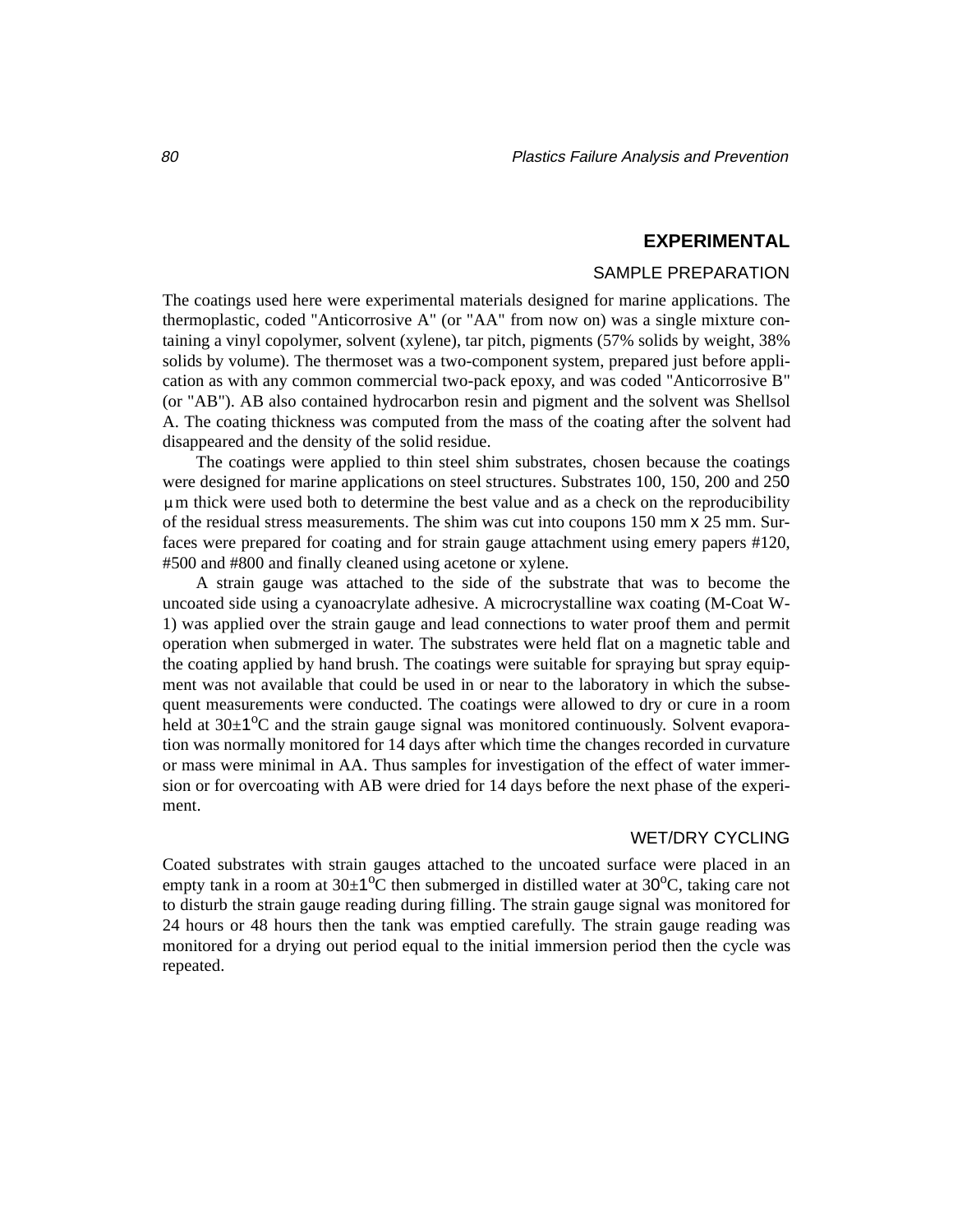## TEMPERATURE CYCLING

Tests were conducted with the samples immersed in water at  $5^{\circ}$ C then at  $30^{\circ}$ C using a 48 hour dwell time.

### EVAPORATION KINETICS

The solvent evaporation kinetics of the coatings were investigated by measuring the weight changes on specially prepared substrates without strain gauges attached. The coating was applied and the first weighing made as rapidly as possible in a Mettler AT analytical balance measuring to  $100 \mu$ g. Readings were then taken every 10 seconds for the first 10 minutes then at increasingly long intervals. Measurements were continued for 14 days.

### ABSORPTION/DESORPTION KINETICS

The samples used for the study of evaporation kinetics were then used to investigate the absorption and desorption of water. During absorption, the samples were immersed in water and removed periodically for weighing. Each time they were removed the surface water was removed with blotting paper, they were weighed, then returned to the immersion tank as rapidly as possible. At the end of 48 hours they were removed from the tank, the surface water removed and they were allowed to dry out in room air, taking weighings periodically. After 48 hours of drying out the samples were re-immersed and the cycle repeated.

### YOUNG'S MODULUS OF THE COATINGS

To calculate the residual stress from the curvature of the film plus substrate requires knowledge of the Young's modulus of the coatings. This was measured using tensile tests conducted on dog-bone shaped samples cut from free films of AA and AB. Measurements were made on samples as follows: (a) as-prepared; (b) after immersion in water for 6 days at 30<sup>o</sup>C; (c) after immersion in water for 5 days then dried out for 1 day at 30<sup>o</sup>C; and (d) after immersion in water for 3 days then dried out for 3 days at 30°C. The Young's modulus was calculated from the small strain part of the load-deformation curve, which was fairly linear. For the combinations of coating and substrate thicknesses used in this work the Young's modulus is not very critical in the measurement of residual stress.

### CALCULATION OF RESIDUAL STRESS

The residual stress in the coating was calculated using an elastic analysis that assumed that the curvature was spherical, that is that the curvature transverse to the coupon axis was equal to that measured along the coupon axis. The analysis was basically that described by Corcoran.<sup>1,2</sup>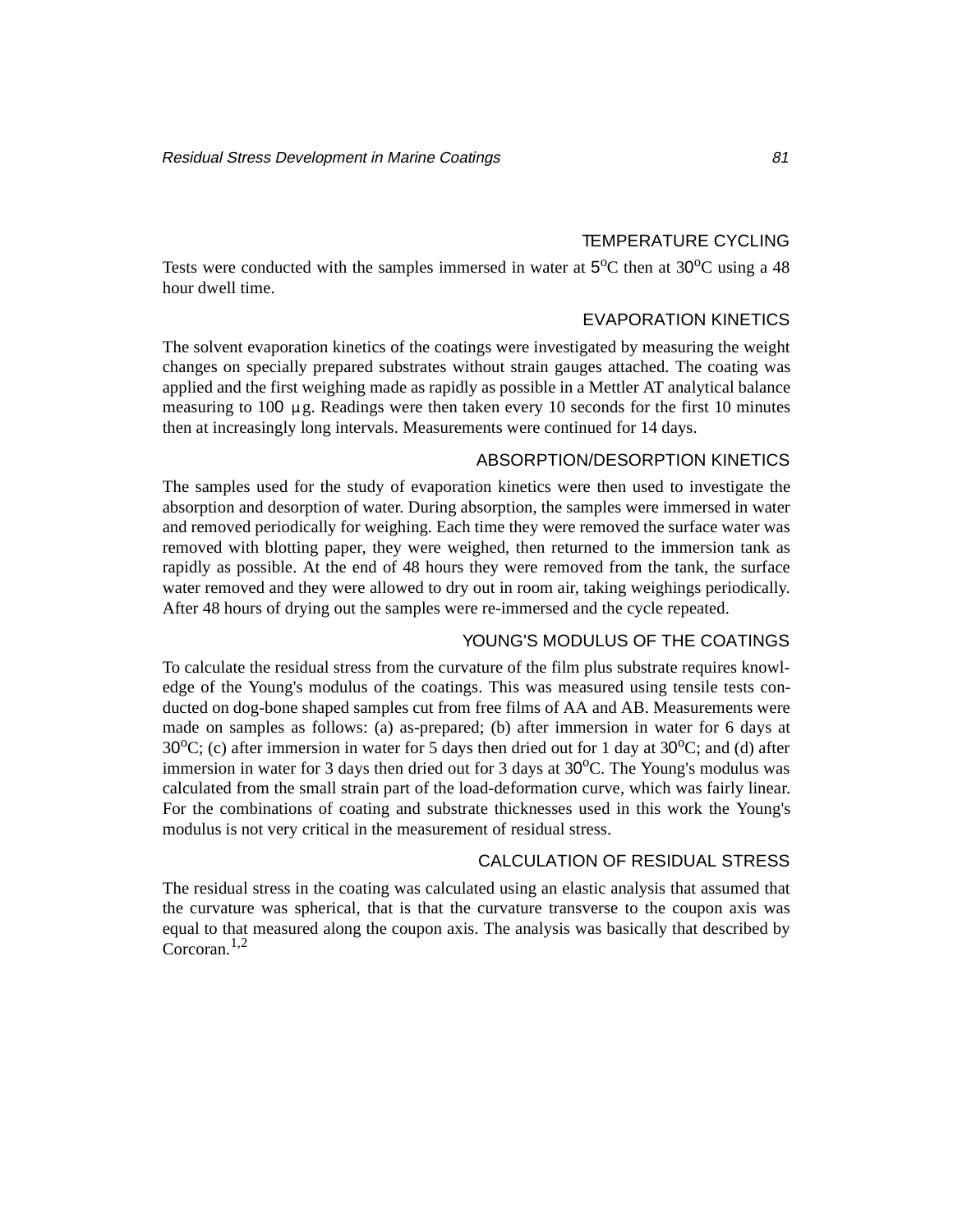Figure 1. Development of residual stresses during solvent evaporation in AA coatings of different thickness.

Figure 2. Development of residual stresses during solvent evaporation in AB coatings of different thickness.

## **RESULTS**

### RESIDUAL STRESSES DURING SOLVENT EVAPORATION

Figures 1 and 2 show measurements of the residual stresses in coatings of different thickness for periods of 14 days or more. The stress in AA coatings of thicknesses ranging between 113  $\mu$  m to 200  $\mu$  m converges to a common value of approximately 1.2 MPa after about 12 days (Figure 1). The coatings with thicknesses below 150  $\mu$ m display a stress maximum (of nearly 1.8 MPa for the thinnest) at short times (<10 hours) before decaying to the common value. For coatings thicker than  $150 \mu$  m the rate of approach to the final stress value is progressively slower as the thickness is increased. With AB the stress built up most rapidly in the thickest coatings but appeared to be approaching a constant value after 14 days whereas the stress in the thinnest coating  $(212 \mu m)$  was still climbing after 21 days (Figure 2).

The mass loss measurements showed a three stage process. The first stage is free surface evaporation, followed by a mixed kinetics stage, and finally diffusion controlled evaporation.<sup>2</sup> Since solidification does not proceed uniformly across the coating some stress build up occurred due to solidification near the edges while the mass loss characteristic was still in the first stage.<sup>2</sup> This effect was greater in AA than in  $AB$ .<sup>2</sup>

### RESIDUAL STRESSES DURING WET/DRY CYCLING

Figure 3 shows the variation in residual stress in AA during wet/dry cycling with a period of 48 hours (that is 24 hours water immersion followed by 24 hours drying out in a room at 30<sup>o</sup>C). The stress increased rapidly to about 0.4 MPa during the first 2 hours of water immersion then increased much more slowly during the remainder of the first immersion



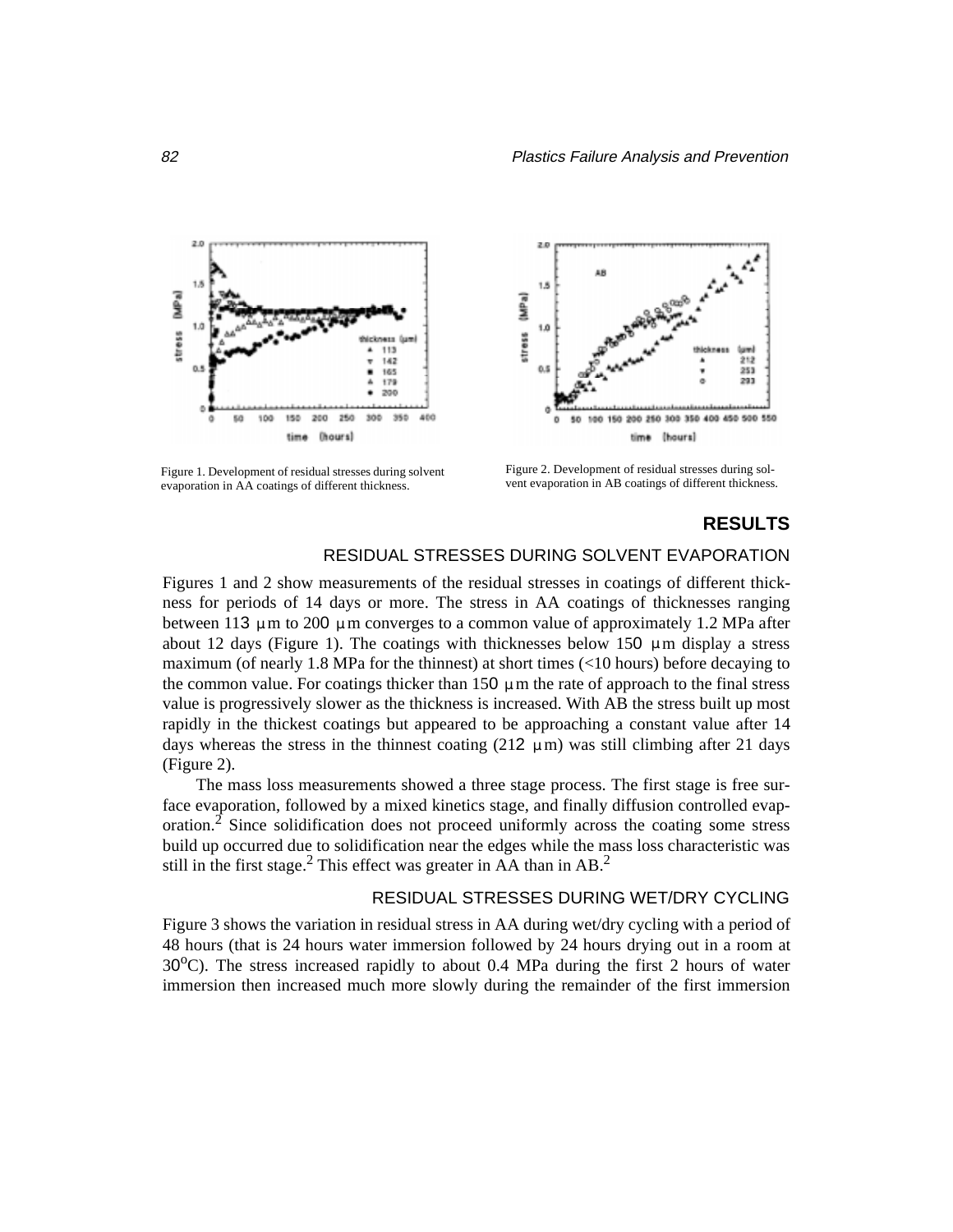

Figure 3. Development of residual stress in an AA coating 165  $\mu$  m thick during wet/dry cycling at 30°C (48 h period).



Figure 5. Development of residual stress in a bi-layer coating consisting of 256  $\mu$  m AB on top of 179  $\mu$  m AA during wet/dry cycling at  $30^{\circ}$ C (48 h period).



Figure 4. Development of residual stress in an AB coating 212  $\mu$  m thick during wet/dry cycling at 30°C (48 h period).

period. Some reduction of stress was observed during the following drying out period. For subsequent cycles the changes were more modest, but for each complete cycle the increase obtained during immersion was greater than the drop obtained during drying out. It is notable that the stresses recorded are all tensile: if the major effect were swelling of the coating by the uptake of water then the stress would have been compressive and the curvatures would have.been in the opposite sense.

The stress observed in AB was also tensile immediately after immersion (Figure 4) but it quickly reversed to become compressive within

half an hour (see reference (2) for a presentation of the results with an expanded time scale). After a compressive minimum of about 1 MPa the stress magnitude in this coating  $(212 \mu m)$ thick) reduced for the remainder of the period of water immersion. On removing the water from the tank a further increment of compressive stress was observed but this was quickly reversed and at the end of the first dry period the stress was only slightly compressive. Further wet/dry cycles gave a compressive increment during the wet period followed by a larger tensile increment on drying out so that the net effect was a drift towards tensile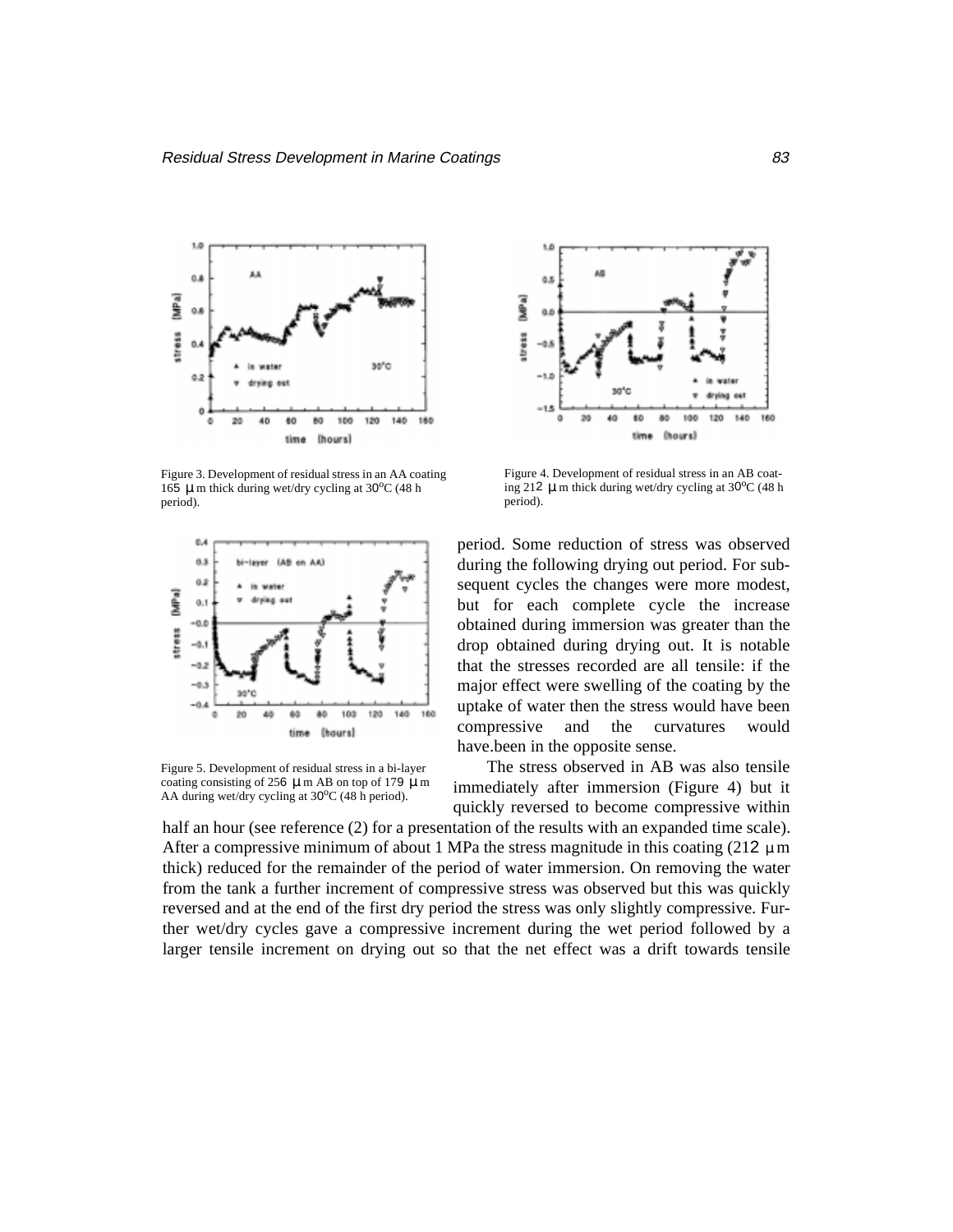



Figure 6. Development of residual stress in an AA coating  $252 \mu$  m thick during wet  $(5^{\circ}C)/dy$  (room temperature) cycling (96 h period).

Figure 7. Development of residual stress in an AB coating 235  $\mu$  m thick during wet (5°C)/dry (room temperature) cycling (96 h period).

stresses (Figure 4). The amplitude of change observed during a cycle increased progressively.

Results similar to those for AB are shown in Figure 5 for a bi-layer of 256  $\mu$ m AB over 179  $\mu$  m AA. The main difference between Figures 4 and 5 is the stress scale, which is expanded for Figure 5. Note that for the bi-layers it is assumed that the application of the AB top coat does not change the characteristics of the AA and that the change in curvature of the AB+AA+substrate combination is caused by stress changes in the top coat only. Changes in stress in AA caused by absorption of solvent from AB are ignored. Detailed differences occurred in the stresses observed for different coating thicknesses and, for bi-layers, different combinations of coating thicknesses.<sup>2</sup> Tensile stresses of nearly 2 MPa were observed during the drying out phase of the second and third cycle of an AB coating 293 m thick. In bi-layers the stress after several cycles depended on the relative thickness of µ the two components and could be either tensile (generally when AA thickness was greater) or compressive (generally when AB thickness was greater).2

#### TEMPERATURE CYCLING

Cooling samples to  $5^{\circ}$ C produced large tensile stresses which relaxed significantly during the cold dwell (Figures 6-8). In AB the stress reversed on returning to  $30^{\circ}$ C and the stress changes were repeated each temperature cycle (Figure 7). In the AA coating there was a progressive drift to higher (tensile) stresses (Figure 6). Bi-layers showed behavior closer to AB than to AA (Figure 8).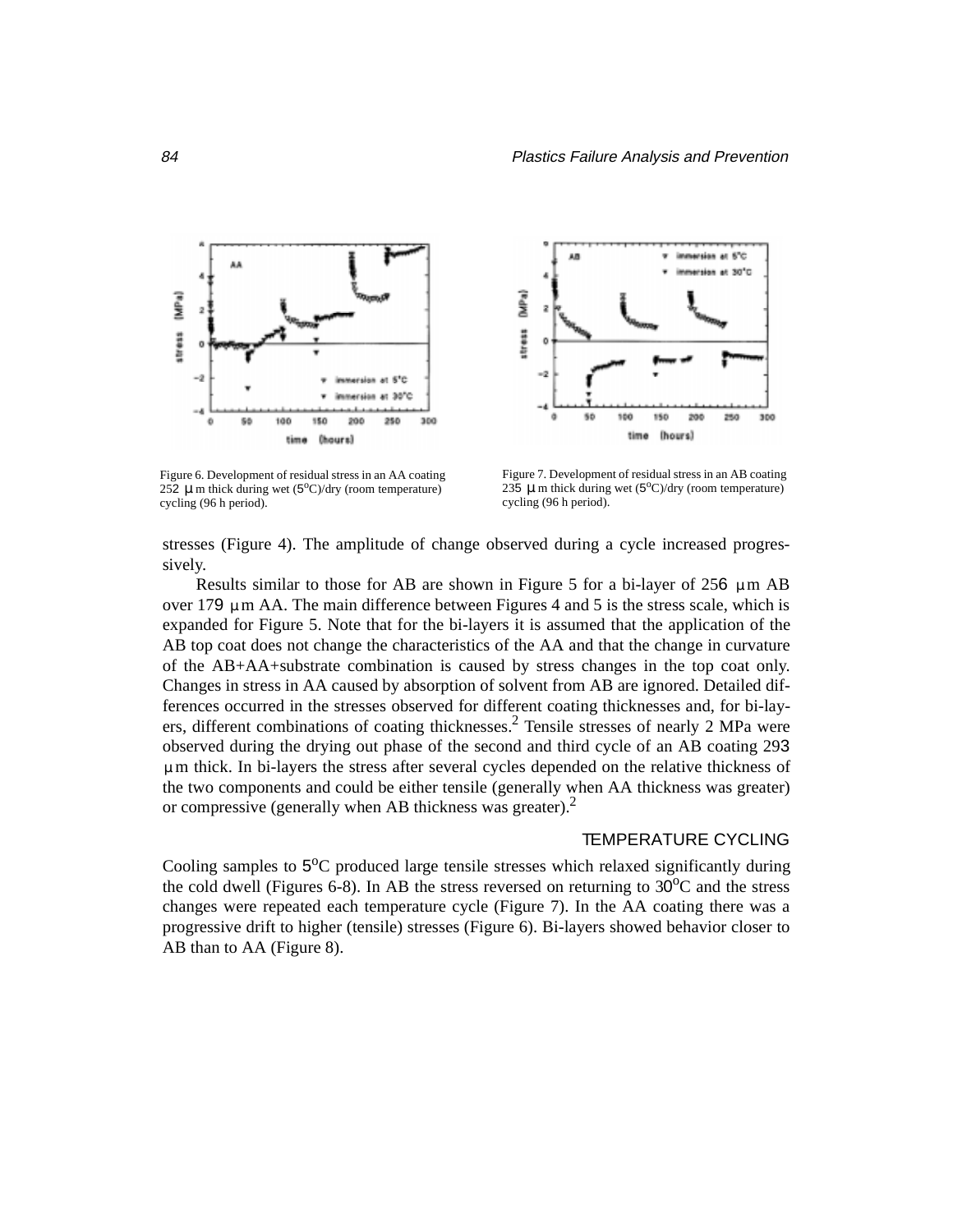

Figure 8. Development of residual stress in a bi-layer coating consisting of 264  $\mu$  m of AB on top of 142  $\mu$  m of AA during wet  $(5^{\circ}C)/dry$  (room temperature) cycling (96 h period).

### **DISCUSSION**

The residual stress development in AA coatings was similar to that observed by Croll<sup>3,4</sup> who also found that the residual stress in thermoplastic coatings reached an equilibrium value that was independent of the thickness and that the thickest coatings took the longest time to reach equilibrium. Tensile stresses form as the result of the volumetric shrinkage that accompanies the loss of solvent. During the early part of this process the coating is still fluid and stresses begin to form only when sufficient solvent has been lost for the coating to develop some energy elastic resistance to deformation. The time dependence of stress build up is determined by the diffusion of solvent

through the coating and by the relaxation processes in the coating. The concentration profile will be dependent on the coating thickness and the relaxation rate will depend on the concentration. It is thus curious that the final stress level should be independent of coating thickness.

The residual stresses in AB thermoset coatings were also tensile but showed greater scatter in magnitude and did not always approach a steady value even after 22 days. Croll<sup>5</sup> also investigated thermoset coatings but used a solventless amine-cured epoxy. In his studies the coatings developed compressive stresses when thin  $\langle 55 \mu \text{m}$ , thinner than any of the coatings investigated in the current work) and tensile stresses when in the range of thicknesses used here. Croll could not use solvent evaporation to explain stress development and he attributed the tensile stress to structural changes during the curing process. He surmised that compressive stresses were caused by swelling due to water absorption (from the atmosphere). No attempt was made to control the humidity in the experiments reported here and the small lack of consistency between different runs with AB coatings may have been caused by different contributions from this source. In the case of thermoset coatings the diffusion of solvent becomes progressively more difficult as the polymer network develops and release of solvent may proceed for an extended period of time.

When AB was overcoated on top of a dry AA coating, solvent release from AB was not only into the air at the free surface but also into AA at the interface between the two coatings. Solvent entering AA will cause swelling giving an increment of compressive stress so that the overall build up of stress was much slower than for a similar AB coating applied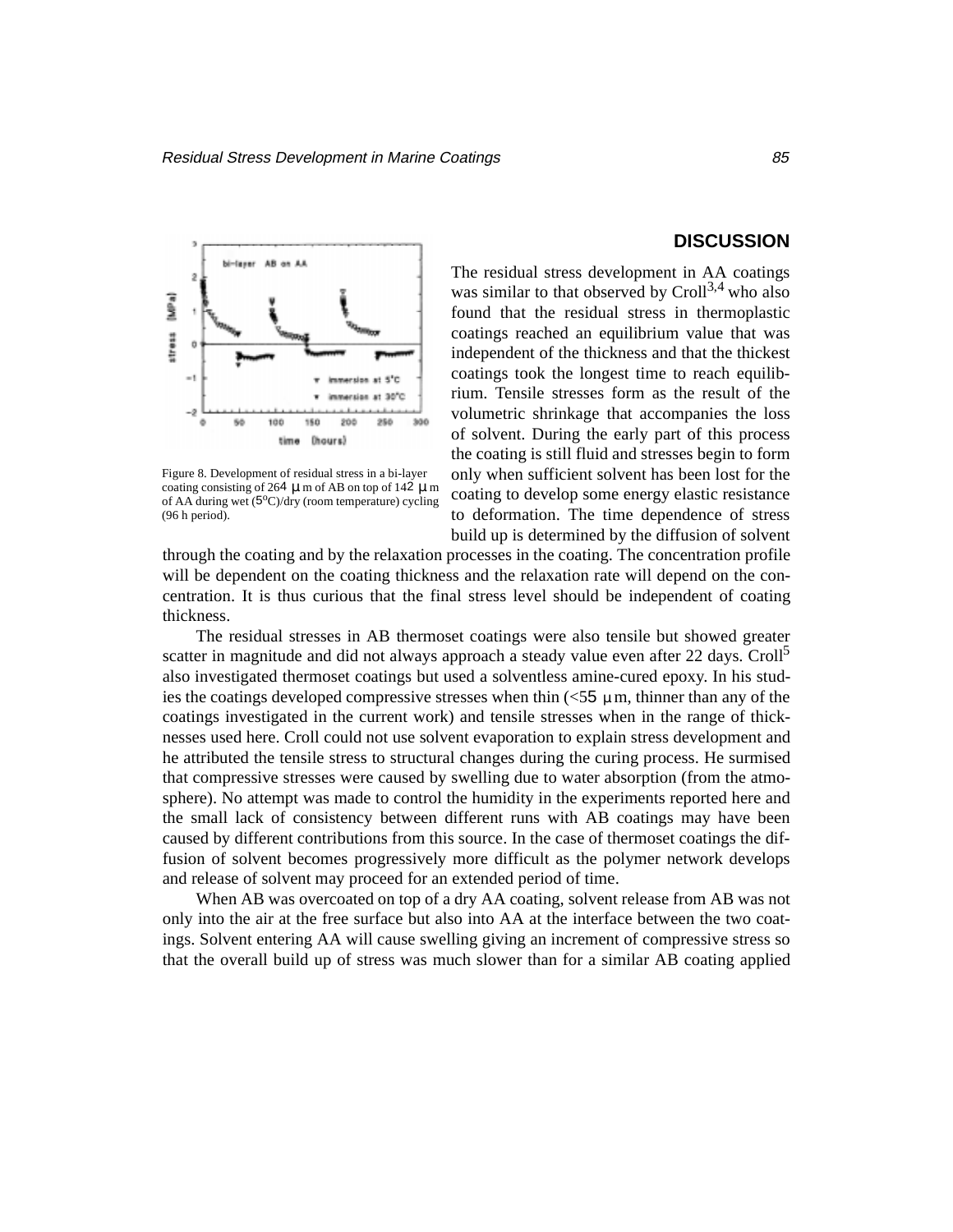direct to the substrate and the increment of stress due to the AB coating was much less than that obtained with an AB coating alone.<sup>2</sup>

The behavior of the coatings when immersed in water and on subsequent drying out requires careful consideration. The initial tensile stress observed in AA coatings has not been explained with certainty. It is speculated that water may plasticize the coating, assisting the escape of residual solvent (or some other minor component). Subsequent changes in stress on dry/wet cycling are small but the sense of the changes are opposite to those which would be caused by water swelling during immersion and reversal of this effect during drying out. It is as if water has occupied the free volume and provided attractive forces to draw the molecules closer together. After water immersion the measured Young's modulus of AA was higher than after solvent evaporation and it increased still further if allowed to dry out partially. This could be explained if water acted both to plasticize the polymer and to provide stronger intermolecular bonds and if the water participating in plasticization was less tightly bound (and more easily lost on drying out) than that providing intermolecular bonding.

An initial increment of tensile stress was also observed in AB coatings on water immersion, possibly caused by a similar mechanism to that in AA. After about half an hour this effect reversed and subsequently for all phases of the wet/dry cycling the changes in stress were consistent with swelling by water (giving compression) with reversal during desorption of water. The overall drift in stress in the tensile direction could be due to further solvent evaporation (assisted by water plasticization of the coating). Broadly similar results were obtained by Negele and Funke<sup>6</sup> using a simpler epoxy coating.

Of perhaps greatest interest here are the results obtained with AB coatings on top of AA coatings. The results are explainable qualitatively in terms of water diffusing through the AB coating and on into the AA coating during immersion and then this process reversing during drying out. The concentration gradients will be complex and will cause significant inertia in the time signature of the changes. As a result of the different stress responses of AA and AB coatings to water the sense of stress in the bi-layer coatings depended on the relative thickness of the two layers, with smallest stresses occurring when their thicknesses were approximately equal.

The largest stresses were obtained during the temperature cycling experiments. Differential thermal contraction is believed to be responsible for the generation of tensile stresses of the order of 4MPa in AB coatings on immersion into water at 5<sup>o</sup>C. Partial relaxation of this stress then occurred and this caused the formation of compressive stress when the sample was restored to a higher temperature. The behavior of AA was basically similar but with a drift towards a permanent tensile stress. AB on top of AA showed behavior similar to that of AB.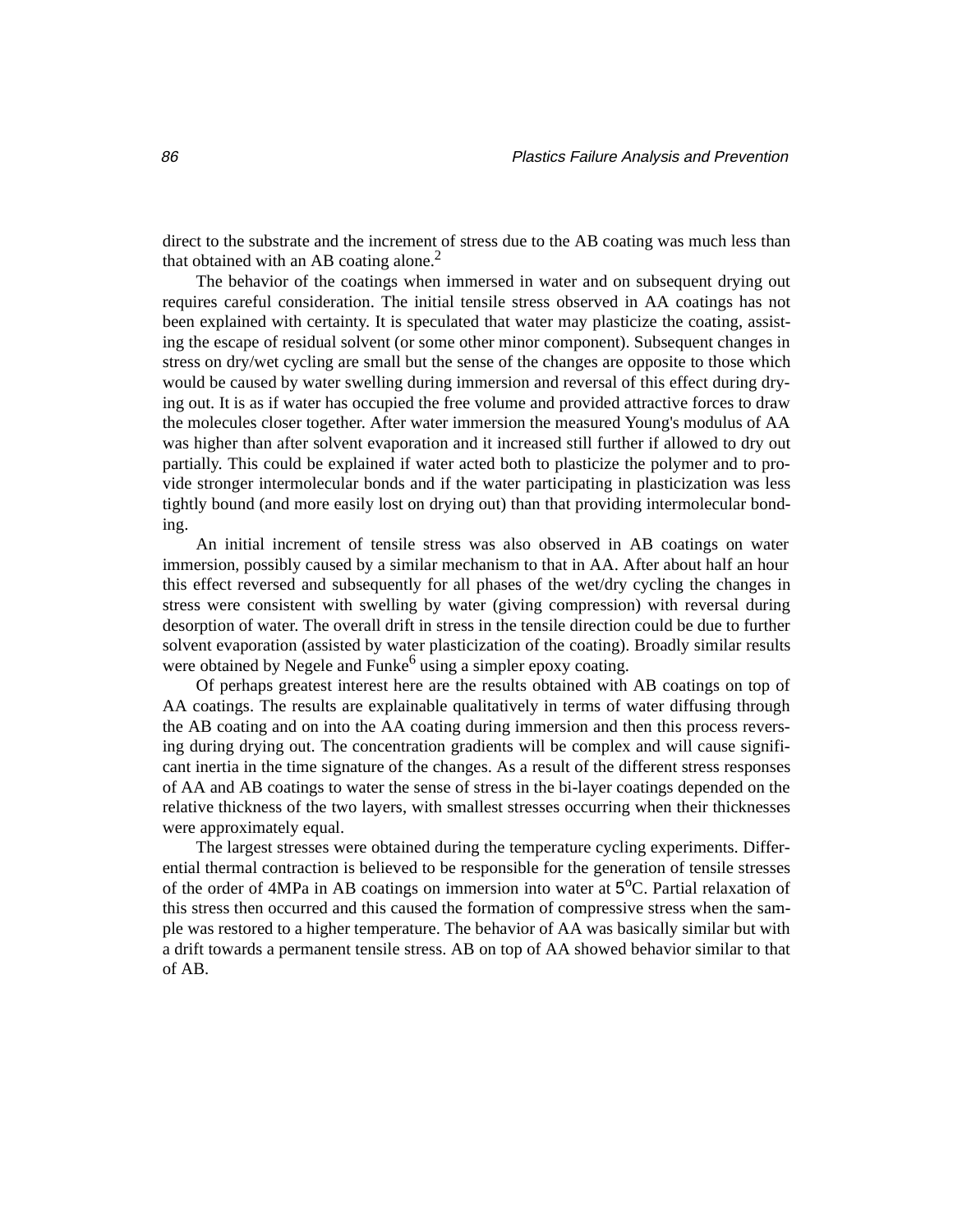The highest residual stresses observed in this study were caused by differential thermal contraction between coating and substrate. A temperature change similar to that between a dry dock in a warm climate and the open sea gave stresses of 4 MPa and more, a significant fraction of the failure strength. Other sources of residual stress are complex and are probably highly specific to the coating composition. When using bi-layered coatings the changes in stresses were moderated somewhat and it appears that a significant and beneficial reduction in the stress magnitude can be achieved by appropriate combination of thicknesses of the two layers.

# **ACKNOWLEDGEMENTS**

The authors acknowledge Courtaulds Coatings for providing the materials used in this study and for the provision of a strain gauge signal conditioning unit. We are grateful to M Buhaenko for advice and for stimulating discussions throughout the project.

# **REFERENCES**

- 1 E M Corcoran, *J.Paint Technol*., **41** (1969) 635
- 2 Yan Gu, MPhil thesis, University of Newcastle upon Tyne (1997)
- 3 S G Croll, *J.Coatings Technol*., **50 (638)** (1978) 33
- 4 S G Croll, *J.Appl.Polym.Sci*., **23** (1979) 847
- 5 S G Croll, *J.Coatings Technol*., **51 (659)** (1979) 49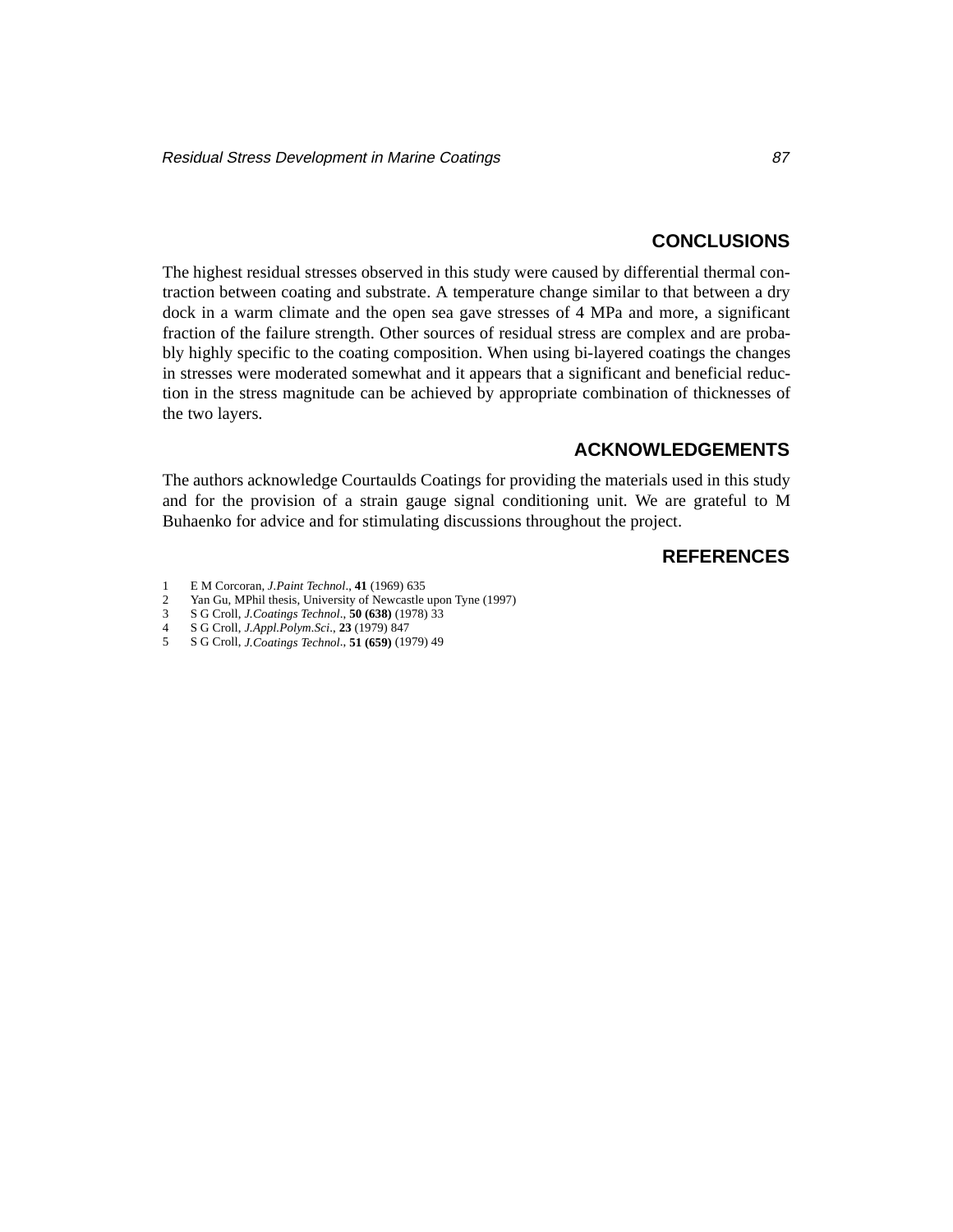# **Estimation of Long-term Properties of Epoxies in Body Fluids**

**Steven W. Bradley** *Materials Performance, Inc., College Station, TX, USA*

## **INTRODUCTION**

The selection of materials for use in the human body often requires unique evaluation techniques. Beyond the normal toxicological and tissue rejection considerations, the saline body fluid environment, elevated temperature (37°C) and complex stress loadings must be considered. In this work, two candidate epoxies were evaluated for the attachment of two polysulfone lumens. Both candidates displayed adequate strength under dry room temperature loading. The preferred candidate material was selected for ease of use as a room temperature cure epoxy. However, the material had a potentially low glass transition temperature,  $T_g$ . A course of investigation was as follows: (1) perform an extensive literature review to determine what the potential effects of moisture were on the adhesive strength, cohesive strength and  $T_g$  of the candidate epoxies, (2) compare glass transition temperatures of moisture saturated versus dry candidate materials and (3) establish a protocol using master curves for the accelerated performance evaluation of candidate epoxies.

# **THEORY OF MOISTURE EFFECTS**

Absorbed moisture may degrade an epoxy adhesive in at least four ways: (1) reduction in interfacial adhesion; (2) reduction of the cohesive strength of the adhesive due to plasticization; (3) reduction in the glass transition temperature; and (4) swelling which produces local residual stresses which can be significant.

## **REDUCTION IN INTERFACIAL ADHESION**

Previous work<sup>1-3</sup> addressed the effect of moisture on epoxy adhesives used in conjunction with metals which found that soaking and subsequent testing generally produced reductions in strength of less than 50%. Continuous loading or stress in a moist environment generally produced even greater reductions in creep rupture strength at times of one year or longer, with values of 80-90% reported in some cases.<sup>1</sup> Previous work<sup>4,5</sup> alluded to good interfacial bonding between a DGEBA/DDS epoxy system and polysulfone (PSF), where PSF was a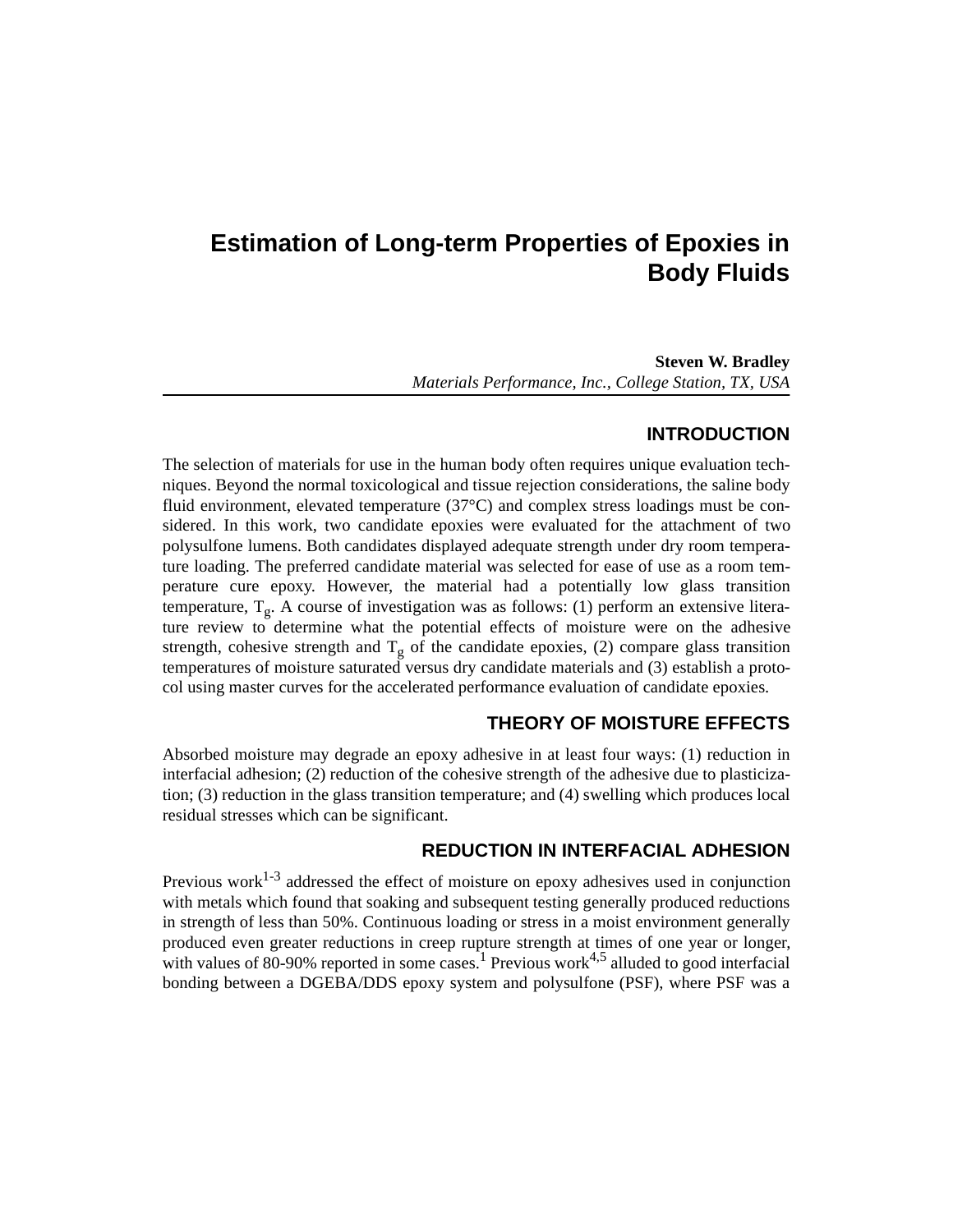second toughener in the system. However, the effect of moisture and a more quantitative measure of the interfacial strength between common epoxies and polysulfone were not found in the literature. This appears to be an important area for experimental work to confirm the behavior of epoxy adhesives for PSF, both dry and wet.



Figure 1. Illustration of loss in strength for an epoxy approaches  $T_g^2$ .

### **REDUCTION IN COHESIVE STRENGTH**

Generally the degradation of an epoxy is found to be a reduction in the cohesive strength, though the failure is more often adhesive at higher temperatures. The reason for this behavior can be understood by examining Figure  $1<sup>2</sup>$ which shows load-displacement behavior for an epoxy which is cured at 121 $\degree$ C and has a T<sub>o</sub> = 99°C. Note as the test temperature approaches  $T_{g}$ , the materials yield strength drops dramatically. Furthermore, the load supported at  $T_g$ would not be possible in anything but a shorttem test. For longer term testing or service loading, the viscoelastic creep of this material would produce a time dependent failure at a very small load. Generally, a lower cure temperature gives a lower  $T_g$  and moisture shifts the  $T_g$  to a value 10-40 $^{\circ}$ C lower than the dry T<sub>o</sub>. Thus, an epoxy adhesive with a moderate cure temperature, saturated in water, can have a  $T_g$  that is very near

room temperature, giving essentially zero yield strength at room temperature and about the same creep rupture strength for longer term applications. Sharon et. al.<sup>6</sup> provide a summary of both the variation of  $T_g$  with moisture content and the effect of service/test temperature relative to  $T_g$  in determining mechanical properties. It is important to keep in mind that the mechanical properties given<sup>6</sup> are short term tensile properties. Establishing an operating temperature for longer term service relative to  $T_g$  would be different (and much lower relative to  $T_g$ ) than what one would infer from these results.

## **REDUCTION IN GLASS TRANSITION TEMPERATURE**

Previous authors<sup>6-10</sup> give examples of moisture absorption by epoxy resins and the consequent effect on the glass transition temperature,  $T_g$ . Moisture absorption ranges from 2.4% to greater than 5% by weight, with greater moisture absorption at higher temperatures and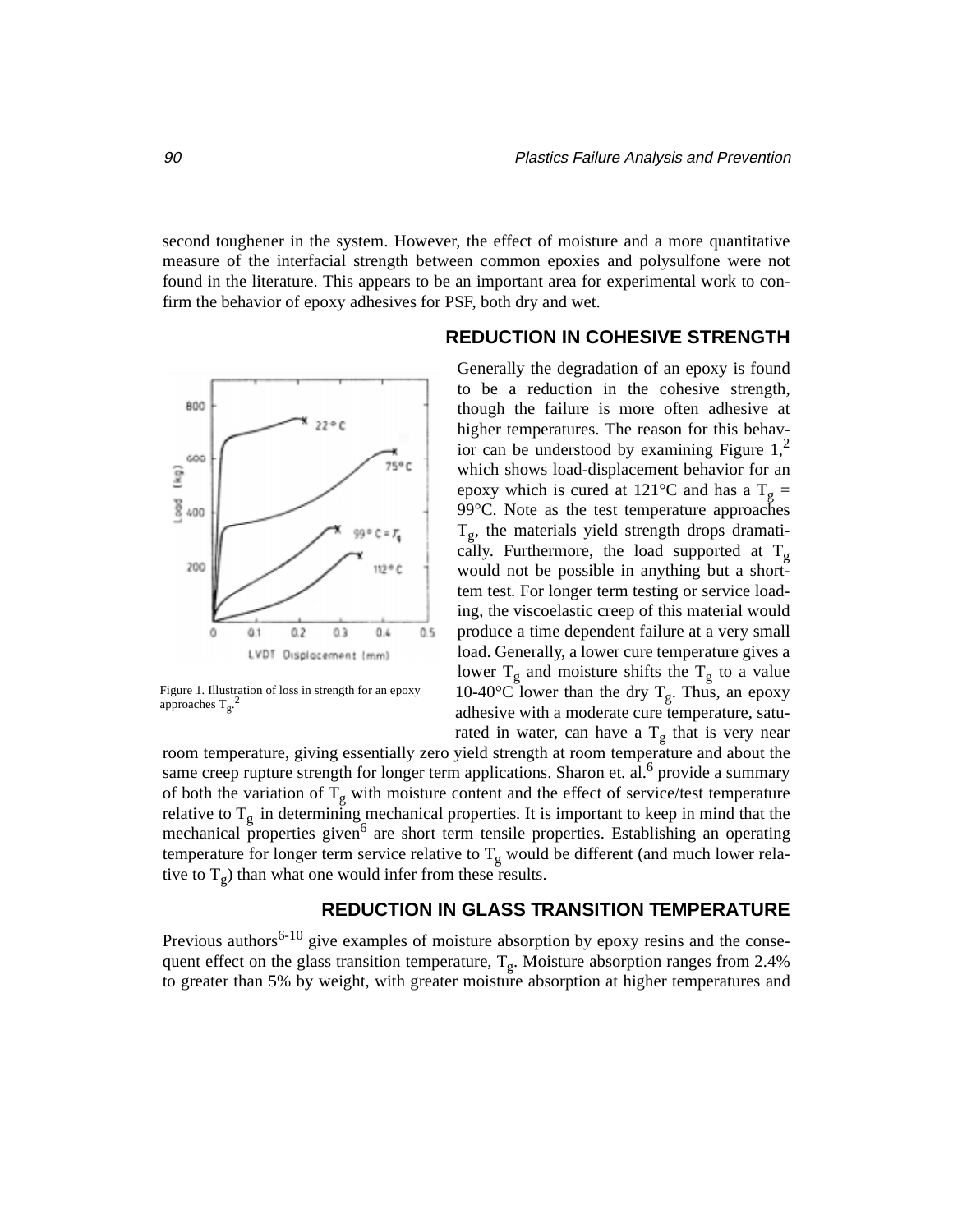for crosslinking agents that are more hydrophilic. The effect of saline body fluids (0.9% salt) appears to be similar to seawater where the salt water has been found to be absorbed at a slightly lower rate, with presumably the salt not being readily absorbed. A lowering of  $T_g$ by 10-40°C had been noted due to absorbed moisture.<sup>6</sup> Thus, the initial T<sub>g</sub> (dry) needs to be sufficiently high so that the wet  $T_g$  exceeds the service temperature by  $>50^{\circ}$ C for long term, continuous load applications. If  $\mathbf{a}^T\mathbf{g}$  shift of 40°C due to absorbed moisture is possible and a service temperature of 37°C is envisioned, then a dry  $T_g$  of 37+40+50=127°C would be prudent.

### **SWELLING INDUCED STRESSES**

Moisture induced swelling can produce significant residual stresses in a part. The actual magnitude depends on both the amount of moisture absorbed, its distribution, and the degree of constraint provided by the system. If, for example, the horizontal bond line were to experience swelling, the constraint of a vertical bond line would result in the development of residual stresses along the vertical portion of the bond line loaded in shear. These stresses might be significant relative to those produced by the service loads. Again, measured swelling strains in combination with analysis can answer such questions.

## **EXPERIMENTAL & RESULTS**

### DETERMINATION OF GLASS TRANSITION TEMPERATURE

### **Table 1. Average Tg for two epoxies at dry and saturated conditions**

| <b>Material</b> | Average $T_g$ , <sup>o</sup> C |
|-----------------|--------------------------------|
| Epoxy A (dry)   | 59.5                           |
| Epoxy A (sat.)  | 48.9                           |
| Epoxy B (dry)   | 89.8                           |
| Epoxy B (sat.)  | 82.3                           |

Samples of both epoxies were placed in 0.9% saline solution that simulated body fluid. The fluid saturation of the sample was measured by comparing the initial weight of the epoxy with the weight after soaking in solution. On average, the water uptake was 1.5%. The samples were still gaining a small amount of water weight when the tests were performed due to time constraint. The samples were analyzed on a Thermal Analysis 9900 DSC. The materials were heated at a rate of 5, 10,  $20^{\circ}$ C/min to about 180 $^{\circ}$ C. All results were within  $2-3$ <sup>o</sup>C of each other. Software was required to determine the  $T_{\sigma}$  as the moisture absorption smoothed the break in the DSC output

curve that indicates a glass transition. Several runs were performed for each material to provide for minor differences in curing, saturation or sample size. The results for each epoxy,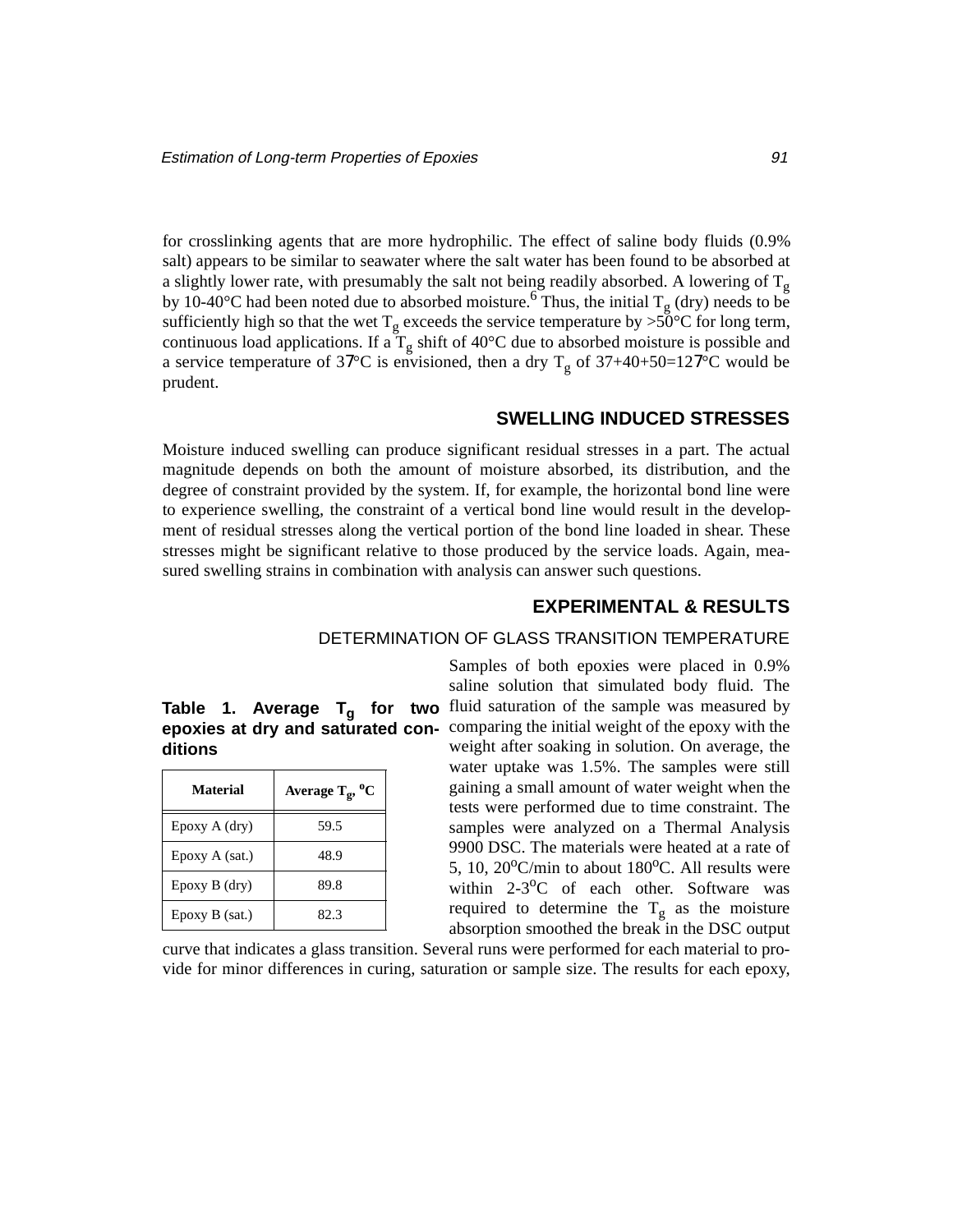both with and without water, are shown in Table 1. Epoxy A had a saturated  $T_g$  10.6°C lower than the dry samples. Epoxy B had a saturated  $T_g$  7.5°C lower than the dry samples. Additional moisture uptake might shift the  $T_g$  as much as 15°C.

### USING DYNAMIC MECHANICAL ANALYSIS TO CREATE MASTER CURVES

Dynamic mechanical testing provides information for the storage modulus, loss modulus and phase lag during testing. For a given temperature/frequency sweep, variations in these parameters provide information about molecular relaxation processes occurring in the material. Several peaks may form during a sweep which provide valuable information about the material. The first peak below the melting point is generally known as the "alpha" peak, or the glass transition temperature,  $T_{g}$ . The next peak that may appear is commonly known as the "beta" peak that quantifies smaller changes in molecular conformation when a certain activation energy is reached. In the tensile mode, the oscillatory strain is described by:

$$
\varepsilon = \varepsilon_o \sin(\omega t) \tag{1}
$$

where  $\varepsilon_0$  is the strain amplitude and  $\omega$  is the angular frequency. The corresponding stress is given by:

$$
\sigma = \sigma_o \sin(\omega t + \delta) \tag{2}
$$

where  $\sigma_0$  is the stress amplitude,  $\omega$  is the angular frequency and  $\delta$  is the phase lag between the sinusoidal stress and strain curves. The greater the viscosity the greater the phase lag and the higher the elasticity, the smaller the phase lag. For the DMA, the relation between stress and strain is described as:

$$
\sigma = \sigma_o E' \sin(\omega t) + E'' \cos(\omega t)
$$
 [3]

where  $E'$  and  $E''$  are the storage and loss modulus, respectively. The time dependent nature of viscoelastic materials has allowed the development of "master curves" that predict the behavior of polymers far beyond practical testing times. Stress-relaxation curves of a polymer made at different temperatures are superimposed by horizontal shifts along a logarithmic time scale to give a master curve. At temperatures below  $T<sub>g</sub>$ , the free volume is small and  $a_T$  is best modeled by the Arrhenius equation:

$$
\ln a_T \approx \ln \frac{\eta}{\eta_r} = \frac{E_a}{R} \left( \frac{1}{T} - \frac{1}{T_r} \right) \tag{4}
$$

Master curve data was plotted for three different temperatures. All measurements were made at 5 K intervals and thus are at 35°C, 50°C, and 90°C rather than at 37°C for example. The plot at  $35^{\circ}$ C may be interpreted as the behavior of the two tested epoxies if kept in a nominally dry condition. The plot at 50°C may be interpreted as the behavior of the epoxies at 37°C with moisture saturation. The 13-degree difference was a result of the plasticization effect of moisture on the epoxy which lowers the  $T_g$  as shown in Table 1. The time equiva-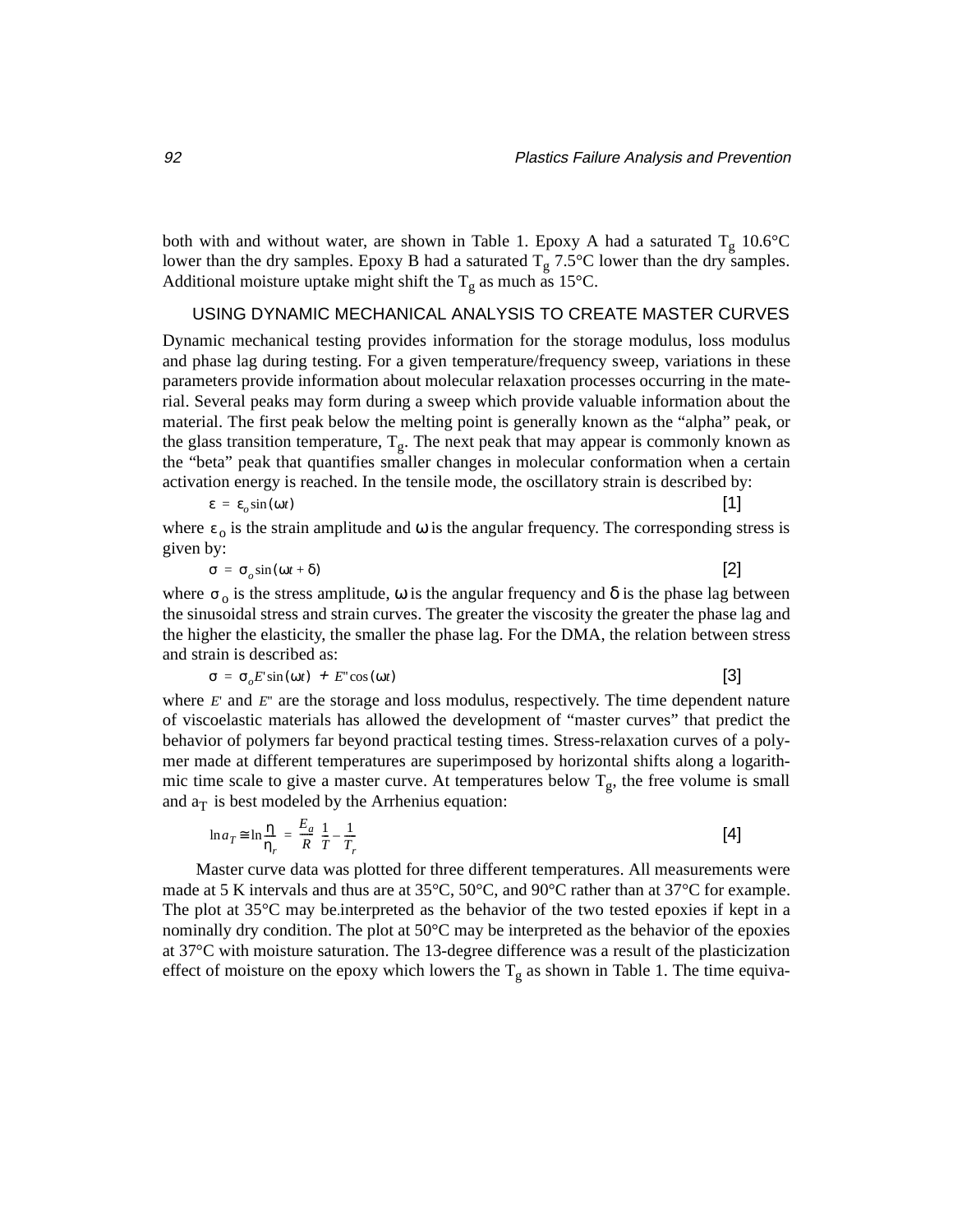

Figure 2. Master curve for Epoxy B at 50ºC.



Figure 3. Arrhenius plot for Epoxy B activation energy determination.

| Material           | $15 \text{ min}$<br>modulus, MPa | 1 year<br>modulus, MPa |
|--------------------|----------------------------------|------------------------|
| Epoxy A (dry)      | 700                              | 100                    |
| Epoxy A (wet)      | 300                              |                        |
| $E$ poxy $B$ (dry) | 900                              | 600                    |
| $E$ poxy $B$ (wet) | 700                              | 100                    |

#### **Table 2: DMA shear modulus values**

lent to a one year test is found in Figure 2 by multiplying the time in seconds by four as the time to load is only ¼ of a cycle. The inverse of this number is the frequency on the plot (8E-9 Hz). A comparison of shear modulus for wet versus dry epoxy as taken from DMA plots at 50°C (wet equivalent) and 35°C (dry) are shown in Table 2. Note that the moisture saturated Epoxy A is completely in the rubbery plateau after one year and would not be useful for bonding purposes. Epoxy B saw a significant modulus reduction due to the proximity to  $T_{\sigma}$  after one year.

A simple calculation can be made using the Arrhenius relationship that would provide the required temperature elevation to represent long

term behavior of the material. The Arrhenius relationship requires an activation energy which can be found from the slope of a  $\ln a_T$  vs 1/T plot as shown in Figure 3 for Epoxy B. Calculations for Epoxy B using equation 4 indicate that testing dry specimens for 15 minutes at 72°C will give similar behavior to testing specimens for 1 year at 37°C wet, as far as the modulus is concerned. If significant reductions in the modulus are noted, a significant reduction in strength can also be anticipated, in as much as the same molecular motions that give small elastic strains must be observed to allow the deformation processes that ultimately lead to failure. Similar calculations for Epoxy A would require testing at 100°C to indicate the long-term cohesive strength at 37°C, wet. This was far above the glass transi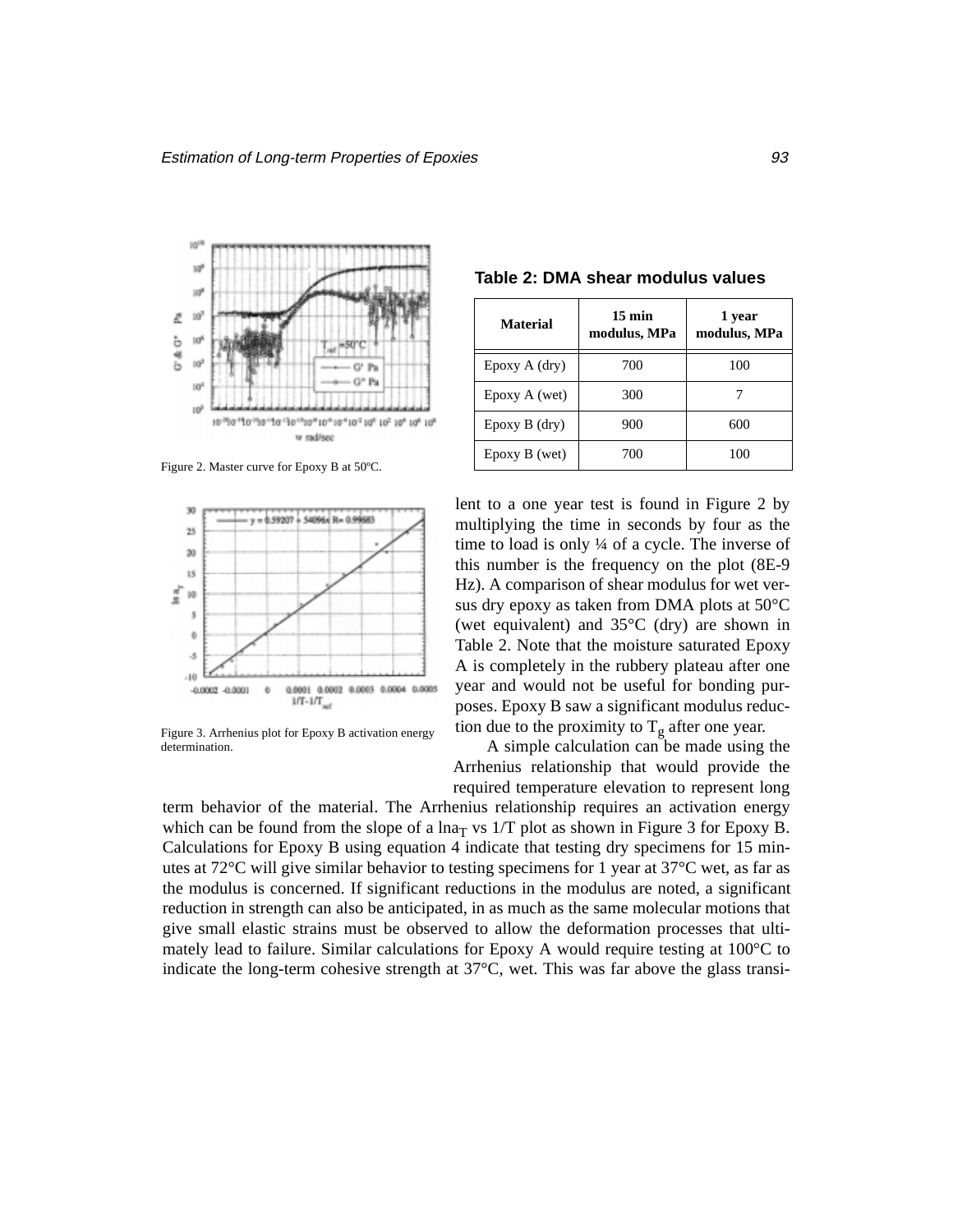tion temperature of 59°C for Epoxy A indicating that the long term behavior prediction by elevated temperature testing for Epoxy A is not possible. This was also indicated further by the nonlinearity of the Arrehenius plot for Epoxy A.

## **CONCLUSIONS**

Moisture and temperature both act to reduce to strength of epoxy in bodily fluids. Two epoxies were evaluated for adhering polysulfone lumens together. Each material was moisture saturated and then place in a DSC fo  $T_g$  determination. The drop in  $T_g$  for the two materials was between 7 and 10°C. Further moisture saturation might have produced  $T_g$  drops as high as 15°C according to literature. DMA temperature/frequency sweeps were performed at temperature shifts equivalent to the moisture effect on  $T_g$ . Epoxy A lost more than 97% of its modulus after one year and was in the rubbery region of the modulus plateau. Epoxy B lost 85% of its modulus after the first year. Finally, a calculation using the Arrhenius relationship found that mechanical testing at 72°C for 15 minutes would give some indication of long term cohesive strength at 3°C, wet.

## **REFERENCES**

- 1 C.O. Arah, et. al., "The Correlation between Adhesive Stress-relaxation and Joint Performance" *SAMPE Journa*l, Vol. **25**, No. 4, pp. 11-13 (Jul 1989).
- 2 R.A. Jurf, J. R. Vinson, "Effect of Moisture on the Static and Viscoelastic Shear Properties of Epoxy Adhesives," *Journal of Materials Scienc*e, Vol **20**, pp. 2979-2989 (1985).
- 3 M.R. Bowditch, D. Hiscok, D. Moth, "Relationship Between Hydrolytic Stability of Adhesive Joints and Equilibrium Water Content," *Int. Journal of Adhesion & Adhesives – Adhesion 9*0, V. **11**, no. 3 (1991).
- 4 B.G. Min, Z.H. Stachurski, J.H. Hodgkin, "Microstructural Effects and the Toughening of Thermoplastic Modified Epoxy Resins," *Journal of Applied Polymer Scienc*e, Vol. **50**, pp. 1511-1518 (1993).
- 5 J.L. Hedrick, M.J. Jurek, I. Yilgor, J. McGrath, "Chemical Modification of Matrix Resin Networks with Engineering Thermoplastics. I. Synthesis and Properties of Epoxy Networks Modified with Amine Terminated Poly(Aryl Ether Sulfone) Oligomers," *Polyme*r, V. **32**, no. 11, pp. 2020-2032 (1991).
- 6 G. Sharon, H. Dodiuk, S. Kenig, "Hygrothermal Properties of Epoxy Film Adhesives," *Journal of Adhesio*n, pp. 87-104 (1989).
- 7 K. Takahashi, "Mositure instusion in SiO<sub>2</sub>/Epoxy Interfaces," *Mat. Res. Soc. Symp. Proc.*, Vol. 153, pp. 187-192 (1989).<br><sup>8</sup> J. Gorbatkina, N. Shaidurova. "The Effect of Aging in Water on the Strength of Fiber-Polymer
- 8 J. Gorbatkina, N. Shaidurova, "The Effect of Aging in Water on the Strength of Fiber-Polymer Systems," *J. of Adhesio*n, Vol. **35**, pp. 203-215 (1991).
- 9 J. Comyn, et. al., "Effect of Water on Adhesives & Adhesive Joints," *Plastic Rubber Process App*l, V**3**, n3, pp. 201-205 (1983).
- 10 C. Ombra, et. al, "Long Term Aging Behaviour of Epoxy Matrices in Aggressive Environments," *Interrelations Between Processing Structure and Properties of Polymeric Material*s, pp. 615-626 (1984).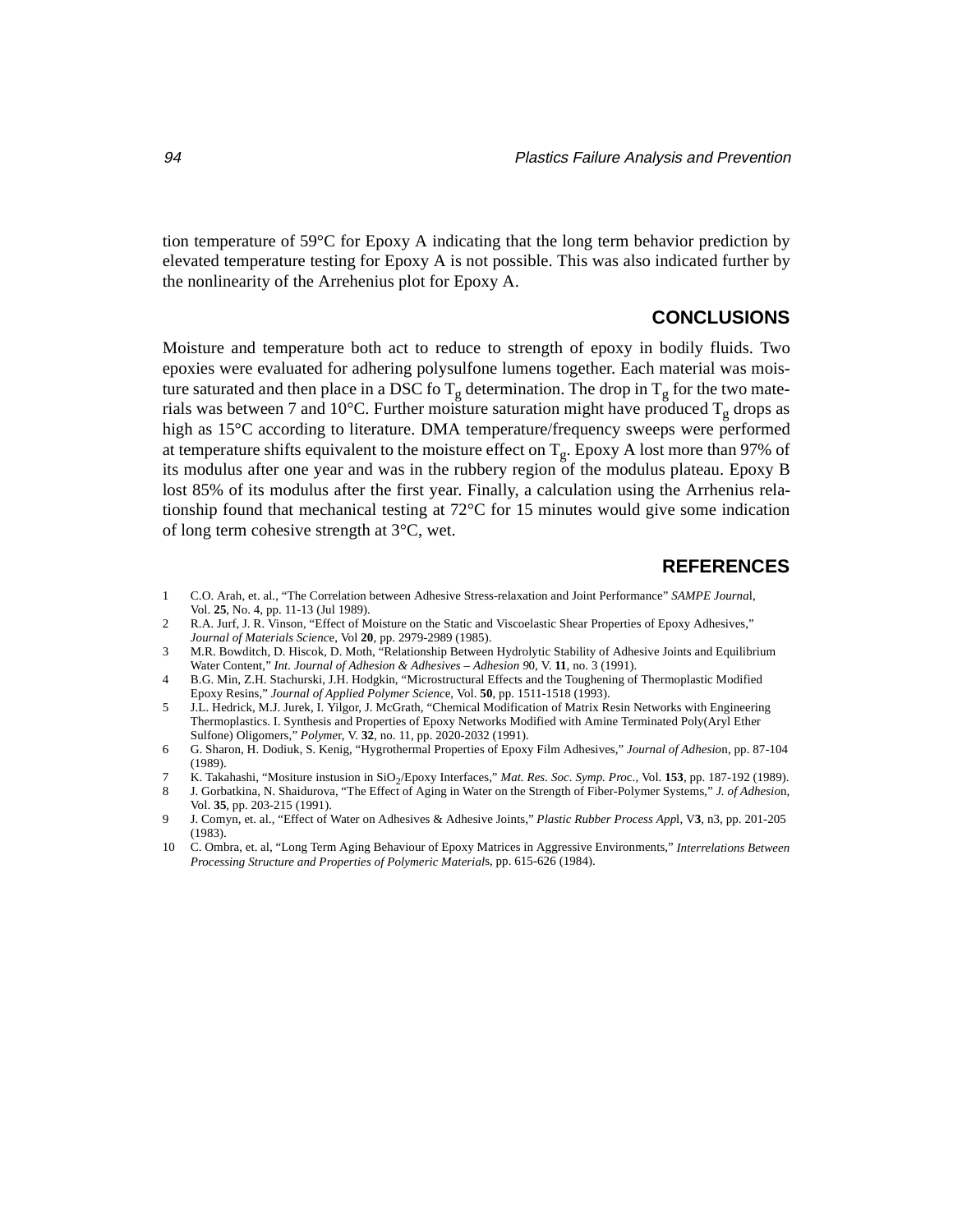# **Mechanical Performance of Polyamides with Influence of Moisture and Temperature – Accurate Evaluation and Better Understanding**

**Nanying Jia and Val A. Kagan** *Honeywell, Morristown, NJ 07962-1021, USA*

### **INTRODUCTION**

The plastic industry has no doubt witnessed in recent years an increase in interests and demands in using thermoplastics, such as polyamides, to replace certain metals and thermosets in manufacturing automotive air induction and power train systems, lawn/garden and other power tools. Technologies have also advanced to accommodate these demands by developing materials and products with higher performance, less weight, more time/cost savings, optimized welded joints, and better resistance to fatigue and environmental changes. $1-3$ 

The important roles today's thermoplastic structures are designed to play have made it increasingly critical for the materials to perform, especially under adversary working and environmental conditions such as cyclic stress/strain, high and low temperatures, and changing humidity.

The short-term and long-term mechanical properties (tensile and fatigue) of polyamide (PA), or nylon, based plastics under dry-as-molded (DAM) conditions were analyzed previously.1-2 Fatigue properties of unfilled nylon 6 and nylon 66 at room temperature conditions with the influence of absorbed moisture were also discussed.<sup>4</sup> The absorbed moisture ( $\leq$ 2.5 wt%) decreased fatigue crack growth rates, which might reflect the ability of tightly bounded water to enhance chain mobility. Results on combined moisture-temperature effects on short-term and long-term properties of polyamides, on the other hand, were rarely found in the literature.

The current investigation has been focused on the combined effects of moisture-temperature on the short-term (tensile) properties of reinforced nylon 6. Specifics in nylon conditioning using ISO and ASTM procedures are discussed elsewhere.<sup>5</sup> The purpose of this investigation is to help designers of plastic parts and assembled product, material developers, and the database users to correctly interpret the data on tensile properties.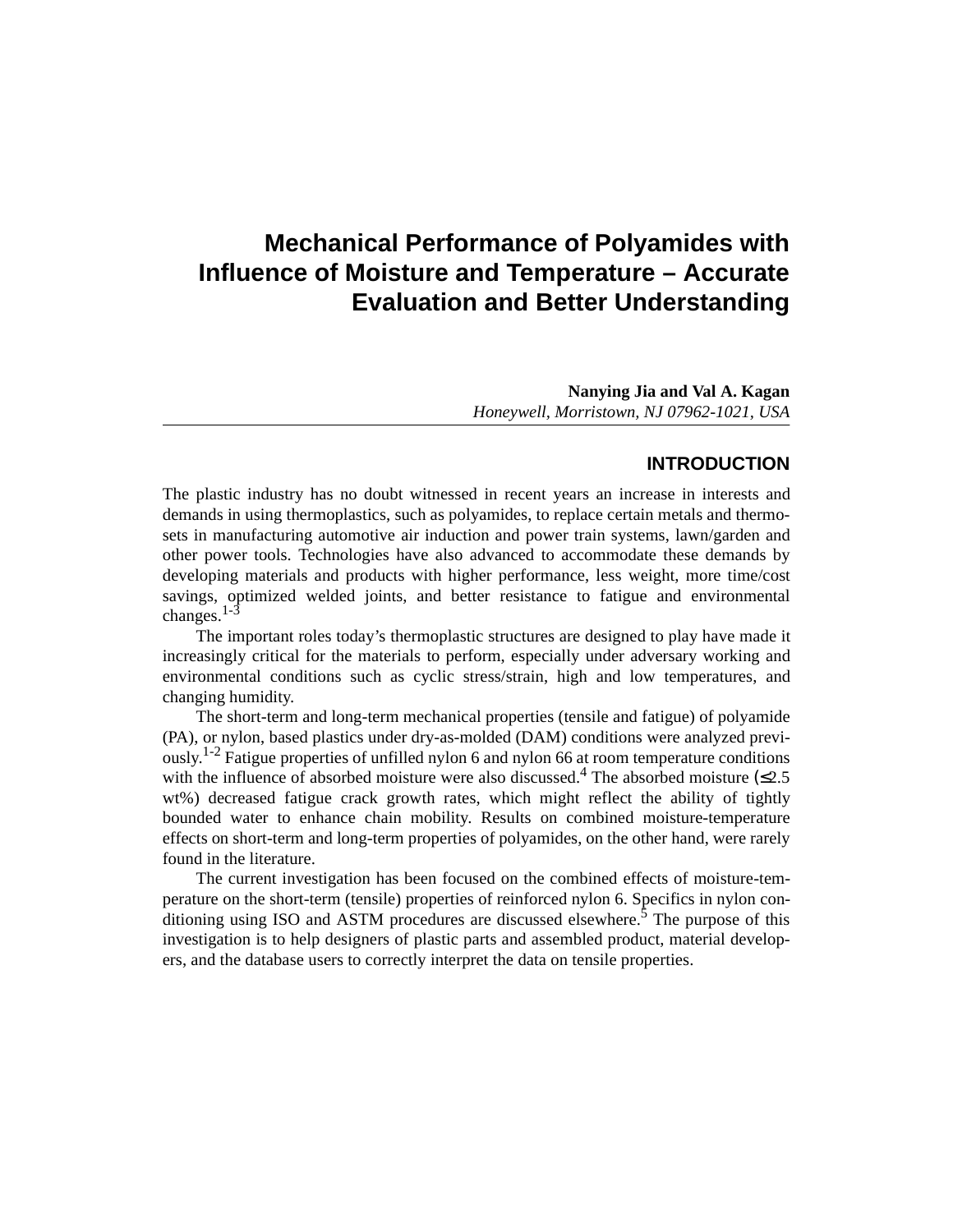### THE EFFECT OF MOISTURE

Despite its high performance and easy processing, Nylon's tendency and ability of absorbing moisture from the surrounding environment has made it a constant challenge for processing and design engineers alike. The moisture is known to affect a range of polymer properties, which in turn impact processability, dimensional stability, mechanical, acoustic, electrical, optical, and chemical properties, and ultimately the performance of products.<sup>6-7</sup>

The moisture in nylon acts as a plasticizer that reduces the entanglement and bonding between molecules, therefore increases their volume and mobility.<sup>7</sup> The moisturized material exhibits lower glass transition temperature  $(T<sub>g</sub>)$ , which makes it easier for further crystallization. The increase in moisture may cause profound changes in a material's behavior under load; it reduces strength, stiffness, and natural frequency, while increasing energy absorption and ductility in the material. Practically, the best way to minimize the moisture uptake is to select plastics with low absorption rate or design products in ways to prevent excessive absorption.

Under dry-as-molded (DAM) conditions, polyamide, or nylon, usually contains 0.1- 0.3% water. At room temperature and 50% relative humidity (RH), type 6 polyamide could eventually absorb 2.75% water. Every 1% moisture increase in nylon may result in 0.2 to 0.3% increase in its dimension.<sup>6</sup> This change in dimension would have to be accommodated by preconditioning parts prior to service.

#### SAMPLE CONDITIONING – METHOD AND ANALYSIS

Realizing the fact that the properties of dry-as-molded materials often do not reflect their true behavior in service due to the changes in properties caused by the subsequent moisture uptake, sample conditioning is therefore applied to adjust the moisture content in the materials to a desired level so that their properties and performance can be properly tested and analyzed. In this regard, ISO-291 defines the following two standard atmospheres for conditioning:

- "Atmosphere 23": 23/50 (temperature in °C/relative humidity in %) as recommended for most applications;
- "Atmosphere 27": 27/65, as recommended for tropical regions.

For practical purposes it is very important to analyze the properties of thermoplastics conditioned under "Atmosphere 23" (23°C/50%RH), which is recommended for most industrial applications such as automotive, lawn & garden, power tools, appliances, and so on.

The rate of moisture absorption, however, is very low under "Atmosphere 23". In this environment, it would take more than a year for the moisture in an ISO-3167 multipurpose test specimen (4 mm thick) of PA 66 to reach equilibrium. To accelerate this process, one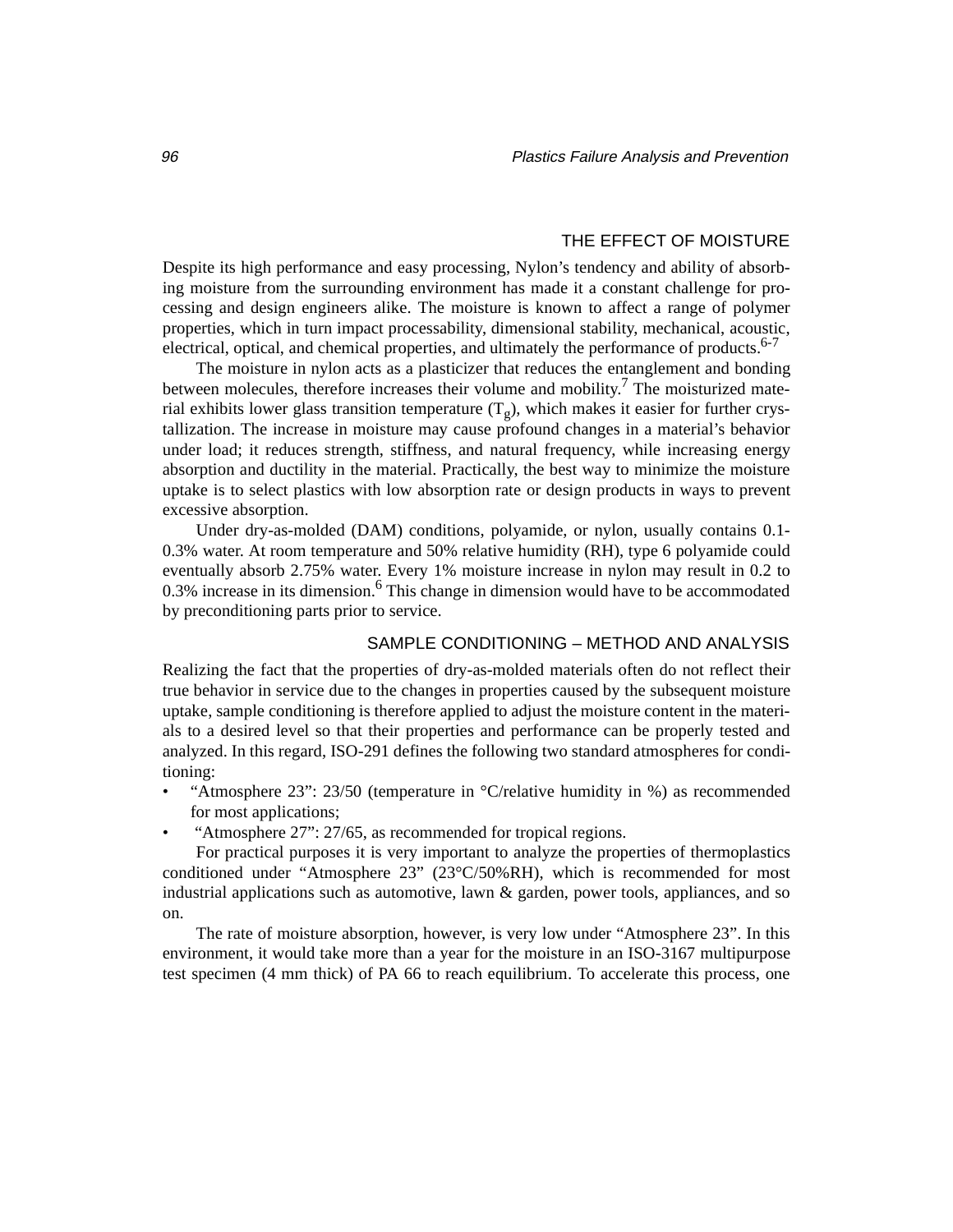must increase the conditioning temperature, and/or the relative humidity. Several such conditioning procedures that may be applied to thermoplastics are shown in Table 1.

| <b>Standard</b>          | <b>Procedure</b>                                                                                | Use/Comment                                                                                                                                                                                                                    |
|--------------------------|-------------------------------------------------------------------------------------------------|--------------------------------------------------------------------------------------------------------------------------------------------------------------------------------------------------------------------------------|
| $ISO-291$ :<br>ASTM D618 | Six conditions varying by atmo-<br>sphere, temperature, water, dura-<br>tion, relative humidity | Standard procedure prior to testing; not a good<br>choice for DAM nylons due to their sensitivity to<br>moisture                                                                                                               |
| $ISO-62$ :<br>ASTM D 570 | Water absorption at $23\pm1^{\circ}C$ ,<br>50±1°C, 105-110°C between 0.5<br>and $24$ h.         | See Table 2 for data. The moisture at equilibrium<br>varies between 1 to 14% depending on tempera-<br>ture $\&$ RH; the microstructure of polymers may be<br>affected by high temperature and high RH (e.g.<br>boiling water). |
| $ISO483$ :<br>ASTM E 104 | Conditioning done in saturated salt<br>solutions with different RH and<br>temperature.          | See Table 3 for results.                                                                                                                                                                                                       |
| ISO-1110                 | Conditioning performed at $70^{\circ}$ C<br>and 62% RH.                                         | Materials tend to "over-saturate" under using this<br>procedure, comparing to the "Atmosphere 23"                                                                                                                              |

**Table 1. Methods of Moisture Conditioning for Thermoplastics**

### **Table 2. Water absorption values for selected thermoplastics after 24 h. (ISO-62, ASTM D570)<sup>6</sup>**

| <b>Material</b>   | <b>Water absorption</b> |
|-------------------|-------------------------|
| PP                | $< 0.01\%$              |
| PC.               | 0.15%                   |
| Nylon 11          | 0.25%                   |
| Nylon 6           | 1.3%                    |
| Cellulose acetate | 1.7%                    |

## **Table 3. Influence of relative humidity on water absorption in non-filled nylons (at 23°C in air)7**

| <b>Type of PA</b> | <b>Relative humidity, %</b> |      |      |     |
|-------------------|-----------------------------|------|------|-----|
|                   | 30                          | 50   | 62   | 100 |
| PA 46             | 1.4                         | 3.8  | 5.0  | 15  |
| PA <sub>6</sub>   | 1.1                         | 2.75 | 3.85 | 9.5 |
| PA 66             | 1.0                         | 2.5  | 3.6  | 8.5 |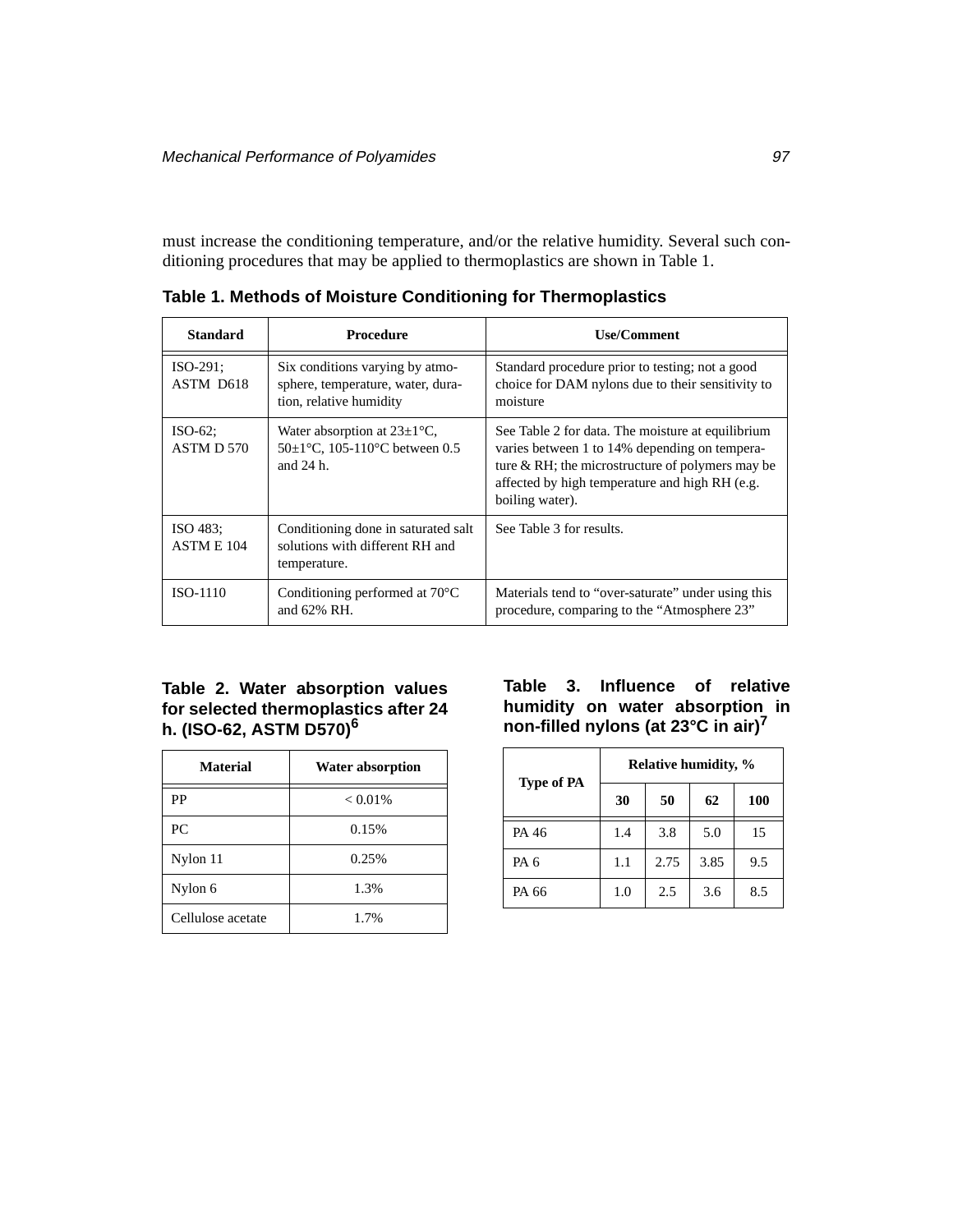Table 2 lists the water absorption values for several plastics as determined by ASTM D-570 after 24 h immersion at 23°C. Equilibrium values for water absorption will be significantly higher for these materials. The water absorption will also be higher at elevated temperatures. For unfilled nylon 6, the moisture at equilibrium at 23°C and 50% RH is 2.75% (see Table 3).

Once conditioned, it becomes important for the moisture level to be determined accurately. Moisture analysis for pellets and parts is critical for manufacturing and other processes such as molding, testing, and end-use. Table 3 shows the equilibrium moisture levels at different RH for several commercial nylons, and Table 4 lists several methods of determining moisture for nylon based thermoplastics.

| <b>Standard</b>          | Use/Comment                                                                                                                                                                                                                                                                                                                                                                                       |
|--------------------------|---------------------------------------------------------------------------------------------------------------------------------------------------------------------------------------------------------------------------------------------------------------------------------------------------------------------------------------------------------------------------------------------------|
| ASTM D789 (Karl-Fischer) | Analysis is based on titration with a Karl Fischer reagent. It is sensitive to<br>moisture from 0.1% to 0.2% with typical sample weight $20 \sim 30$ g. Smaller<br>sample size is preferred for higher moisture content                                                                                                                                                                           |
| <b>ASTM D 4029</b>       | Analysis is based on release of water vapor, which is carried away by an inert<br>gas into an electrolytic cell. It can determine moisture in nylon at a level <<br>0.1% from a sample $2 \sim 4$ g in weight. In a "dry" state the moisture content in<br>nylon based thermoplastics is between 0.05% (nylon 46) and 0.3% (nylon<br>612) (ASTM D 4066). For nylon 6 the number is $\sim 0.2\%$ . |
| ISO-1110, ASTM D 570     | Analysis is based on weight gain. A precision of 0.001 g is required for the<br>weight determining device.                                                                                                                                                                                                                                                                                        |

**Table 4. Standard methods of moisture analysis for nylon (PA) thermoplastics**

# **MATERIALS AND EXPERIMENTAL PROCEDURES**

### MATERIALS

The material used in this investigation was heat-stabilized nylon 6 with 33 wt% glass fiber reinforcement. The material was injection molded into several configurations:

- 4 mm thick ISO multi-purpose tensile bars (ISO-3167);
- 3.2 mm thick ASTM Type I tensile bars (ASTM D638) and ASTM flex bars (ASTM D 790);
- 4 and 6.4 mm thick plaques.

The molded specimens were tightly sealed prior to conditioning and testing in order to preserve their dry-as-molded state while the moisture content remains at  $\sim 0.2\%$ .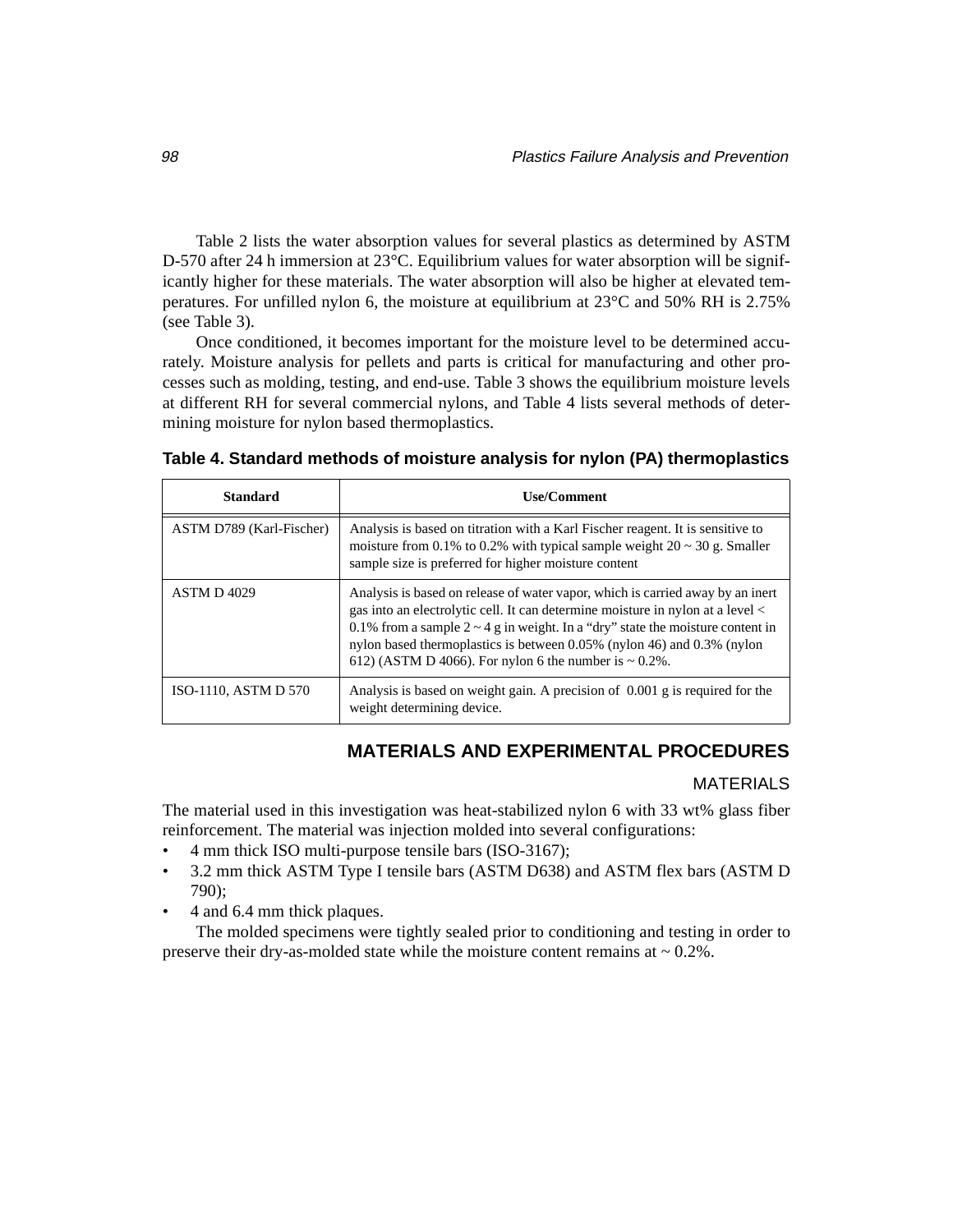

Figure 1. Moisture absorption vs. time for 33% glass fiber reinforced nylon 6. The number in mm by each curve indicates the thickness of the samples.<sup>5</sup>

#### PROCEDURE FOR MOISTURE CONDITIONING

The procedure for sample conditioning was based on ISO-1110. The molded specimens were loaded into an environmental chamber where the temperature and relative humidity were maintained at 70°C and 62%, respectively. The moisture uptake in the sample was periodically calculated by recording the weight gains using a Mettler balance. The water absorption was also determined on a small group of samples using a Karl-Fischer unit. The moisture content in samples with different thickness was plotted against the conditioning time, as shown in Figure 1.

Although the method in ISO-1110 can greatly accelerate the moisture absorption in nylon compared to the standard method such as "Atmosphere 23", prolonged exposure of samples under conditions specified in ISO-1110 (70°C and 62%RH) has been found to cause "over condi-

tioning" in materials by injecting more moisture than what one can ever obtain when conditioned under "Atmosphere 23". For this reason, the conditioning was terminated once the moisture in the material was found to have reached the equilibrium level under "Atmosphere 23". Samples were then sealed tightly in moisture proof bags until tested or analyzed.

### PROCEDURE FOR TENSILE PROPERTY TEST

The tensile properties of reinforced nylon 6 used in this study was obtained by following ISO-527. Tests were conducted on ISO multipurpose specimens using an Instron 4505 universal testing system. Tests at high and low temperatures were conducted in an environmental chamber attached to the Instron frame. During the test, the temperature at the center of the chamber was maintained at  $\pm 2^{\circ}$ C within the set point. The detailed description of test setup can be found elsewhere. $1-2$ 

## **RESULTS AND DISCUSSIONS**

Figures  $2a \sim 2c$  compare the tensile behavior (stress-strain curves) of DAM and moisturized nylon 6 at  $-40^{\circ}$ C,  $23^{\circ}$ C, and  $120^{\circ}$ C, temperatures among those typically found in the enduse conditions. Changes in tensile strength, Young's modulus, and strain at yield versus moisture are shown in Figures 3 and 4.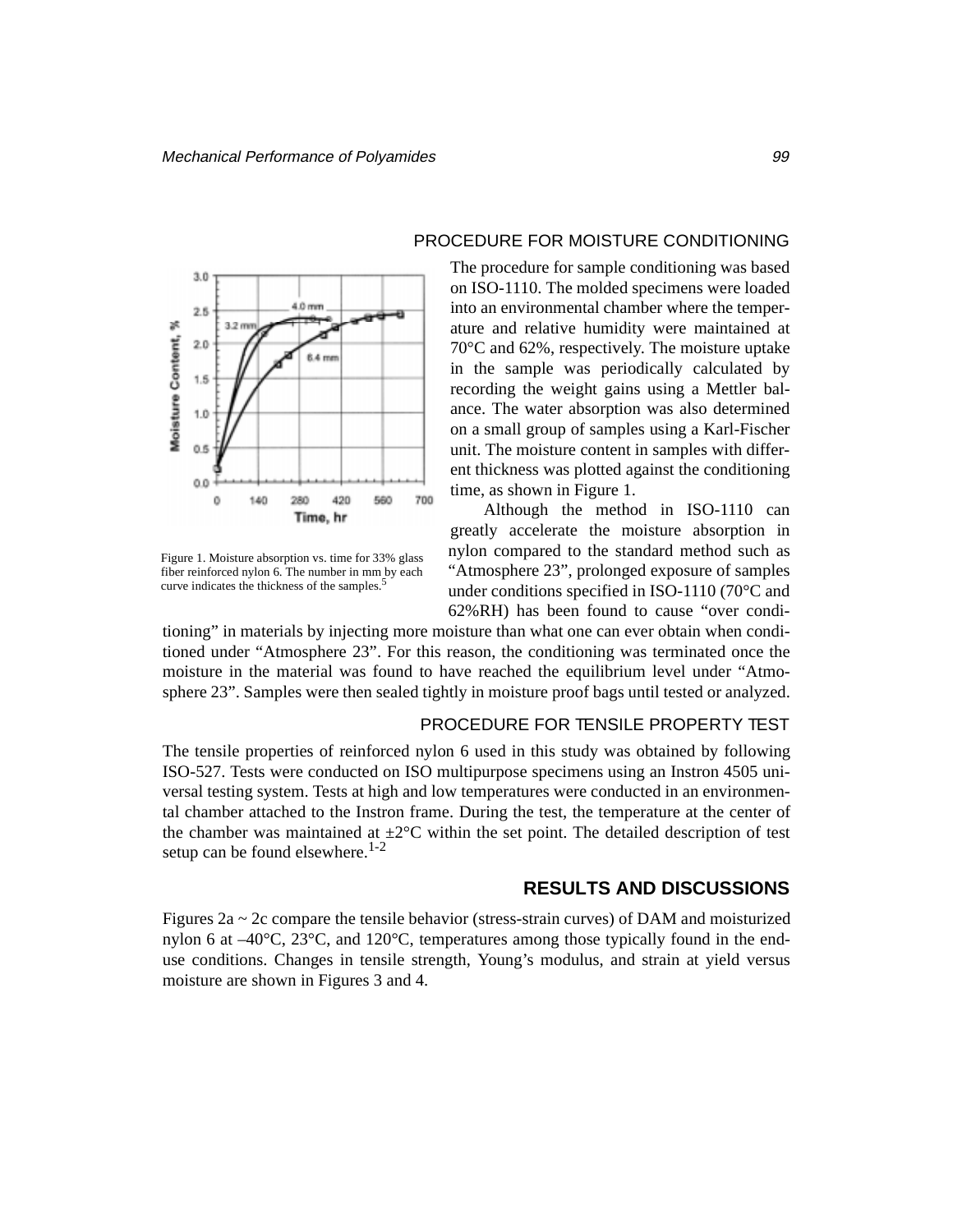

Figure 2a. Effect of moisture on tensile behavior of reinforced nylon 6 (33% glass fiber) at low temperature.



Figure 2c. Effect of moisture on tensile behavior of reinforced nylon 6 (33% glass fiber) at elevated temperature.



Figure 2b. Effect of moisture on tensile behavior of reinforced nylon 6 (33% glass fiber) at room temperature.



Figure 3. Effect of moisture on tensile properties of reinforced nylon 6 (33% glass fiber); tensile strength and strain at yield vs. moisture at room temperature.

The effect of temperature on tensile behavior can be found in Figures 5a and 5b for DAM and conditioned materials, respectively. The decrease in strength and modulus due to the rising temperature is shown in Figure 6.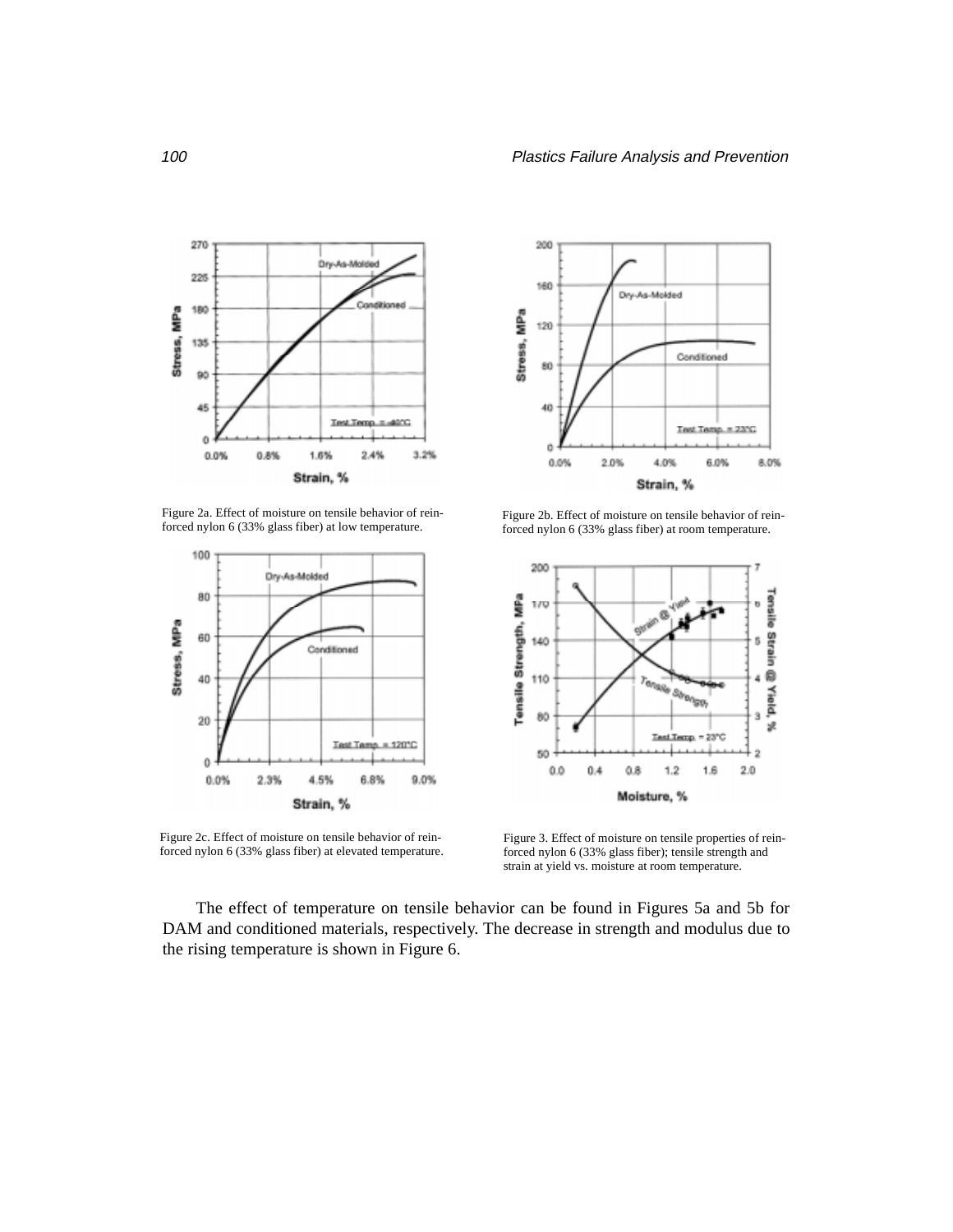

Figure 4. Effect of moisture on Young's modulus: 33% glass fiber reinforced nylon 6.



Figure 5b. Effect of temperature on tensile behavior of conditioned nylon 6 (33% glass fiber).



Figure 5a. Effect of temperature on tensile behavior of dry-as-molded nylon 6 (33% glass fiber).



Figure 6. Effect of temperature on tensile strength and Young's modulus of dry-as-molded nylon 6 (33% glass fiber).

Although it has been well known that the moisture in thermoplastics will in general serve as a plasticizer that reduces a material's strength and increases its ductility, the current study indicates clearly that the net impact of moisture on tensile properties of nylon depends also on temperature. At –40°C, change in tensile behavior was insignificant within the elastic limit of the material (Figure 2a). About 10% decrease was found in the ultimate tensile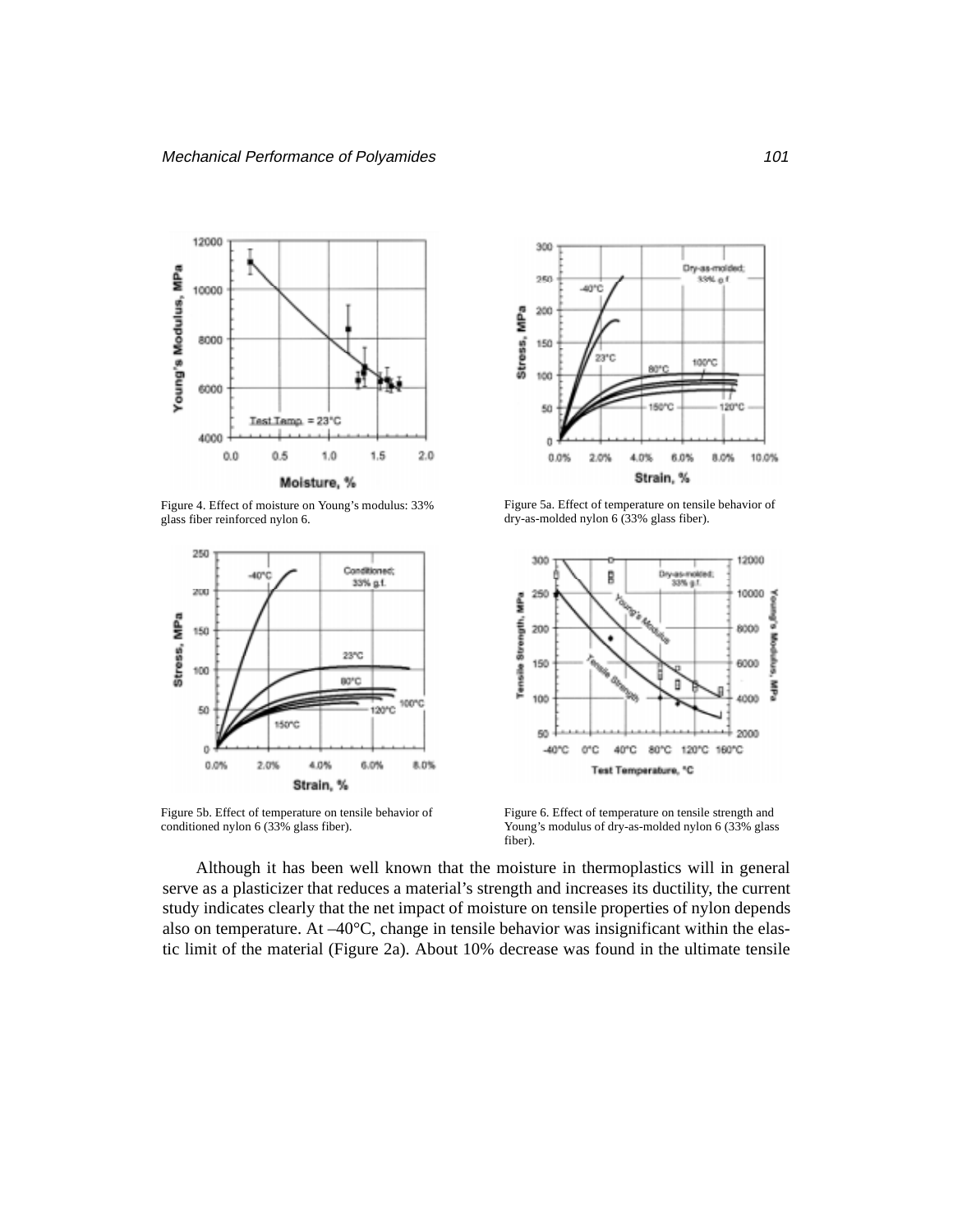

Figure 7. Impact of temperature and moisture on tensile strength of reinforced nylon 6 (33% glass fiber).



Figure 9. Impact of temperature and moisture on Young's modulus of reinforced nylon 6 (33% glass fiber).



Figure 8. Impact of temperature and moisture on tensile strain @ tensile strength of reinforced nylon 6 (33% glass fiber).

strength after conditioning, but the total elongation (or strain) at failure remained virtually unchanged.

The most significant change in tensile behavior due to moisture can be found at room temperature where the tensile strength was reduced by about 40% after conditioning, while the elongation at failure increased by 150% (Figure 2b).

At elevated temperatures (80°C and above) where considerable plastic deformation in nylon has been resulted from heat, it was found that the conditioned samples exhibited not only a further reduction in strength, but lower overall elongation as well (Figure 2c).

Figures 2a to 5b seem to suggest that an increase in temperature or moisture can each achieve similar results in nylon, which is to reduce the material's strength and increase its ductility. However, the combination of temperature and moisture did not result in more ductility in the material that would allow it to deform further before failure. Instead, the material failed sooner with lower strength, indi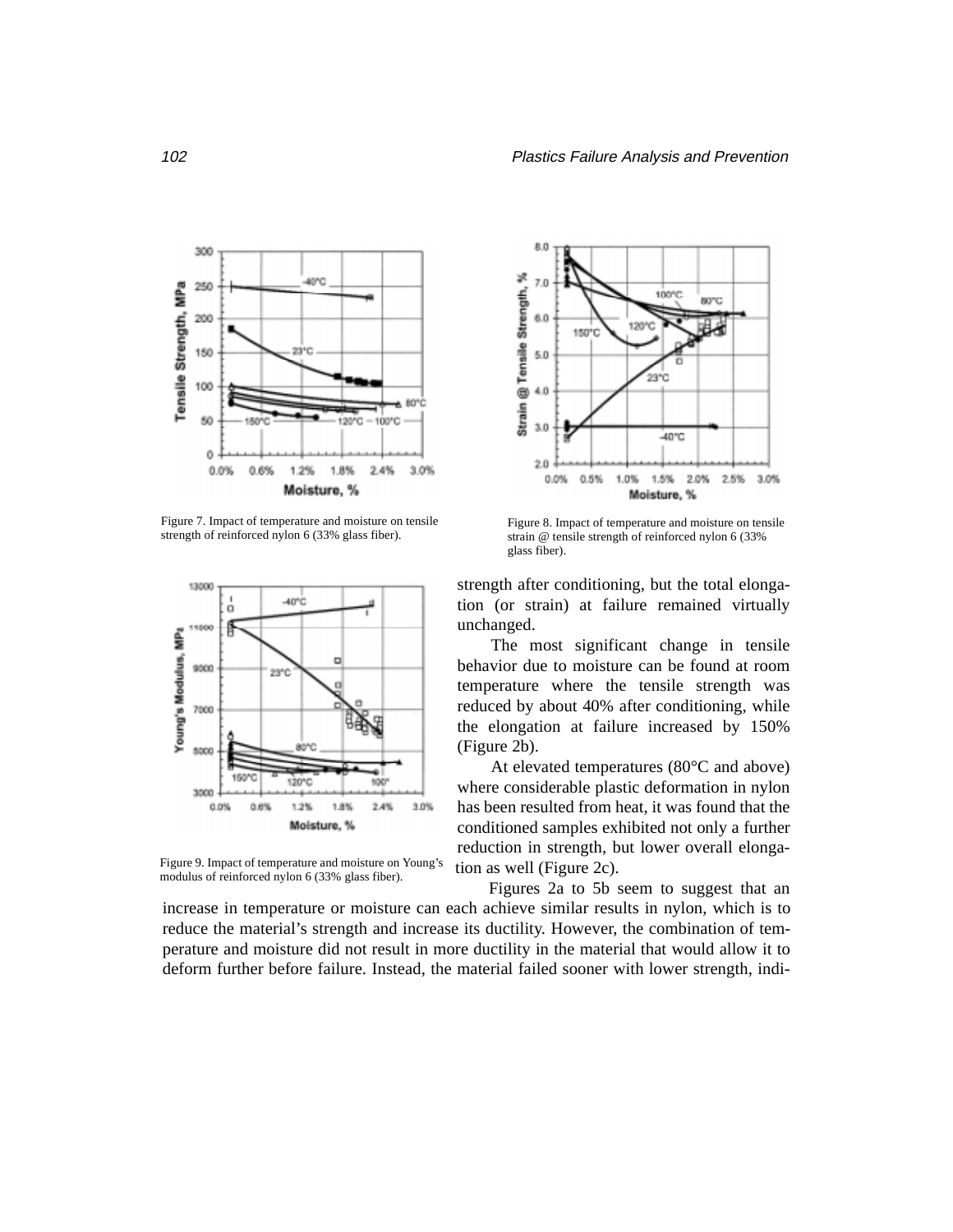cating that the high temperature and moisture together are able to cause deterioration in the reinforced nylon, and possibly other thermoplastic materials as well.

The tensile properties of nylon 6 at various temperature and moisture combinations are shown in Figures 7, 8, and 9. The values of these properties were obtained by measuring the moisture content in individual tensile bars immediately after each test using a Karl- Fischer analyzer described in Table 4. Each point on Figures  $7 \sim 9$  represents a single test. At each temperature (other than 23°C), the first test was conduced 1 hour after specimens were placed in the preheated chamber, and the subsequent tests were conduced approximately one every 20 minutes. One can see that, at each temperature, the tensile properties, especially the tensile strength and Young's modulus, correlate fairly well with the moisture measured individually from the test bars.

The results in Figures  $7 \sim 9$  also indicate that, in a hot and relatively dry environment, nylon can quickly lose its absorbed moisture, making the initial moisture level reported at the end of conditioning meaningless as a reference parameter to reflect the material's moisture state. The rise or fall in the material's properties (e.g., tensile parameters) following the change in temperature and relative humidity is something any design engineer must consider if he or she wishes to design and model structures or products made of thermoplastics.

## **SUMMARY AND CONCLUSIONS**

The individual and combined effects of temperature and moisture on the tensile properties of glass fiber reinforced nylon 6 were investigated and characterized. The sample conditioning was performed in an environmental chamber at 70°C and 62% RH as specified in ISO-1110. The conditioning was conducted until the moisture in the samples reached the equilibrium level under the standard conditions, i.e. 23°C/50%RH. The tensile property tests were conducted between  $-40^{\circ}\text{C}$  and  $150^{\circ}\text{C}$  on ISO multipurpose test specimens with moisture levels from 0.2% (DAM) to 2.6% (conditioned). The following conclusions can be made as a result of the current investigation:

1. For nylon thermoplastics used in this investigation, both temperature and moisture can cause a decrease in strength and an increase in ductility. Among the selected temperatures, the moisture was found to cause the greatest change in tensile properties at 23°C. After conditioning, the material has lost 40% of its original tensile strength, and at the same time, the total elongation has increased by 150%.

2. At –40°C, nylon lost 10% of its tensile strength, but other characteristics such as tensile strain and Young's modulus remained largely unchanged, especially within the elastic limit.

3. At 80°C and above, the tensile strength and Young's modulus decreased further, while the elongation or strain to failure increased.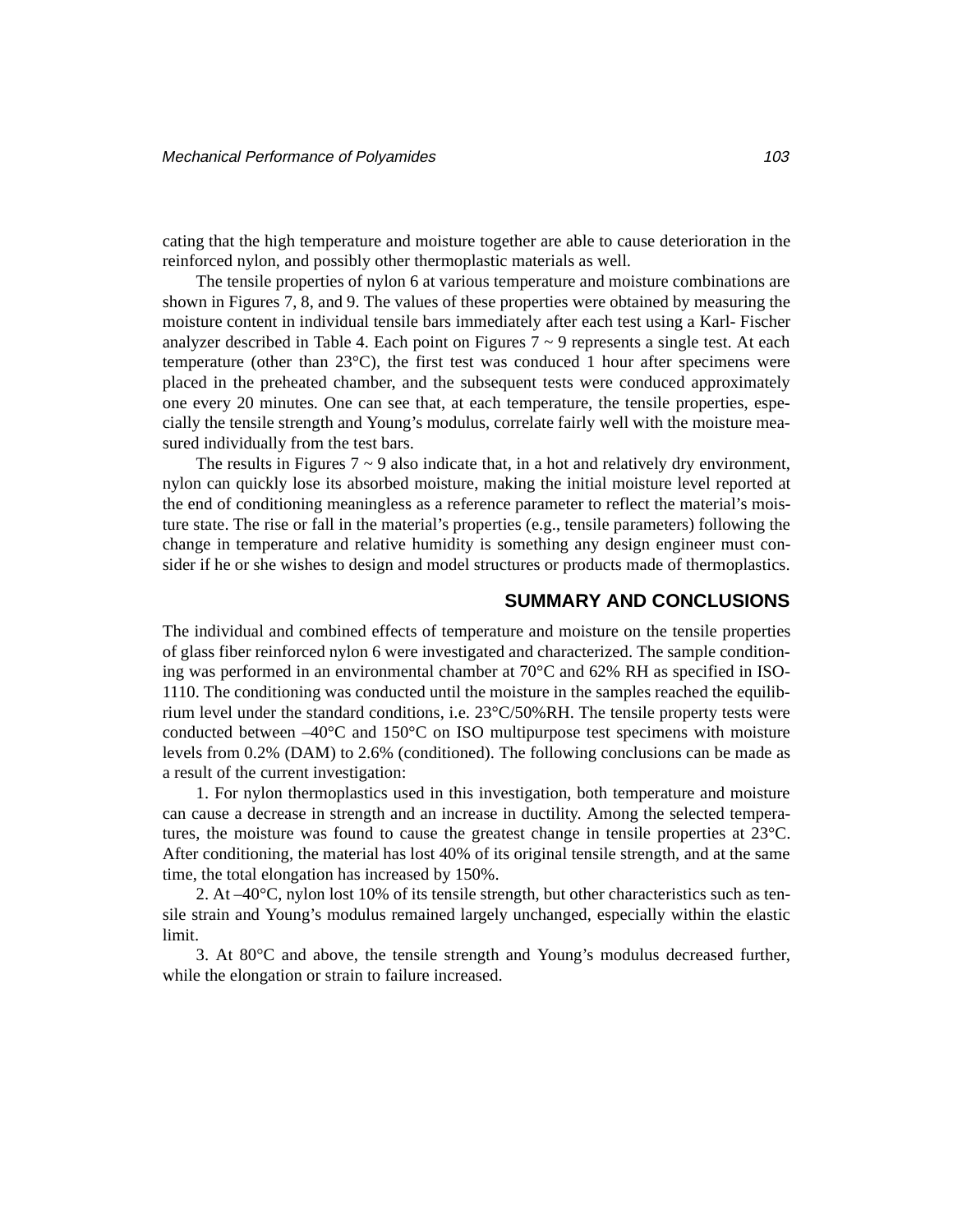4. At elevated temperatures, the material properties have further deteriorated by adding moisture into the structure. Comparing to the dry-as-molded materials, the conditioned materials have lower tensile strength, and they also fail sooner.

5. Due to the rapid loss in moisture in a high temperature and low humidity environment, the initial moisture value obtained from a given nylon thermoplastic can quickly become meaningless once the material is exposed to such an environment. The rise or fall in the materials properties (e.g., tensile parameters) following the change in temperature and relative humidity is something one must consider in design, modeling, and manufacture of parts and products using moisture sensitive thermoplastics.

## **ACKNOWLEDGMENT**

The authors wish to express their sincere appreciation to Mr. Howard Fraenkel for the moisture conditioning and weight change measurement, and to Dr. Rich Williams for the moisture measurement using a Karl-Fischer unit.

# **REFERENCES**

- 1 N. Jia and V. A. Kagan, "Compatibility Analysis of Tensile Properties of Polyamides Using ASTM and ISO Testing Procedures", SPE Annual Conference Proceedings / Antec'98, Vol.2, Materials, pp. 1706-1712, (1998).
- 2 N. Jia and V. A. Kagan, "Effects of Time and Temperature conditions on the Tensile-Tensile Behavior of Short Fiber Reinforced Polyamides", SPE Annual Conference Proceedings / Antec'97, Vol. 2, pp. 1844-1848, (1997).
- 3 V. Kagan, "Good Vibrations Join Thermoplastics Fast", *Machine Desig*n, August 5, 1999.
- 4 P. Bretz, R. Hertzberg, and J. Manson, "Influence of Absorbed Moisture on Fatigue Crack Propagation Behavior in Polyamides", *Journal of Materials Scienc*e, vol. **16**, Part 1: Macroscopic Response, pp. 2061-2069, (1981).
- 5 N. Jia and V. A. Kagan, "Tensile Properties of Semi-Crystalline Thermoplastics Performance Comparison under Alternative Testing Standards", SAE Technical Paper Series, SAE International Annual Congress and Exposition, submitted to SAE'2000, Detroit (2000).
- 6 **Engineering Plastics**, Engineering Materials Handbook, Vol.2, *ASM International*, 883 pages, (1988).
- 7 M. Kohan, **Nylon Plastics Handbook***, Hanser / Gardner Publications*, Inc., New York, 631 pages, (1995).
- 8 N. Rao and K. O'Brien, **Design Data for Plastics Engineers**, *Hanser / Gardner Publications, Inc.*, Cincinnati, 208 pages, (1998).
- 9 C. MacDermott and A. Shenoy., **Selecting Thermoplastics for Engineering Applications**, *Marcel Dekker, Inc*., New York, 305 pages, (1997).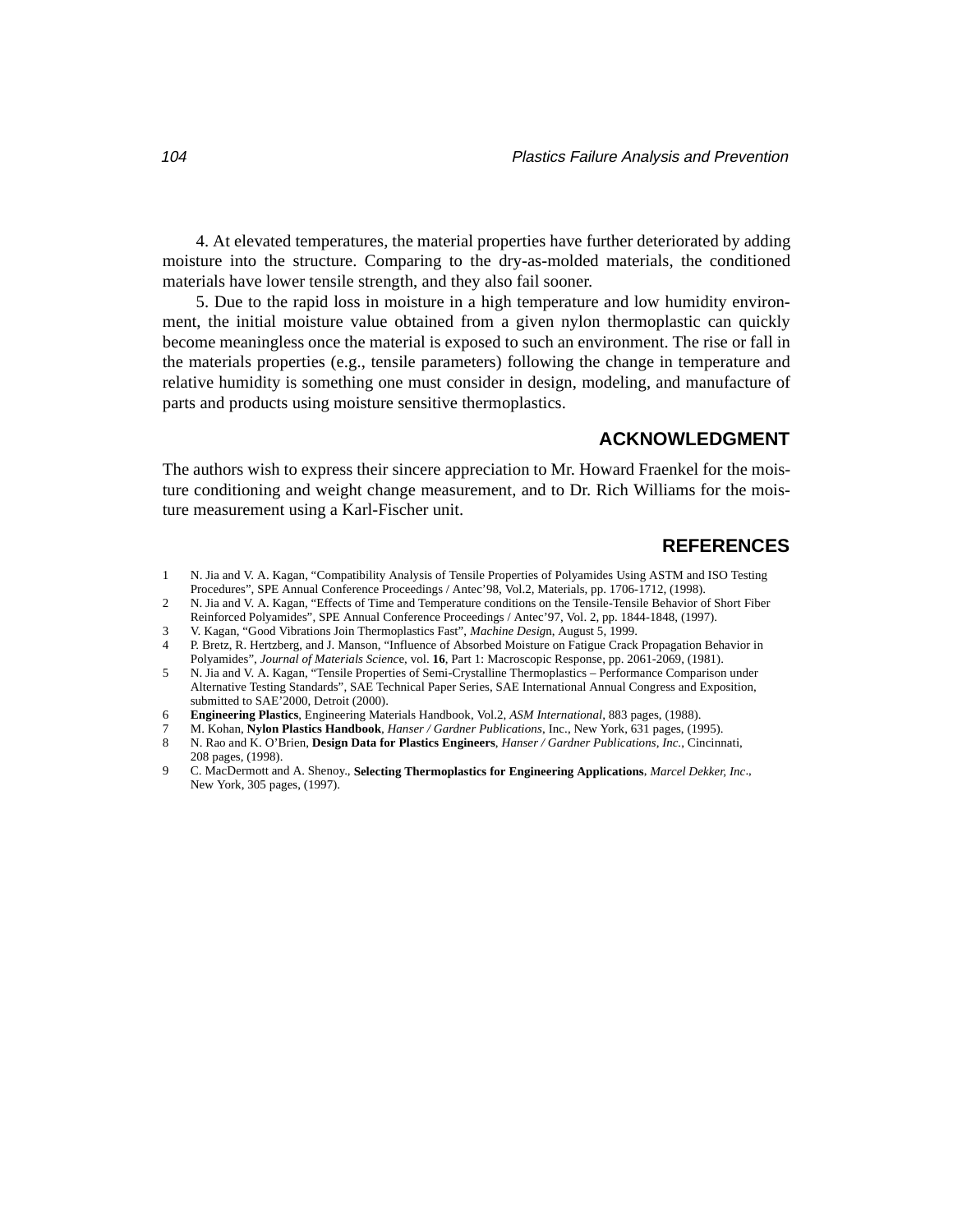# **Temperature-Moisture-Mechanical Response of Vinyl Ester Resin and Pultruded Vinyl Ester/E-Glass Laminated Composites**

**S. P. Phifer, K. N. E. Verghese, J. J. Lesko**

*Materials Response Group, Department of Engineering Science and Mechanics, Virginia Tech* **J. Haramis** *Department of Civil Engineering, Virginia Tech, Blacksburg, VA 24061-0219, USA*

## **INTRODUCTION**

High strength composite laminates are finding applications in infrastructure and construction industries. The high strength to weight ratio, corrosion resistance and durability are appealing, but the higher initial fabrication cost, in the past, has prevented composites from competing with products such as steel beams and wooden studs. With the advent of continuous pultrusion of constant cross-section laminated composites using low cost resin and fiber systems such as vinyl ester and E-glass, composites are successfully competing with these traditional materials. However, uncertainties in strength and durability of pultruded composites have hampered their wide-range use. Pultruded composites are similar to aerospace grade composites but differ in that the resins are more brittle, have higher shrinkage and less toughness. The fiber architecture is different due to the pultrusion requirement that all offaxis plies to the pultrusion direction must be attached to the on-pultrusion-axis plies. Only fiber aligned with the pultrusion axis can be pulled through the pultrusion die. Tricot stitching is generally used to attach off-axis plies to the on-axis plies which creates fiber bundles and gaps between the bundles. When the stitched plies are stacked to form a laminate fiber undulation and resin rich pockets are formed. With the high shrinkage resin, microcracking and delamination are plentiful in the as-processed condition. With fiber undulation, resin rich pockets, microcracking and delamination, pultruded laminates will potentially have lower strength, stiffness, moisture, temperature, and fatigue resistance than comparable aerospace grade composites.

E-glass fiber is known to degrade in moist environments due to an ionic exchange of the H<sup>+</sup> from the water with the metals such as sodium  $(Na^+),^{1-4}$  which are loosely bound as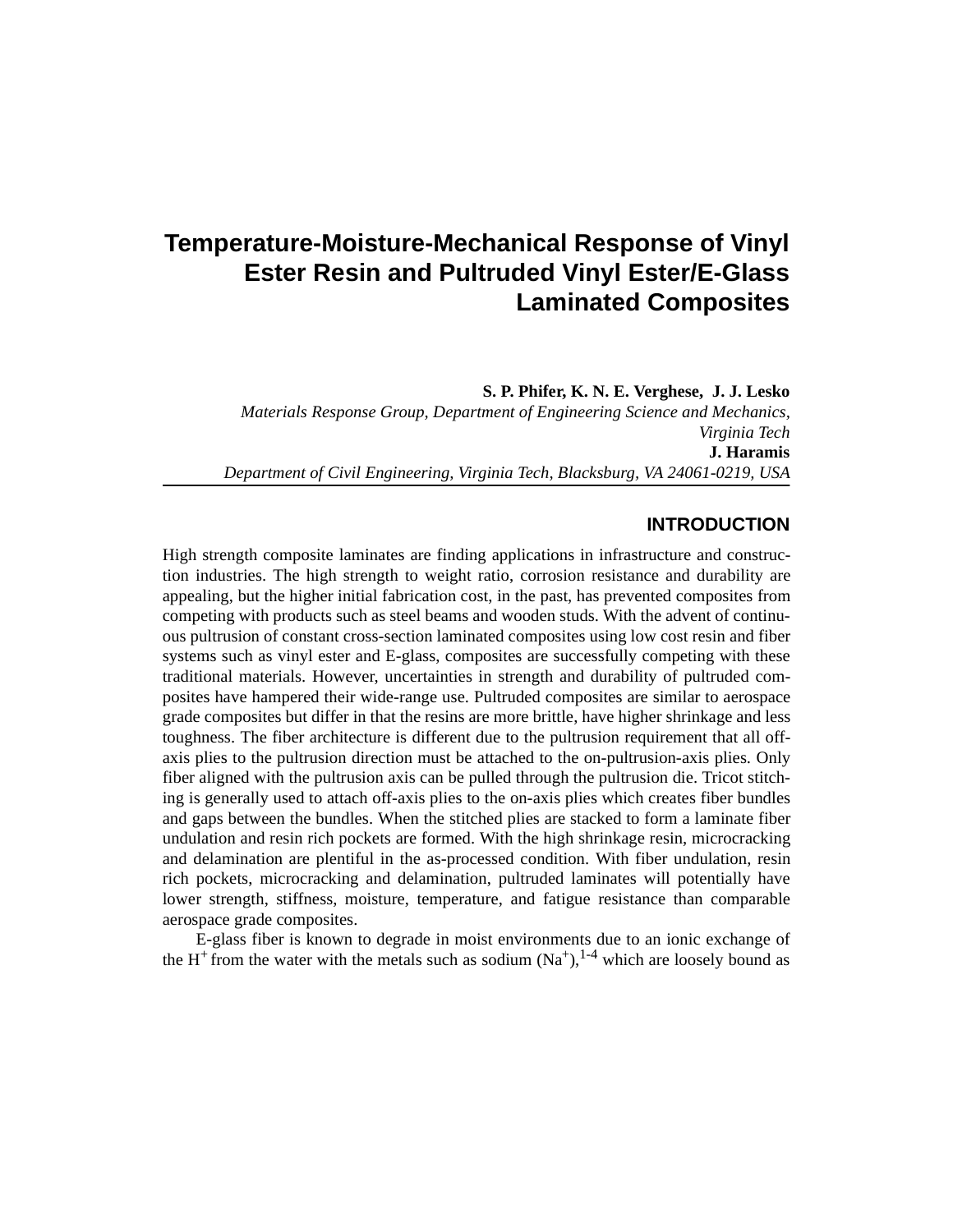oxides in the silica. The resin acts to reduce the rate of degradation but matrix cracking, delamination, and exposed edges are sights for accelerating degradation.

The purpose of this research will be to experimentally obtain cross-ply, angle-ply, and resin strength and stiffness as a function of test temperature and time at elevated temperature immersion in tap water. Tensile and shear properties can then be determined to be used in specific application structural durability analysis.

## **MATERIALS**

### UNREINFORCED RESIN MATERIAL

The resin used to make samples for mechanical testing of the unreinforced polymer was Derakane<sup>TM</sup> 441-400 supplied by the Dow Chemical Company. The resin consists of a 690 g/mole, number average molecular weight oligomer and is diluted with 28% styrene in order to reduce its room temperature viscosity. The Derakane<sup>TM</sup> resin was cured with benzoyl peroxide (BPO), obtained from Aldrich. The material was 97% pure (lot # ES 03918CS). A BPO concentration of 1.1 wt% in Derakane<sup>™</sup> was utilized (or a 0.011:1 ratio of BPO to Derakane). The resin was added to a suitable glass container. An Arrow 850 high torque stirrer was placed into the blend and stirring was set at the medium speed. The BPO was slowly added to the stirring mixture. After the BPO had dissolved (approximately 1 hour), the blend was degassed utilizing approximately 24 in Hg vacuum. The blend was allowed to degas for approximately 30 minutes. The catalyzed Derakane<sup> $M$ </sup> resin was cured utilizing the following procedure. An 20.34 cm x 15.24 cm x 0.635 cm vertical mold was utilized for the curing process to prevent the formation of air voids. The mold was treated with mold release and then assembled. The blend was added very slowly to the mold. After the top had been secured to the mold, it was then placed in a Fisher Isotemp forced convection oven. The material was cured utilizing the following cure cycle:

1 hour hold at  $65^{\circ}\text{C} \rightarrow \text{heating at } 10^{\circ}\text{C/min}$  to  $150^{\circ}\text{C} \rightarrow 20$  minute hold at  $150^{\circ}\text{C}$ .

The resin undergoes a rapid, free radically initiated addition copolymerization reaction to form the crosslinked network. After the mold had cooled to room temperature, the cured blend was removed. The samples were then cut on a water cooled circular table saw and then milled and ground to the required dimensions of 17.8 cm x 2 cm x 0.32 cm. In order to get the dog-bone geometry, the resin specimens were then placed in a fixture and hand fed through a four-fluted carbide end-mill attached to a router. The width of the gage section of the dog-bone is 1.27 cm in accordance with the ASTM D638-95 test standard.

### GLASS FIBER/VINYL ESTER COMPOSITE

The glass fiber reinforced composites were made using the Derakane<sup>TM</sup> 411-350 vinyl ester resin that was supplied by the Dow Chemical Company. The E glass fiber was obtained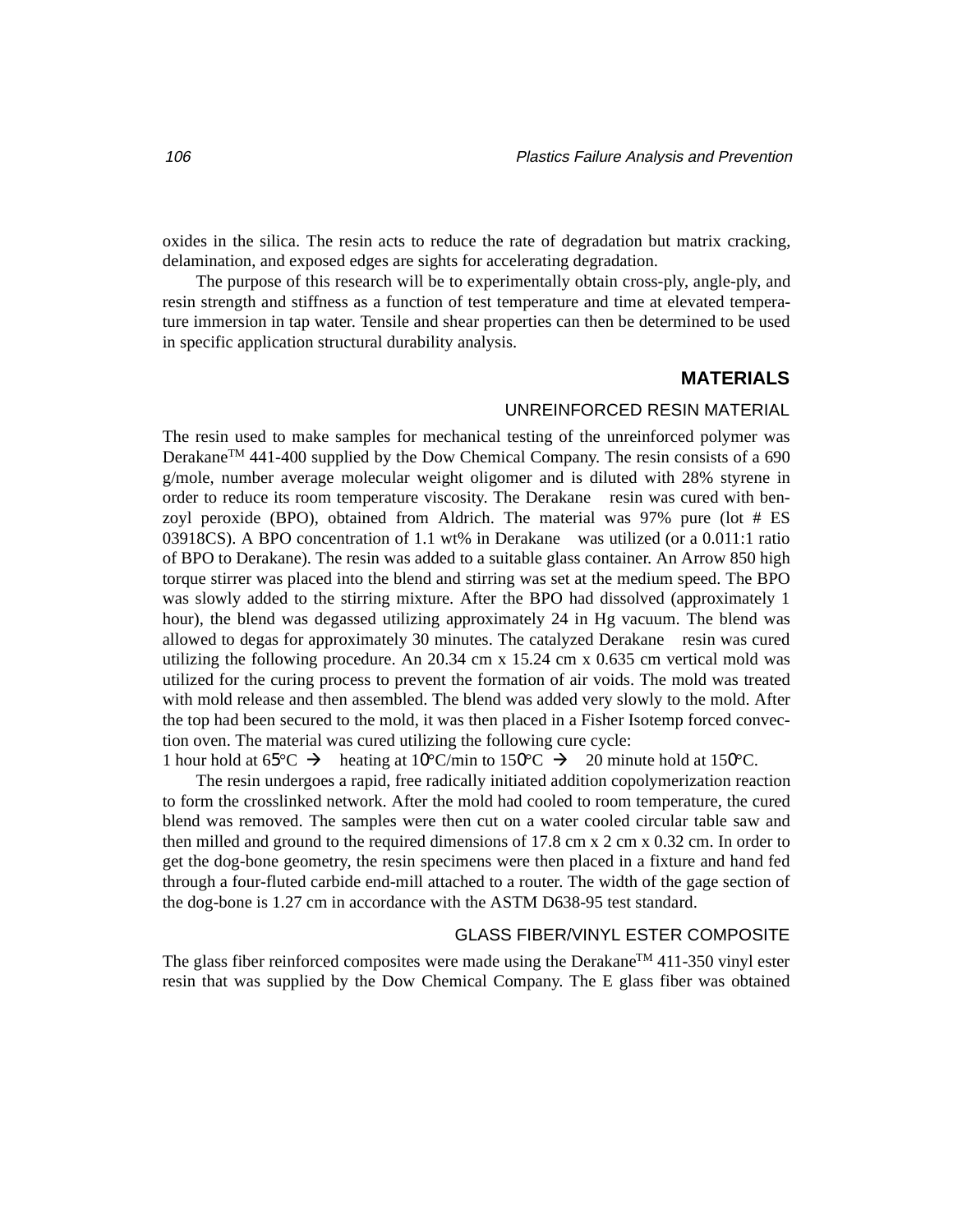from Owens Corning and the lay up is [One, Nexus NS veil cloth/One, CDM "1810" C, 0/ 90°/continuous strand mat complex/Two, CD 185,  $0/90°$  stitched mats]<sub>s</sub>. The composites were made using pultrusion in the Dow facility at Freeport, Texas. The width of the die used was 18 cm. The pultrudable grade of Derakane<sup>TM</sup> 411-350 consists of fillers such as calcium carbonate, UV stabilizer, air release agent and mold release agent. A proprietary initiator package was used to cure the vinyl ester using a free radical mechanism similar to the one explained above. During pultrusion both the pull force and die temperature were monitored at all times. Die temperatures were measured at the entrance, midpoint, and exit using thermocouples. For the vinyl ester laminates, die temperatures were set at 240°F, 280°F, and 280°F, respectively. A pull speed of around 45 cm/minute was used and pieces 54 cm long were cut periodically using a tabletop circular saw. The final test specimen dimensions of 17.8 cm x 2.54 cm x 0.4 cm were achieved by using a water-cooled circular saw. The edges of the specimens were not sealed but were polished using 100, then 400, followed with 600 grit wet sandpaper.

# **EXPERIMENTAL PROCEDURE**

Tensile tests were performed in accordance with ASTM D3039-95a, and D3518-95 for the cross-ply and angle-ply  $(\pm 45^{\circ})$  composites respectively and ASTM D638-95 for the resin in dog-bone form. These tests were performed using an Instron test frame operated in displacement control at a rate of 1.25 mm/min. Both extensometers and strain gages were used to measure strain. In the case of the resin samples, the aluminum extensometer tabs and strain gages were found to induce failure at those sites when tested at room temperature and below. Use of silicone extensometer tabs alleviated this problem.

# **RESULTS AND DISCUSSION**

## UN-AGED (AS RECEIVED) MATERIAL

### **Mechanical Properties**

Unaged properties of the resin, cross-ply and angle-ply laminates are shown in Table 1. Error bars in the figures represent  $\pm 1$  standard deviation. Typical stress-strain plots, normalized by ultimate strength, are also indicated in Figure 1 to present the plasticity of the resin and angle-ply specimens at room temperature.

## **Test Temperature Effects**

In order to evaluate the effects of temperature on mechanical properties of these materials, tensile tests were performed at temperatures ranging from –50°C to 90°C. A comparison of the tensile strength and stiffness was made for the resin, cross-ply and angle-ply laminates. The room temperature tensile strength data, normalized to room temperature ultimate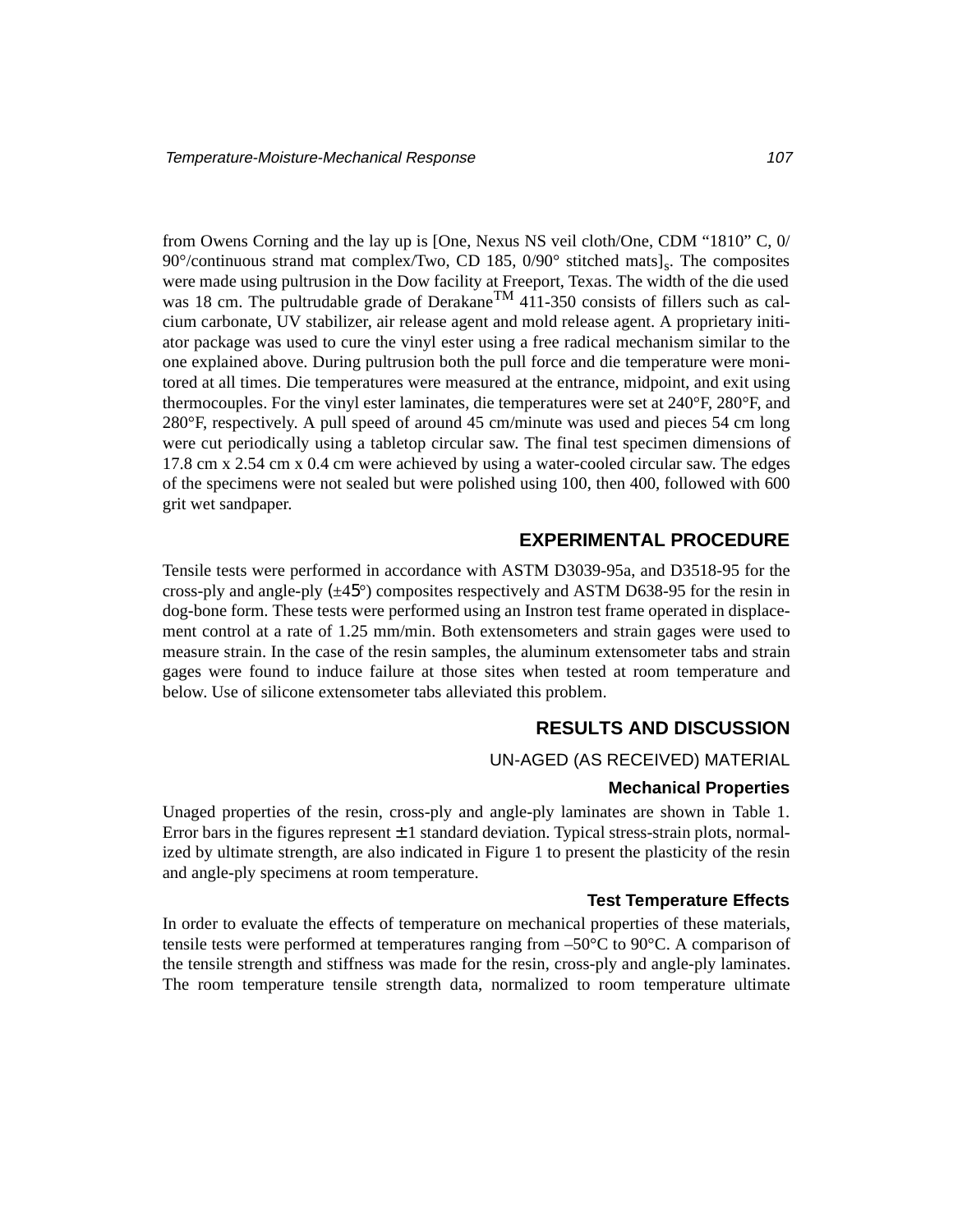

Figure 1. Tensile stress/strain curves normalized to peak tensile strength.



Figure 2. Tensile strength normalized to room temperature unaged tensile strength.

strength, showed that the resin and angle-ply follow the same curve from  $0^{\circ}$ C to 95 $^{\circ}$ C, Figure 2. However, a peak near -25°C is seen to exist for the resin. This is speculated to be due to the increasingly brittle nature of the resin that makes it extremely notch sensitive at subambient temperatures. On the other hand, the angle-ply laminates, withstand substantial microcracking, permitted higher strength at sub-ambient conditions. At 95°C the strengths of both angle-ply and cross-ply laminates were seen to monotonically decrease to 60% and 30% respectively of their room temperature, unaged strengths. The tensile modulus of the resin and shear modulus of the laminate reduced monotonically with increased temperature. The tensile modulus of the laminate on the other hand was seen to be constant from  $-50^{\circ}$ C to 25°C after which it decreased monotonically, Figure 3.

| Table1. Unaged 25°C mechanical tensile properties with standard deviation |  |
|---------------------------------------------------------------------------|--|
|---------------------------------------------------------------------------|--|

| <b>Specimen</b> | Tensile modulus, GPa (Msi)     | Ultimate strength, MPa (Ksi) | <b>Strain at ultimate</b><br>strength (mm/mm) |
|-----------------|--------------------------------|------------------------------|-----------------------------------------------|
| Resin           | $3.32 \pm 0.05(0.48 \pm 0.01)$ | $82.6 \pm 1.0(12.0 \pm 0.1)$ | $4.85\pm0.59$                                 |
| Angle-ply       | $3.71 \pm 0.23(0.54 \pm 0.03)$ | $55.8 \pm 1.3(8.1 \pm 0.2)$  | $4.41 \pm 0.26$                               |
| Cross-ply       | $23.9 \pm 3.4(3.47 \pm 0.50)$  | $431 \pm 12(62.5 \pm 1.8)$   | $2.58 \pm 0.35$                               |

### ENVIRONMENTALLY AGED MATERIAL

## **Moisture Absorption**

Samples were immersed in water at 45°C and 80°C. Although from previous studies performed by the authors the resin was observed to follow a Fickian uptake behavior when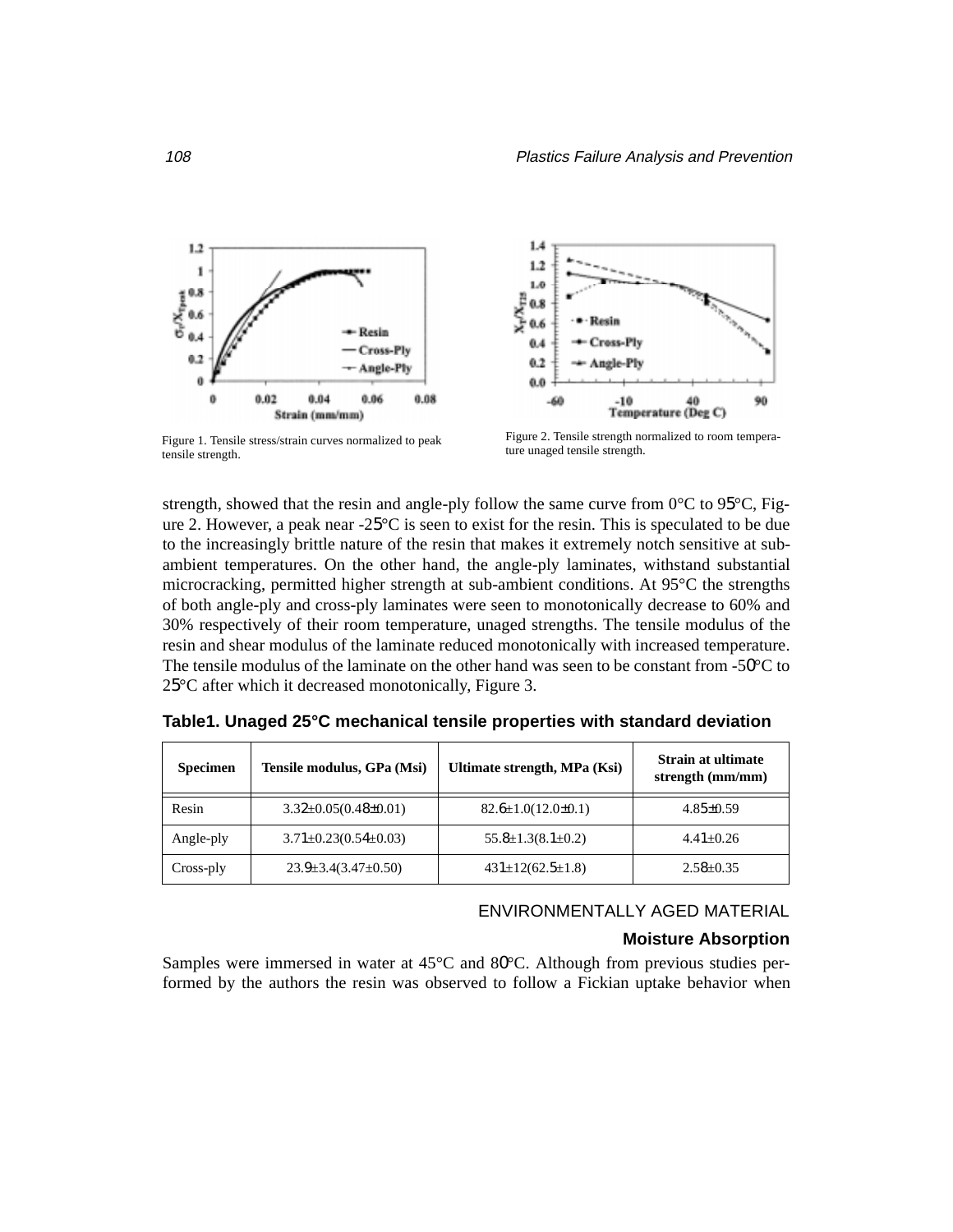

Figure 3. Tensile modulus normalized to room temperature unaged modulus



Figure 5. Cross-ply tensile strength normalized to unaged 25°C strength verses time of immersion.



Figure 4. Pultruded vinyl ester E-glass laminate % moisture content (MC) verses time of immersion.



Figure 6. Angle-ply shear strength normalized to unaged 25°C shear strength verses time of immersion.

immersed in water at 80°C with an equilibrium moisture content of 1.1%, large deviations were noticed for the composite. Therefore the experiment was arbitrarily terminated after 80 days at which point the moisture contents were 0.5% and 1.2% by weight respectively. Figure 4 shows the uptake plots at both  $45^{\circ}$ C and  $80^{\circ}$ C for the cross ply laminate. Others<sup>5-7</sup> have shown that the equilibrium moisture content in similar vinyl ester/E-glass composites should be reached within approximately 10-12 days in 93 and 80°C temperature water immersion. In the present case from a simple rule of mixtures approach, it is clear that this is higher than the moisture content for the resin by itself when normalized to percent resin content of 37% in the composite. The E-glass fiber, interface, matrix cracks, and delaminations are speculated to be influencing the moisture absorption rate and equilibrium value. The degradation is therefore both a function of temperature and time.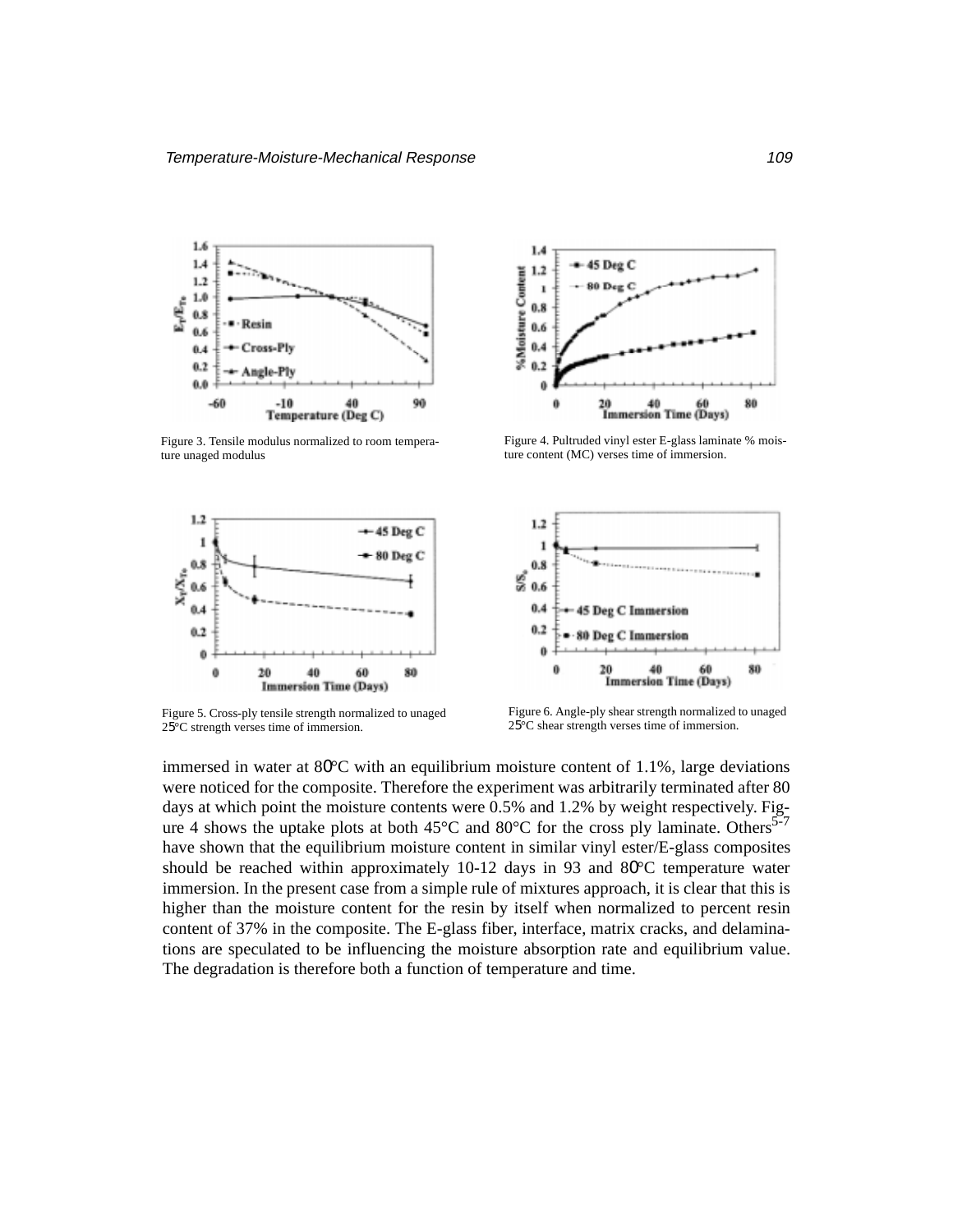### **Mechanical Properties (Immersion Aging Time Effect):**

In order to assess the effects of time of exposure on the mechanical property retention, cross-ply and angle-ply laminate specimens were aged for 4, 16, and 80 days in 45°C and 80°C temperature water. Tensile tests were then performed at room temperature. This nonfickian moisture absorption behavior mirrors the trend of cross-ply tensile strength reduction with immersion time, as shown in Figure 5. For the cross-ply laminate, immersion for 4 days in 45°C and 80°C water, the strength was reduced to 85% and 65% respectively when compared to the room temperature, as-fabricated strength. Prolonged immersion for 80 days further reduces the strength to 65% and 35%. The modulus of the cross-ply laminate reduces to 95% and 85% with immersion of 80 days in 45°C and 85°C water respectively.

Experimental observation of the failure mechanism for the cross-ply laminate revealed changes from the unaged to aged material. A sudden event marked the failure of the unaged and 80 day aged cross-ply specimens. The failure of the 4 and 16 day aged cross-ply specimens began with a few loud pops followed by a continuous popping over 5 to 15 seconds. The stress strain curves for the 4 and 16 day aged specimens therefore became nonlinear near end of life due to this slow failure sequence.

The shear response measured from the angle-ply laminate is less affected by immersion in 45°C and 85°C water (Figure 6). Immersion of 4 days reduces the shear strength to 95% and 93% respectively, and immersion of 80 days reduces the strength to 95% and 70% respectively. Shear modulus, not shown in the figures, is little effected by immersion aging.



Figure 7. Comparison cross-ply tensile strength relative to test temperature for specimens unaged and immersed for 80 days in 45°C and 80°C water.

#### **Mechanical Properties (Test Temperature Effects)**

Cross-ply and angle-ply laminate specimens, immersed in 45°C and 80°C temperature water for 80 days, were tensile tested at  $-50^{\circ}$ C,  $25^{\circ}$ C and 50°C. The aged, cross-ply specimens, Figure 7, had nearly parallel strength/temperature curves to the unaged but were reduced by 35% and 65% for 45°C and 80°C/80 days aging respectively. The shear strength of the angle-ply, Figure 8, is not reduced at 45°C/80 day immersion but at 80°C/80 days immersion the shear strength/temperature curve is parallel to the unaged composite but is offset by 25-30%. The tensile modulus of the cross-ply laminate aged at

45°C for 80 days showed little difference when compared to the unaged material (Figure 9). When this was compared to the changes in shear modulus of the aged angle-ply laminates, despite the overall test temperature related trends, little or no change was noticed as a func-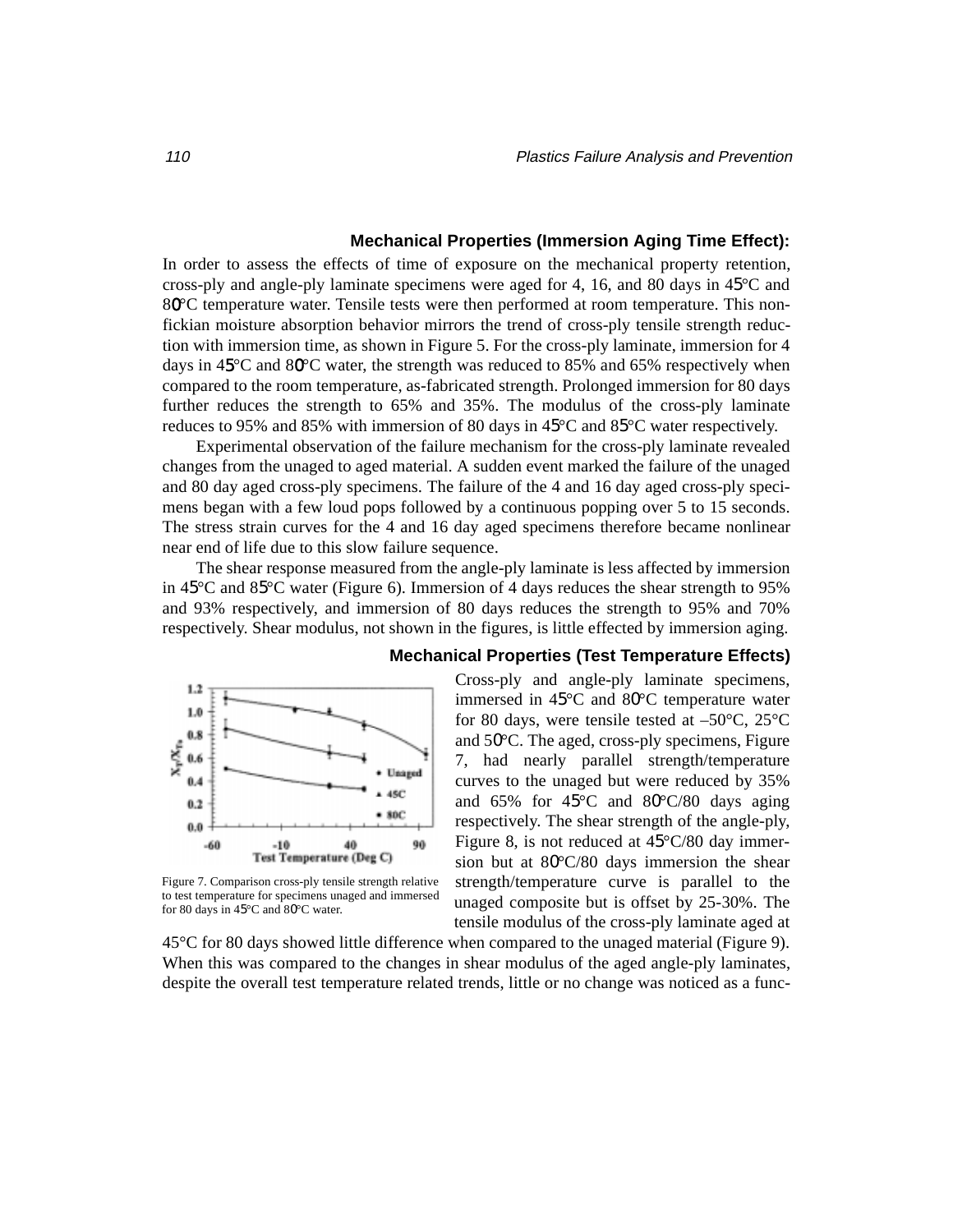

Figure 8. Comparison angle-ply shear strength relative to test temperature for specimens unaged and immersed for 80 days in 45°C and 80°C water.



Figure 9. Comparison cross-ply tensile modulus relative to test temperature for specimens unaged and immersed for 80 days in 45°C and 80°C water.

tion of aging conditions. All of the above mentioned trends indicate that the properties of the matrix polymer is not affected by hygrothermal aging and is only affected by test temperature. The E-glass reinforcement however is extremely sensitive to both temperature and moisture.

## **CONCLUSIONS**

The tensile and shear strength of the cross-ply and angle-ply monotonically decreased with increasing temperature over the range of –50 to 95°C. In contrast, the resin tensile strength peaked near -25°C.

The Derakene 411-400 resin had a Fickian moisture uptake when immersed in 80°C water. The vinyl ester/E-glass composites exceeded the resin equilibrium moisture content when normalized with resin content of the composite and did not reach equilibrium within the 80-day immersion period in 45, 65, or 80°C temperature water. The fiber dominated tensile strength of the cross-ply laminate after immersion, decreased rapidly initially. In 14 days the cross-ply tensile strength was reduced to 78% and 48% for 45°C and 80°C immersion temperatures respectively; while only an additional 12% and 15% reduction was noted from 14 to 80 days of immersion respectively. From the data obtained at different test temperatures on hygrothermally aged specimens it was noticed that the resin was affected primarily by temperature and not aging condition while the glass fiber was sensitive to both water as well as temperature. Visible discoloration was noticed on the samples that were immersed in water. The rate of discoloration was seen to be a function of both aging temperature as well as aging time. Failure surfaces of samples tested after saturation indicated that this discoloration was limited to the outer layers of the composite even after 80 days in 80°C water. It was speculated that damage (debonding) to the surface veil cloth as well as outer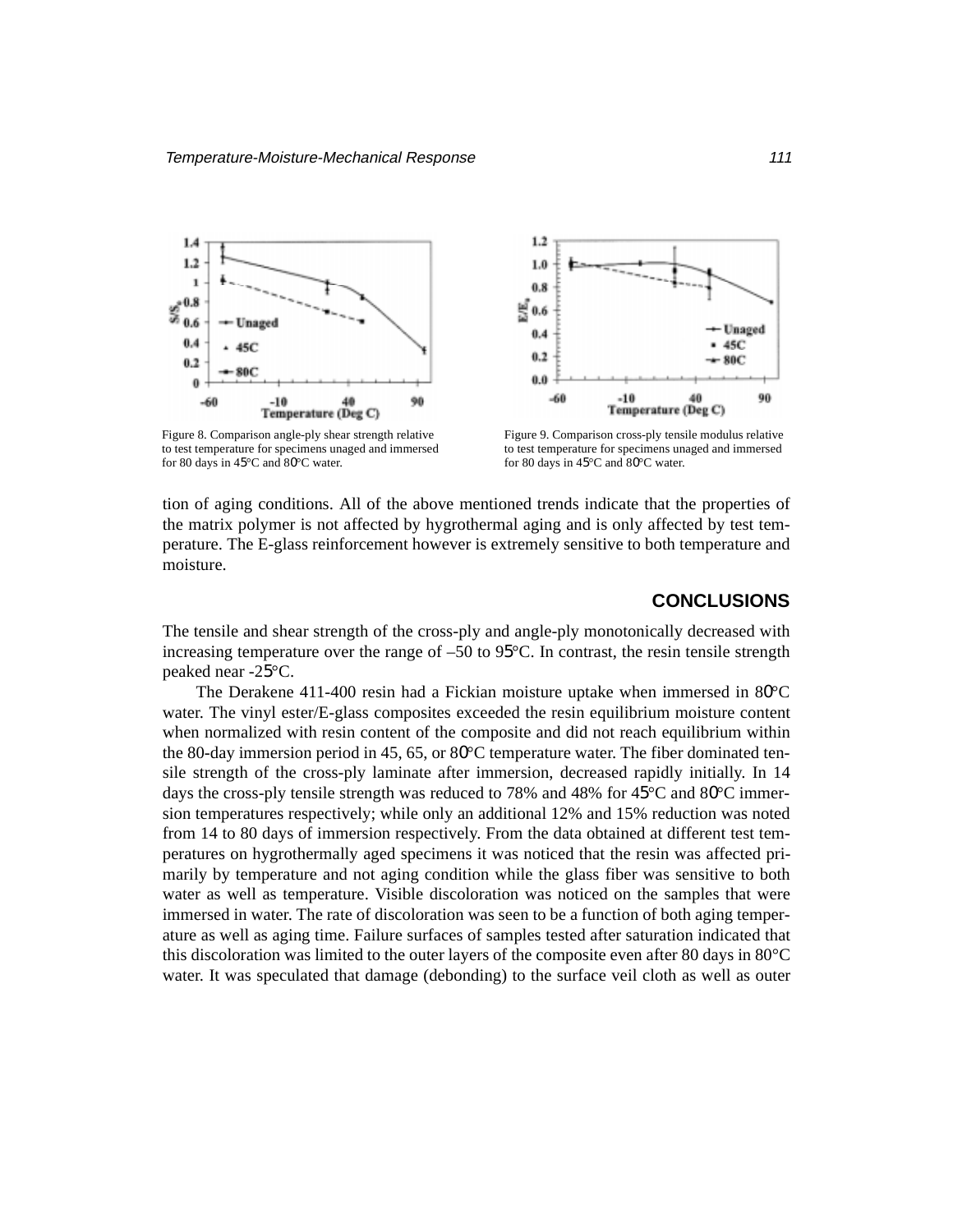ply fibers was responsible for this discoloration. Preliminary scanning electron microscopy (SEM) work indicated the formation of cracks around the several fibers on samples exposed to 80°C water. The progression of these cracks both in terms of magnitude and position relative to the surface plies seems to be dependent on the length of exposure.

## **FUTURE WORK**

Tensile testing of the unreinforced resin after saturation in water at 45°C and 65°C will be necessary, in order to better understand the hygrothermal response of the polymer. To complete the study on the effects of aging time on property retention, 4, 16 and 80-day aging tests at 65°C for the cross-ply laminate will be performed. Similar tests will also be carried out at additional temperatures of 20°C and 35°C to ascertain the thermal dependence of the rate of strength reduction. The goal will be to devise a.scheme to calculate a characteristic time for degradation and the activation energy for the process, similar to ideas presented by Phani and Bose.<sup>8</sup>

# **ACKNOWLEDGEMENTS**

The authors wish to thank Dr. P. M. Puckett, Herbert Englen of The Dow Chemical Company, Freeport, Texas and Timothy MacNeil of Owens Corning for supplying the materials and pultrusion facilities. The authors also express their gratitude to Dr. D. A. Dillard at Virginia Tech for time on the Instron.

# **REFERENCES**

- 1 Charles R. J., *Journal of Applied Physics,* **29**:11 1549-1560 (1958).
- 2 Metcalfe A. G. and G. K.Schmitz, *Glass Technology* **13**:1 5-16 (1972).
- 3 Bank L. C., T. R. Gentry, and A. Barkatt, *Journal of Reinforced Plastics and Composite*s, **14** 559-587 (1995).
- 4 Schultheisz, C. R. et al. *ASTM STP 124*2, 257-286 (1997).
- 5 Springer G. S., **Environmental Effects on Composite Materials**, Volume 2 59-78 (1984).
- 6 Springer G. S., *Journal of Composite Material*s, **14** 213-232 (1980).
- 7 Sridharan S, A. H. Zureick, and J. D. Muzzy, ANTEC'98, 2255-2259 (1998).
- 8 Phani K. K, N. R. Bose, *Composites Science and Technolog*y, **29**, 79-87, (1987).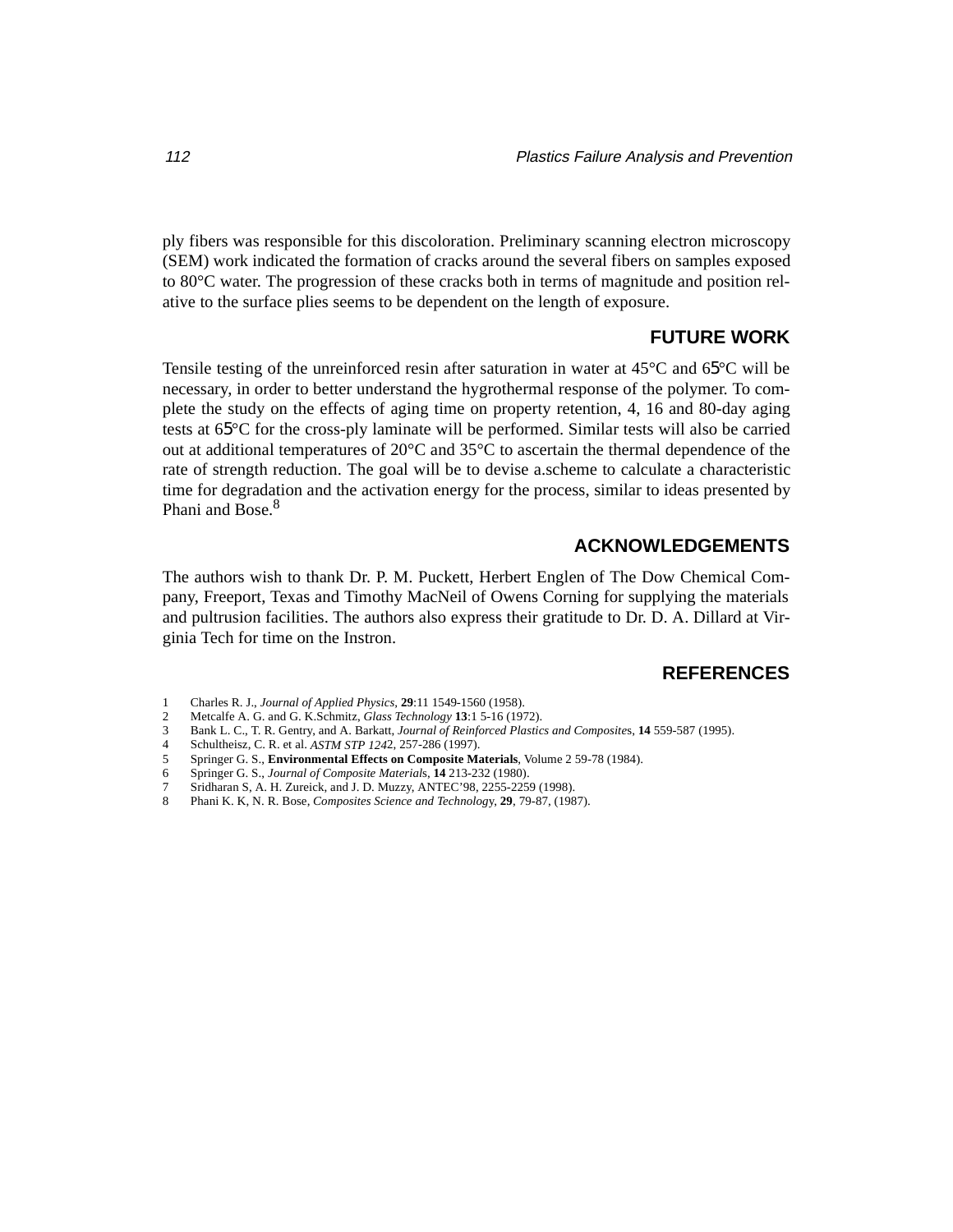# **Freeze-thaw Durability of Composites for Civil Infrastructure**

**J. Haramis**

*Department of Civil Engineering, Virginia Tech* **K.N.E. Verghese, J. J. Lesko** *Materials Response Group, Department of Engineering Science and Mechanics, Virginia Tech, Blacksburg, VA 24061, USA*

### **INTRODUCTION**

Fiber reinforced polymer (FRP) composite materials are under consideration for use in civil infrastructure within the U.S. primarily due to their high strength and stiffness to weight ratios and their design flexibility for specific structural characteristics. In addition, the serviceability and functional service life of a composite structure such as a bridge may be greater than those built using conventional structural materials. One uncertainty that hampers attempts to routinely implement FRP in highway structures is proof of environmental durability. As of today a comprehensive database of information does not exist nor does a fundamental understanding of the physics of the problem at hand.

Freeze-thaw durability is one such environmental condition that is not well understood. Limited research has been conducted in this area but it is typically targeted to aerospace applications.<sup>1</sup>

Work targeted specifically to civil infrastructure applications by Gomez and Casto<sup>2</sup> has reported mechanical data on freeze-thaw tests conducted on isophthalic polyester and vinylester pultruded glass reinforced composites. Specimens were aged in accordance with ASTM C666 (namely,  $40^{\circ}$ F to  $0^{\circ}$ F followed by a hold at  $0^{\circ}$ F and a ramp up to  $40^{\circ}$ F followed by a hold) while submerged in 2% sodium chloride and water. Specimens were removed after every 50 cycles and tested in flexure mode. The results clearly indicated a reduction in flexure strength and modulus after 300 cycles.

Lord and Dutta<sup>3</sup> were, according to the authors, one of the first to highlight the importance of cracks in the matrix and fiber-matrix interface as being the cause of the damage in composite materials. When these cracks form beyond a certain critical size and density they coalesce to form macroscopic matrix cracks which tends to increase the diffusion of water into the system. Water can then condense within these cracks resulting in crack propagation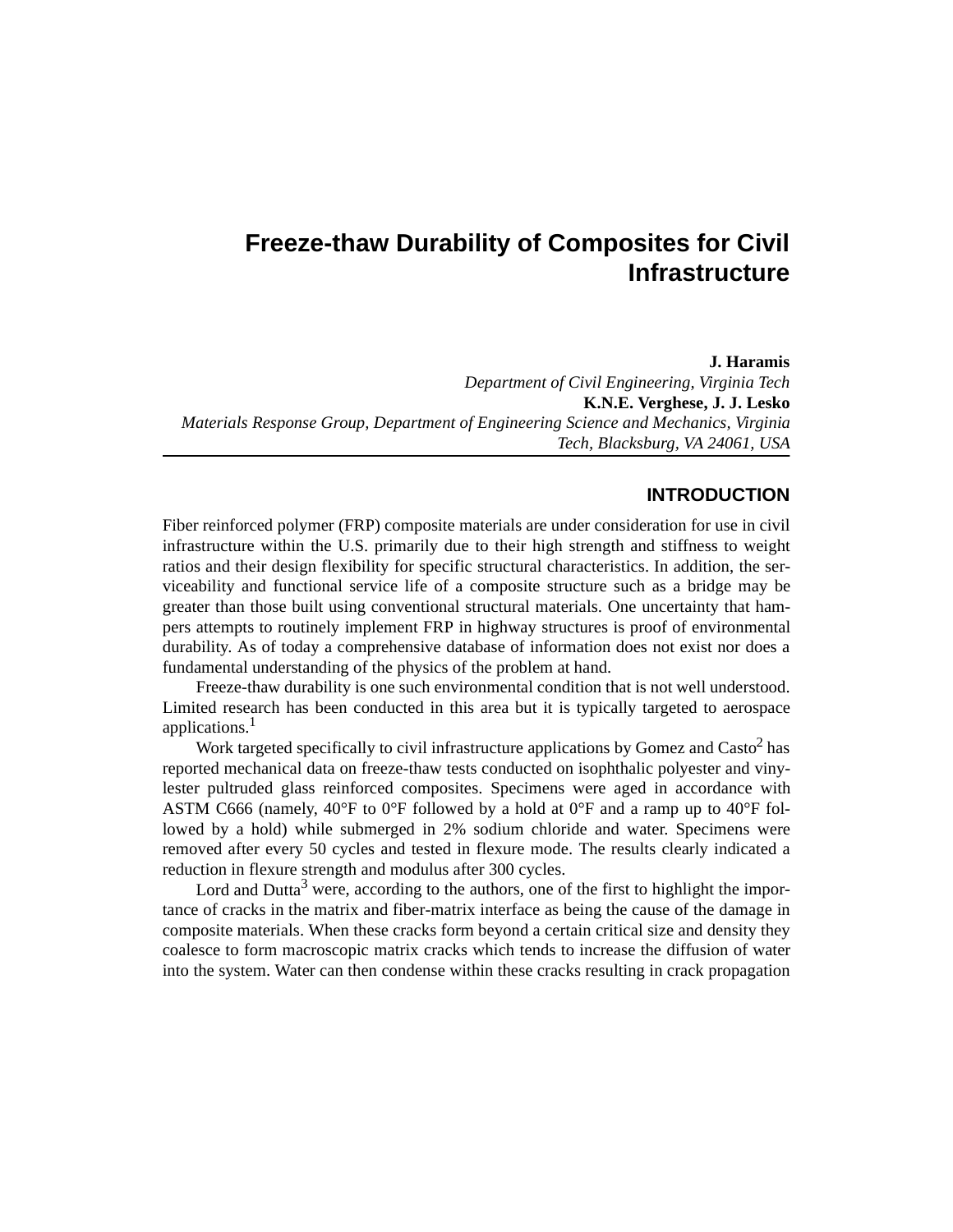as well the formation of micro and macro level ply delamination during the expansion of water undergoing a liquid-solid phase transition.

In Kevlar fabric laminates used by Allred<sup>4</sup> subjected to two hour temperature cycles from  $-20^{\circ}$ F to 125 $^{\circ}$ F, ultimate tensile strength of the laminate was found to decrease by 23% after 360 cycles and by 63% after 1170 cycles.

In work by Verghese, et al.<sup>5</sup> differential scanning calorimetry (DSC) was used to identify the nature and presence of freezable water for each constituent material within an Eglass/vinylester composite, i.e., matrix, and interphase (via an assembled composite). Thawing heat flow measurements taken for a single cycle  $(-150^{\circ}C \text{ to } +50^{\circ}C, 5^{\circ}C/\text{min})$  on saturated, neat, unreinforced vinylester resin samples indicated no thawing endotherm and thus the absence of freezable water. This was attributed to the fact that water would reside in the free volume of the resin. Since this free volume size is on the order of about 6-20 Å, Thompson's equation indicates that these voids will be thermodynamically too small for water to freeze. Heat flow measurements taken for an E-glass/ vinylester composite with the same cycle parameters clearly indicated a melt endotherm at –6.8ºC thus indicating the presence of small voids at the interphase region within the composite and potential susceptibility to freeze-thaw degradation. Cyclic DSC cycling  $(-18^{\circ}C \text{ to } +4^{\circ}C, 5^{\circ}C/\text{min})$  of an E-glass/ vinylester composite displayed a shift up in the thaw endotherm as cycling progressed, indicative of freeze-thaw damage via increased void size.



Figure 1. Typical crack in toughened vinylester composite (0.24mm by 0.08mm).

It seems unlikely that water can freeze in limited void system of a neat polymer resin, but the crack dimensions in a composite system appear are large enough to facilitate the freezability of water (see Figure 1). Work is underway to understand the effects of moisture and freeze-thaw on residual mechanical properties of  $[0^{\circ}/90^{\circ}]$ <sub>3S</sub>, glass/ vinylester and glass/epoxy composites. This work will help further our understanding of the effects of different environmental conditions, in particular, freeze-thaw.

### **EXPERIMENTAL PROCEDURE**

#### OVERVIEW

Both saturated and dry fiber reinforced polymeric composite samples will be placed in an accelerated freeze-thaw environment and tested for mechanical property degradation, changes in crack density, and moisture uptake at specified intervals to assess damage. A group of saturated controls will be held at a constant temperature above freezing and will be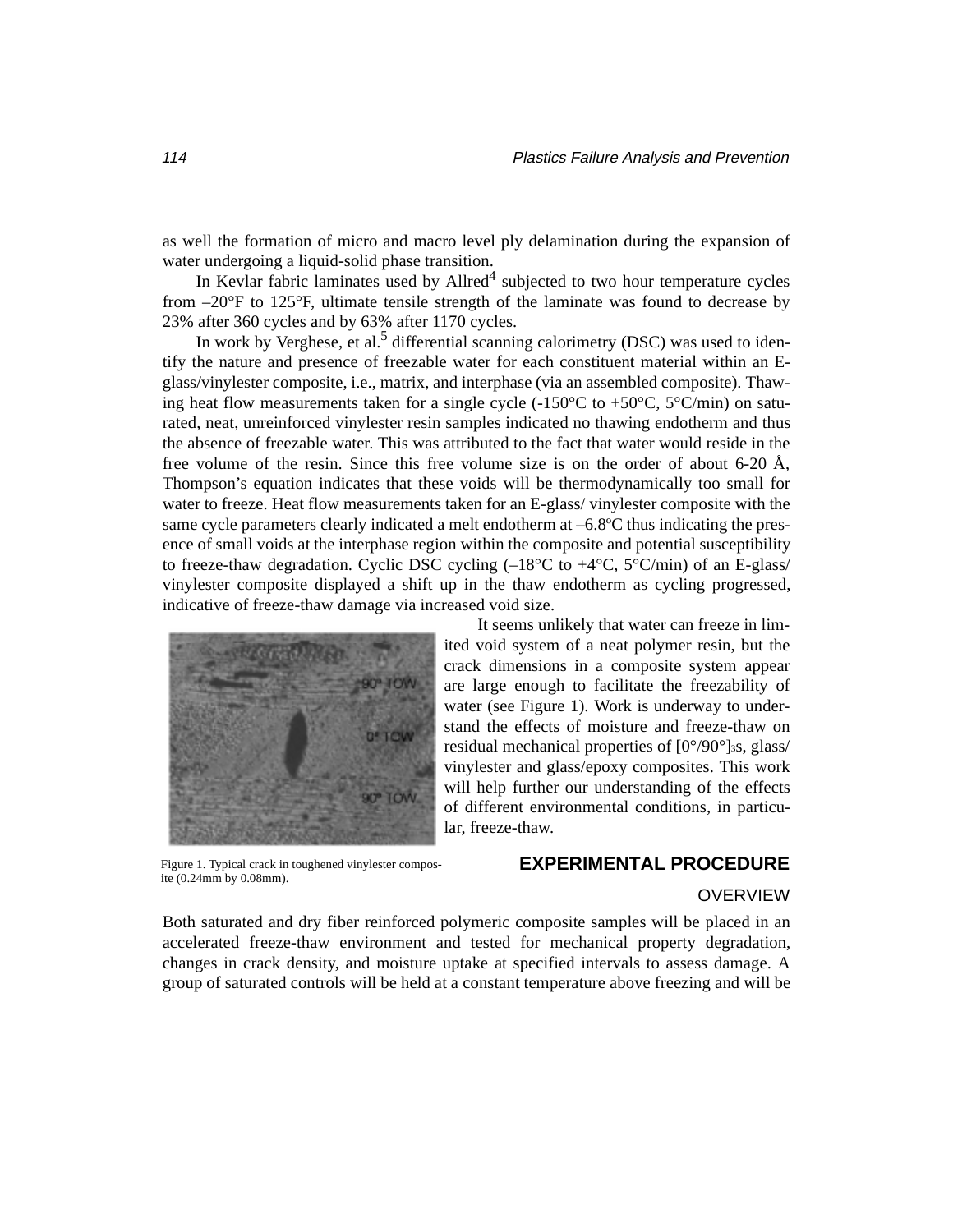tested in the same manner as the freeze-thaw samples. All samples are pultruded glass reinforced cross-ply (0/90) laminates with polymeric matrix materials.

### MATERIALS

All materials were pultruded using an open resin impregnation bath. During pultrusion both pull force and die temperature were monitored at all times and allowed to reach steady state before any material was considered usable.

Three different matrix resins were used in this study: a toughened vinyl ester, an untoughened vinyl ester, and an epoxy. Two different fiber lay-ups were used designated by the letters "L" and "P". The vinylester laminates were pultruded with the "L" lay-up while the epoxy laminate employed the "P" lay-up in order to prevent scaling problems in the epoxy resin system. Tables 1 and 2 detail the two lay-ups.

**Table 1. Fiber Lay-up "L"**

| Reinforcement #1 | 2 x XCDM 1810 "C"<br>Complex |
|------------------|------------------------------|
| Reinforcement #2 | 4 x CD 185 Complex           |
| Surface veil     | $2 \times$ Nexus 039         |

**Table 2. Fiber Lay-up "P"**

| Reinforcement #1 | 2 x XCDM 1810 "C"<br>Complex                      |
|------------------|---------------------------------------------------|
| Reinforcement #2 | 4 x CD 185 Complex                                |
| Reinforcement #3 | $1 \times 300$ g/m <sup>2</sup> (1.0 ox)<br>M8643 |
| Surface veil     | 2 x Nexus 039                                     |

From the batch of pultruded material, 510 samples were cut to 25.4 mm by 177.8 mm (1 inch by 7 inches) from the larger as-received panels using an abrasive wet saw. Special care was taken to align all saw cuts with the principal material directions with the long direction corresponding to pull direction. All laminates were nominally 4 mm (0.160 inches) thick. After the cutting operation, the edges of each sample were wet sanded smooth with 400-grit abrasive paper and blown dry with compressed air. All samples destined for saturation were edge coated with an oven cured two-part epoxy to prevent moisture infusion through cut edges.

# AS-RECEIVED TESTING AND ANALYSIS

Ultimate tensile strength, stiffness, and strain-to-failure were determined quasi-statically for each class of as-received material in accordance with ASTM D 3039 "Standard Test Method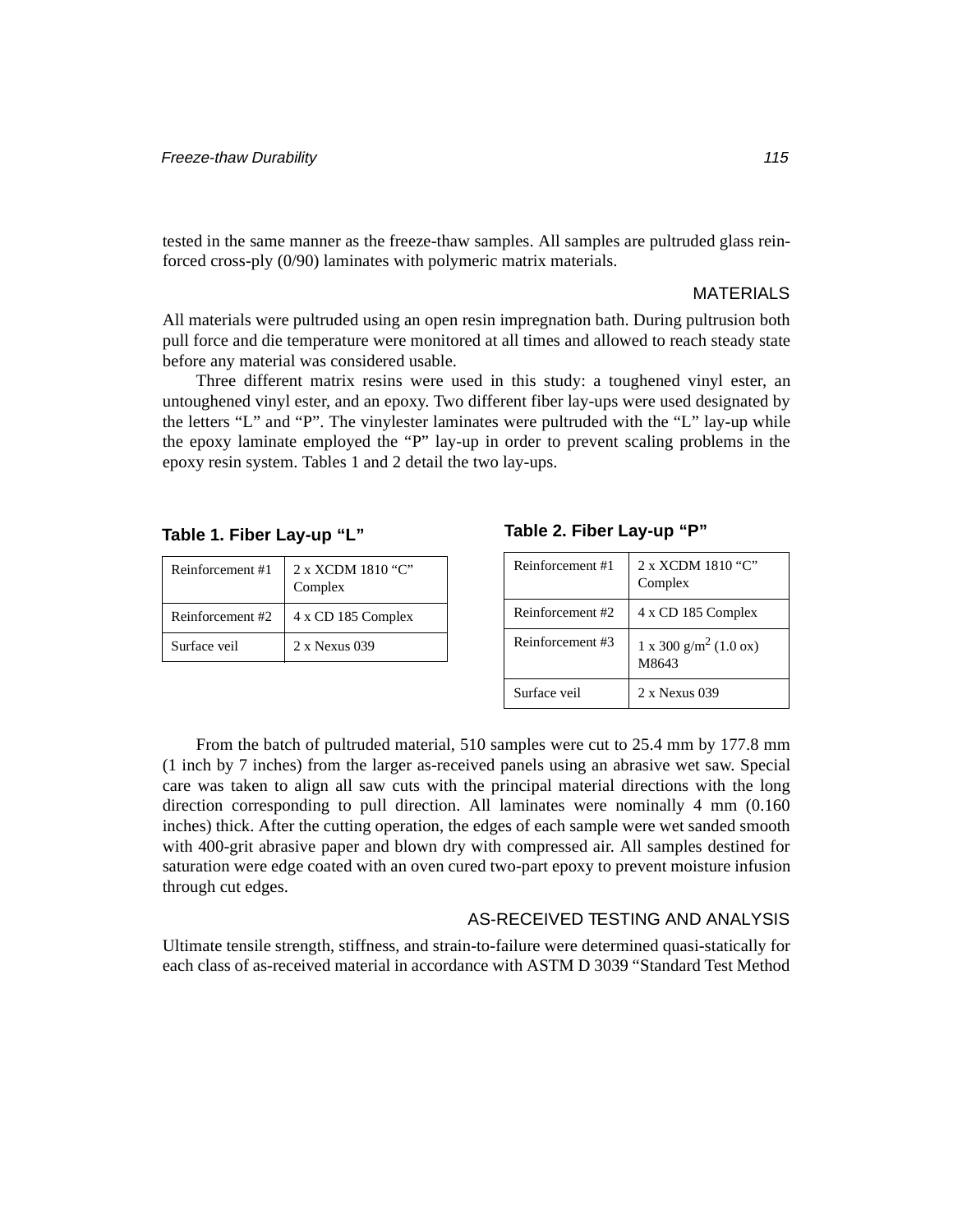for Tensile Properties of Polymer Matrix Composite Materials" using a deflection rate of 2.5 mm/min (0.10 inches/min). A total of thirty samples were tested, ten of each material type. In addition, two samples of each material were set aside for crack density analysis using x-ray and optical microscopy techniques.

### SATURATION AND MOISTURE UPTAKE ANALYSIS

324 samples were fully saturated in a  $65^{\circ}$ C (149 $^{\circ}$ F) water bath with moisture uptake measured throughout the saturation process. Weight measurements were taken hourly on the first day the samples were placed in the saturation tank, every three hours on the second day, every four hours the third day, every six hours the fourth day, and once everyday thereafter. The samples reached saturation within 45 days.



Figure 2. Freeze-thaw conditioning chamber.



Figure 3. Unloaded sample freeze-thaw tray.

### FREEZE-THAW CONDITIONING

The freeze-thaw conditioning parameters chosen for this research study were based on ASTM C 666 "Standard Test Method for Resistance of Concrete to Rapid Freezing and Thawing". This test protocol calls for a ramp down from 4.4°C (40°F) to -17.8°C (0°F) followed by a hold at -17.8 $\rm{°C}$  (0 $\rm{°F}$ ), a ramp up to 4.4 $\rm{°C}$  (40 $\rm{°F}$ ) and a hold at -17.8 $\rm{°C}$  (0 $\rm{°F}$ ). There may be a minimum of 4.8 and a maximum of 12 conditioning cycles per day with 75% of the cycle time set aside for freezing and 25% for thawing. Two high performance cascading refrigeration freeze-thaw con-

ditioning chambers (see Figure 2) will be used to achieve a ten cycle per day rate.

A series of trays was fabricated to hold each sample in accordance with ASTM C 666, namely to surround the samples with between 0.8 mm (1/32 inch) to 3.2mm (1/8 inch) of water. Additional design goals for the trays were to minimize the volume of water and maximize convective heat transfer with the air inside chamber. A finished tray is shown in Figure 3. Each tray can hold eight samples and every other slot was machined all the way through to allow airflow vertically through the trays.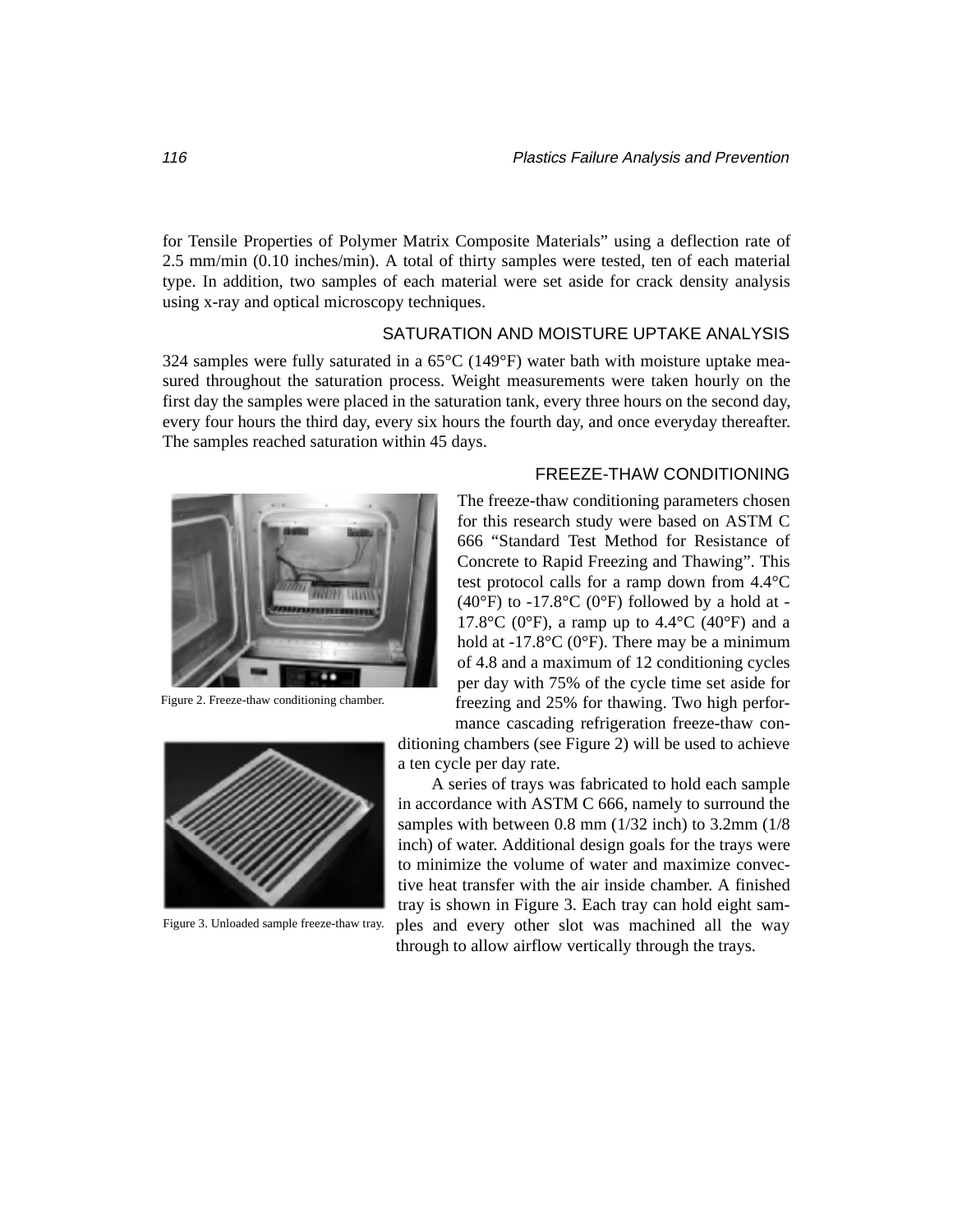

Figure 4. Loaded sample freeze-thaw tray.

A second type of tray was also fabricated to allow the application of four point bending loads to each sample capable of causing 0.55% strain at the centerline on the surface of the tension face, see Figure 4. This strain level was chosen because it is beyond the "knee" in the stress-strain curve for each material in this research study and it likely opens up cracks that might be large enough to allow additional freezing to take place. This tray can also hold up to eight samples.

Three levels of freeze-thaw exposure will be included in this study: 100, 300, and 500 cycles. A set of control samples will also be placed in a constant 4.4°C

(40°F) bath for the duration of each freeze-thaw exposure level.

### POST-CONDITIONING TESTING AND ANALYSIS

Similar to the as-received testing regime, ultimate tensile strength, stiffness, and strain-tofailure were determined quasi-statically in accordance with ASTM D 3039 for each class of material after saturation. A total of thirty samples were tested, ten of each material type. In addition, two samples of each material were set aside for crack density analysis using x-ray and optical microscopy techniques.

Similar mechanical testing and crack density analyses will be performed at each of the three specified freeze-thaw conditioning levels for both unloaded and loaded samples in each of the general conditioning categories, i.e., saturated freeze-thaw (144 samples), saturated constant temperature (144 samples), and dry freeze-thaw (144 samples).

### CRACK DENSITY ANALYSIS

Crack density was/will be assessed using non-destructive acousto-ultrasonic (AU) techniques with confirmation by optical microscopy.

AU is an ultrasonic NDE technique useful for quantifying small, distributed changes not easily detected with traditional ultrasonic techniques. It returns results related to the ability of the interrogated material to transfer mechanical energy. In this setup, the transducers are spaced in a manner (typically, far apart) so that there is no direct or minimally reflected energy transmission between them and the primary transmission is by plate wave propagation. AU results are calculated from the energy spectral distribution of the AU signal by moment analysis. The most useful AU parameters tend to be the area under the curve (zeroth order moment) and the centroidal frequency (ratio of the first and zeroth moments). The area is directly related to the amount of energy transfer along the specimen. Shifts in the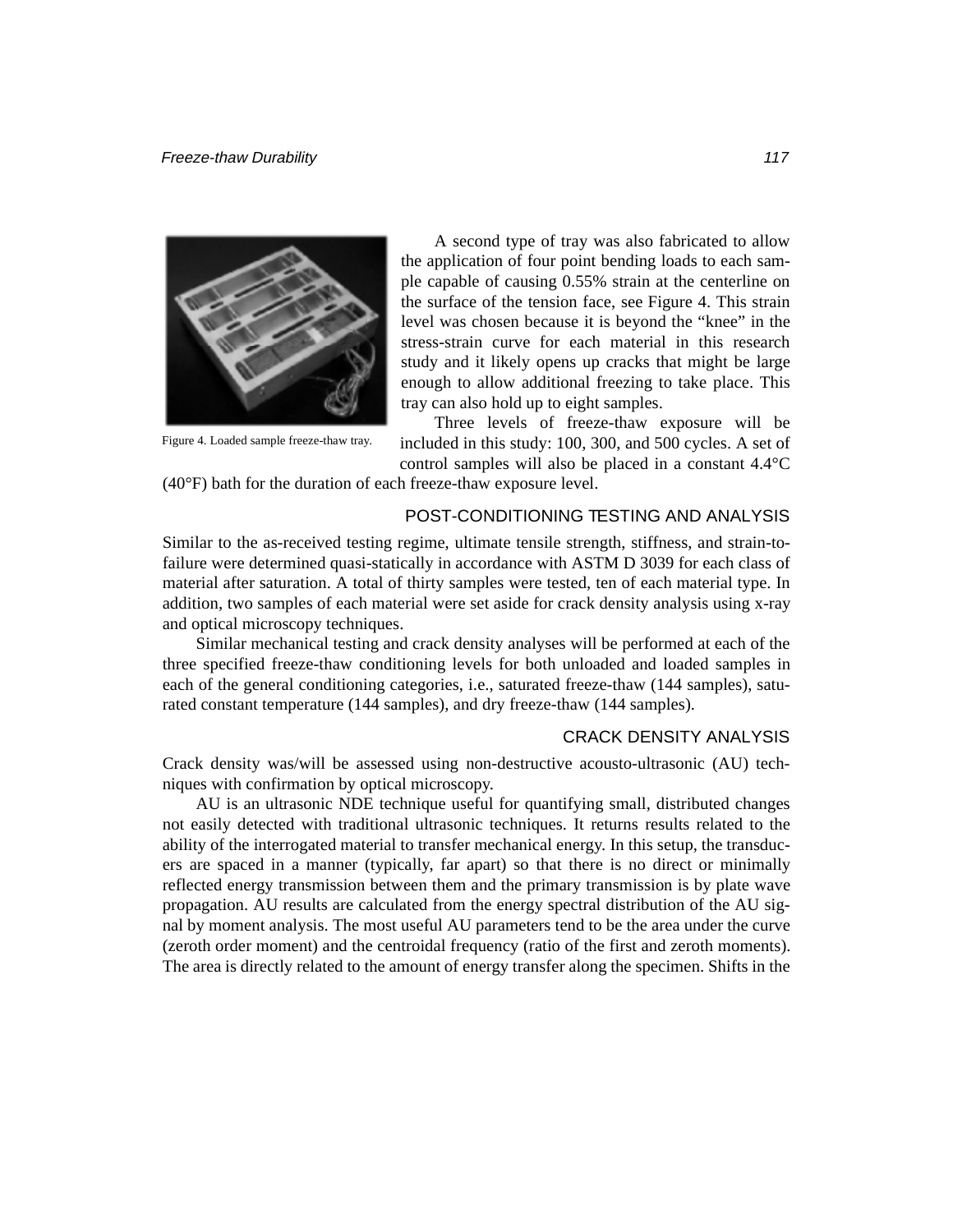



Figure 7. As-received and post-saturation strain-to-failure data.



Figure 5. As-received and post-saturation strength data. Figure 6. As-received and post-saturation stiffness data.

centroidal frequency also indicate changes in the materials ability to propagate particular modes. Typically, the spectral content of the AU signal has several relatively discrete frequency peaks with a few dominant ones. Each peak corresponds to a different mode or order of plate wave propagation. The modes are typically categorized as symmetric (extensional) and antisymemetric (flexural). The order of a particular mode indicates the complexity of that type of deforma-

tion. Since each peak represents energy propagating with a different type of deformation, it possibly can be sensitive to different types of degradation. AU samples will be taken from the general sample population and have already been baselined for as-received and post-saturation conditions.

For optical microscopy, representative sections of material will be cut, potted, and polished for each post-conditioning group and examined using an inverted optical microscope.

### **RESULTS**

Though this research is still in its early stages, some data can be reported. Tensile strength, stiffness, and strain-to-failure are shown in Figures 5 through 7.

Strength for the toughened vinylester was 389 MPa in the as-received condition versus 237 MPa for the post-saturation condition. Likewise, for the untoughened vinylester, strengths were 432 MPa versus 240 MPa. For the epoxy, strengths were 424 MPa versus 237 MPa.

Stiffness for the toughened vinylester was 19.9 GPa in the as-received state versus 22.1 GPa for the post-saturation condition. Stiffness for the untoughened vinylester, was 23.9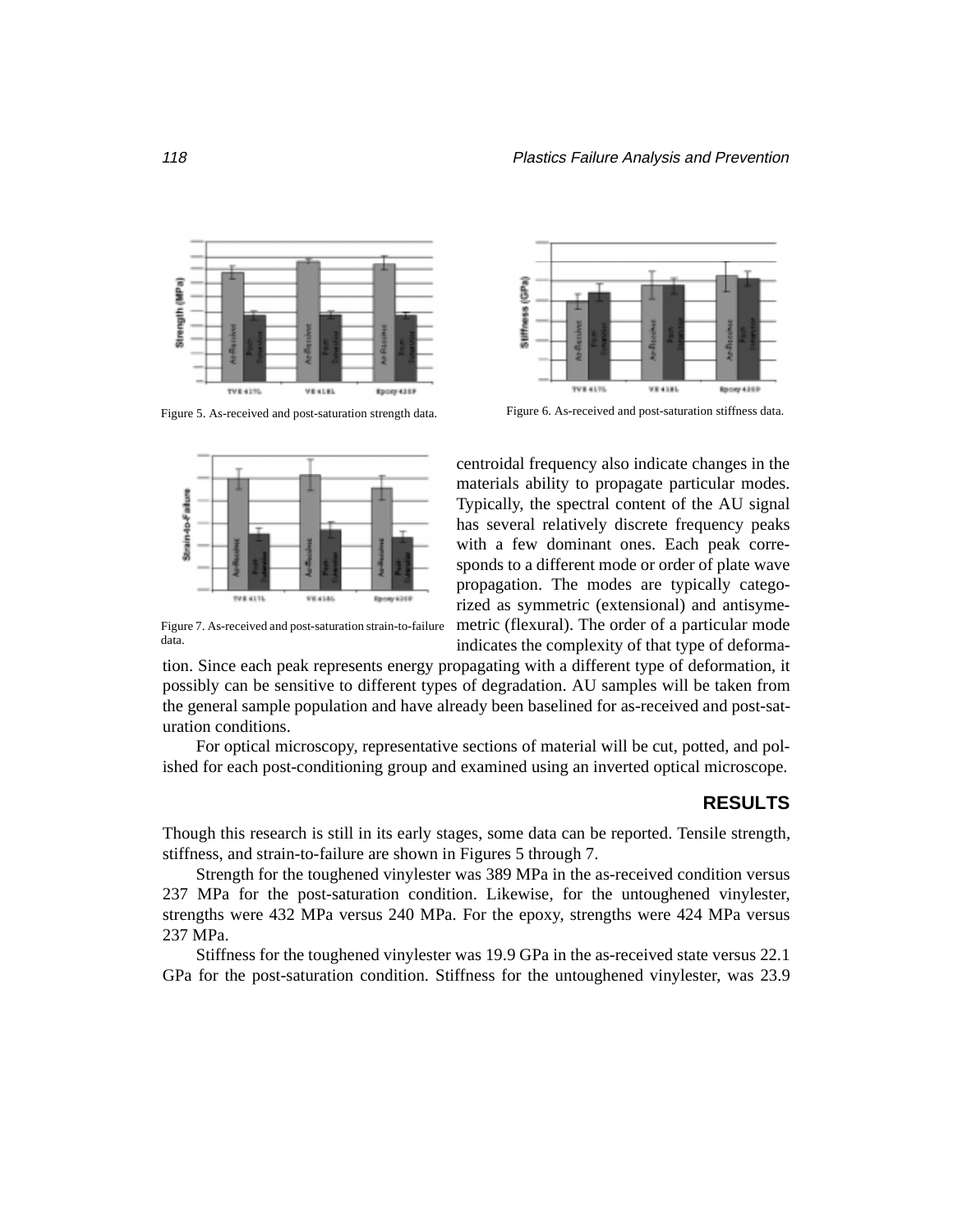

Figure 8. Moisture uptake curves for saturation at 65ºC.

GPa for both conditions. For the epoxy, stiffness was 26.2 GPa versus 25.6 GPa.

Strain-to-failure for the toughened vinylester was 2.49% in the as-received condition versus 1.26% for the post-saturation condition. For the untoughened vinylester, strain-to-failure was 2.58% versus 1.36% and for the epoxy, 2.29% versus 1.20%.

In summary, strength and strain-to-failure were approximately 50% lower after saturation for all three materials. Stiffness effectively

remained unchanged. The moisture content at saturation was 0.70% for the toughened vinylester samples, 0.74% for the untoughened vinylester samples, and 0.84% for the epoxy samples. A moisture uptake curve is presented in Figure 8. It is clear from the curves that the composite does not obey Fick's law. Because of this, the moisture aging experiment had to be terminated after 45 days at which point the heaters were turned off and the tank was allowed to equilibrate to room temperature.

### **CONCLUSIONS AND FUTURE WORK**

It is virtually impossible to freeze water in a highly crosslinked amorphous polymer. This is in part due to geometric space constraints in addition to hydrogen bonding that further impedes the process. In the composite system however, the crack dimensions are large enough to facilitate the freezability of water. The authors believe that this is this mechanism of freezing and the associated volume increase during the transition leads to the propagation of cracks and the accumulation of damage.

Work is underway to begin freeze-thaw cycling and damage assessment as discussed earlier in this paper. It is hoped that information regarding crack density will be used to better understand the trends in strength and stiffness of these composites and the effect on freeze-thaw durability.

### **ACKNOWLEDGMENTS**

The authors would like to thank Dow Chemical Corporation, Dr. P. M. Puckett, and Herbert Englen for the use of their facilities and personnel in the pultrusion activities related to this research as well as their donation of the various resin systems. The authors would also like to thank Tim MacNeil and Owens-Corning for their donation of the glass reinforcement complexes used in this research.